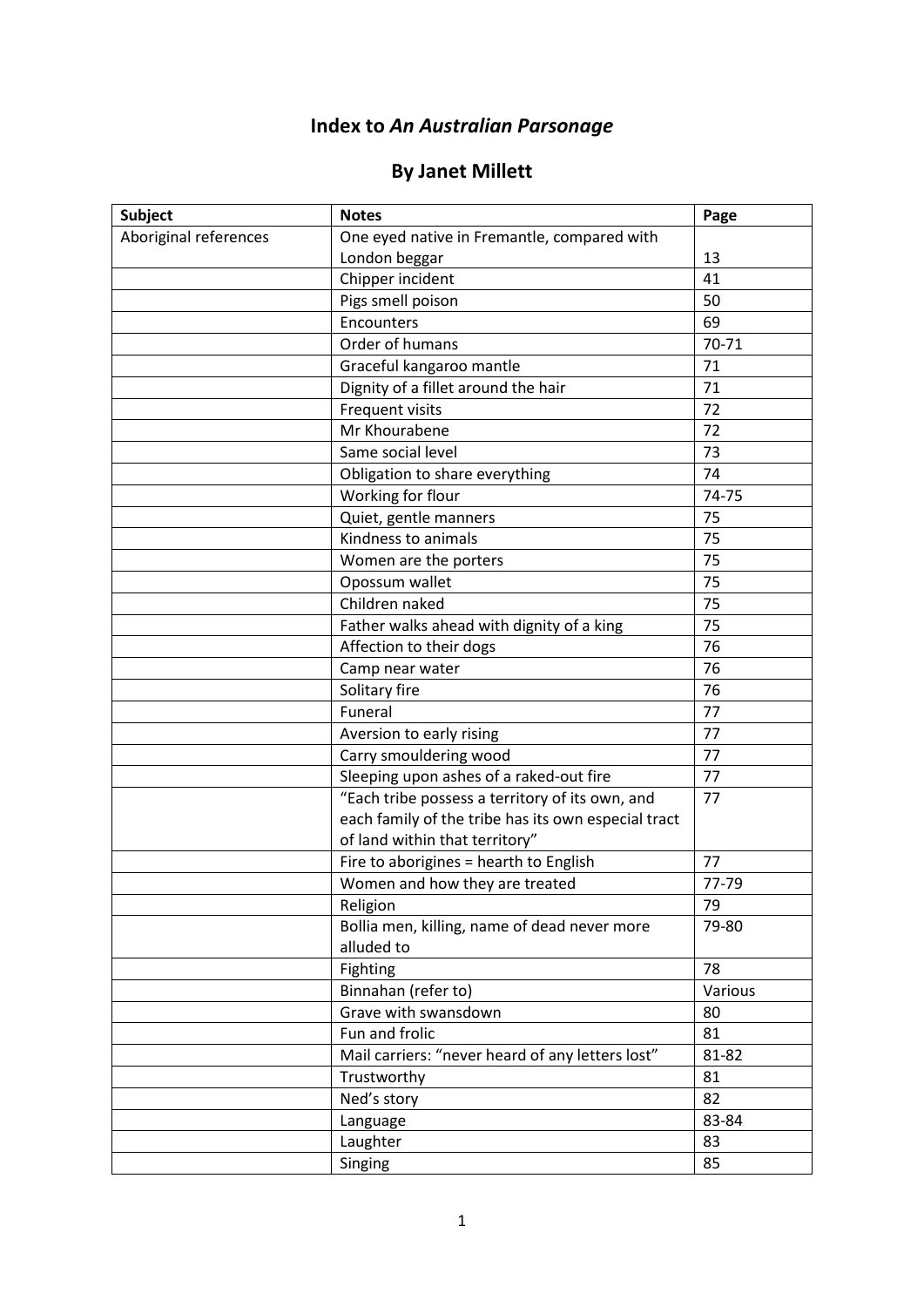| Cleanliness and oil                               | 85      |
|---------------------------------------------------|---------|
| Unmarried natives as servants                     | 87      |
| Oil and red earth (wilghee) to paint themselves   | 87-88   |
| In mourning                                       | 88      |
| Woman slept in an oven one night                  | 91      |
| Fond of anything sweet                            | 105     |
| Rescues cow in the river                          | 115-116 |
| Fondness for Christmas pudding                    | 116-117 |
| "Indians", "natives" or "aborigines"              | 127     |
| "Learn extremely well"                            | 127     |
| Run away as soon as eligible to marry             | 127     |
| Early betrothals                                  | 130     |
| Quarrels and spear throwing, land in the thatch   | 123     |
| Salvado, take up abode in the bush                | 128     |
| "poor savages"                                    | 128     |
| "came and went perpetually, lived all around us,  | 128     |
| but had no religion"                              |         |
| Mrs Camfield's efforts to educate, takes the      |         |
| charge of children for a bag of flour             | 130     |
| Aboriginal boys sent to Mission in another state  | 132     |
| to marry                                          |         |
| Neglect of                                        | 132-133 |
| School at Perth                                   | 134     |
| Avenge killings                                   | 134     |
| Second wife                                       | 136     |
| Half caste issues                                 | 137     |
| Arranged marriages                                | 137     |
| Huts with sick natives                            | 138     |
| Native costume of long fur mantle                 | 139     |
| "were sadly neglected"                            | 140     |
| In general were slim                              | 140-141 |
| Woman speared                                     | 142     |
| Calico for the deceased; wailing; exorcism        | 142     |
| Burial sitting up                                 | 143     |
| Spears buried with the deceased                   | 143     |
| Burning off the nails                             | 143     |
| Quick sighted                                     | 145     |
| Heels have greater length than white person       | 147     |
| Trackers used to find lost horses                 | 165     |
| Native brings kangaroo dog which chases pet       | 196-197 |
| kangaroo                                          |         |
| Wear emu plumes                                   | 203     |
| Kylie                                             | 221-222 |
| "if treated with kindness and consideration,      |         |
| would become much attached to his employers"      | 226     |
| Aboriginal game laws                              | 227-228 |
| Territorial system                                | 228     |
| Colonists thought to be souls of dead aborigines  | 228     |
| Appropriation of land by settlers was an invasion | 228-229 |
| Taking of water by settlers                       | 229     |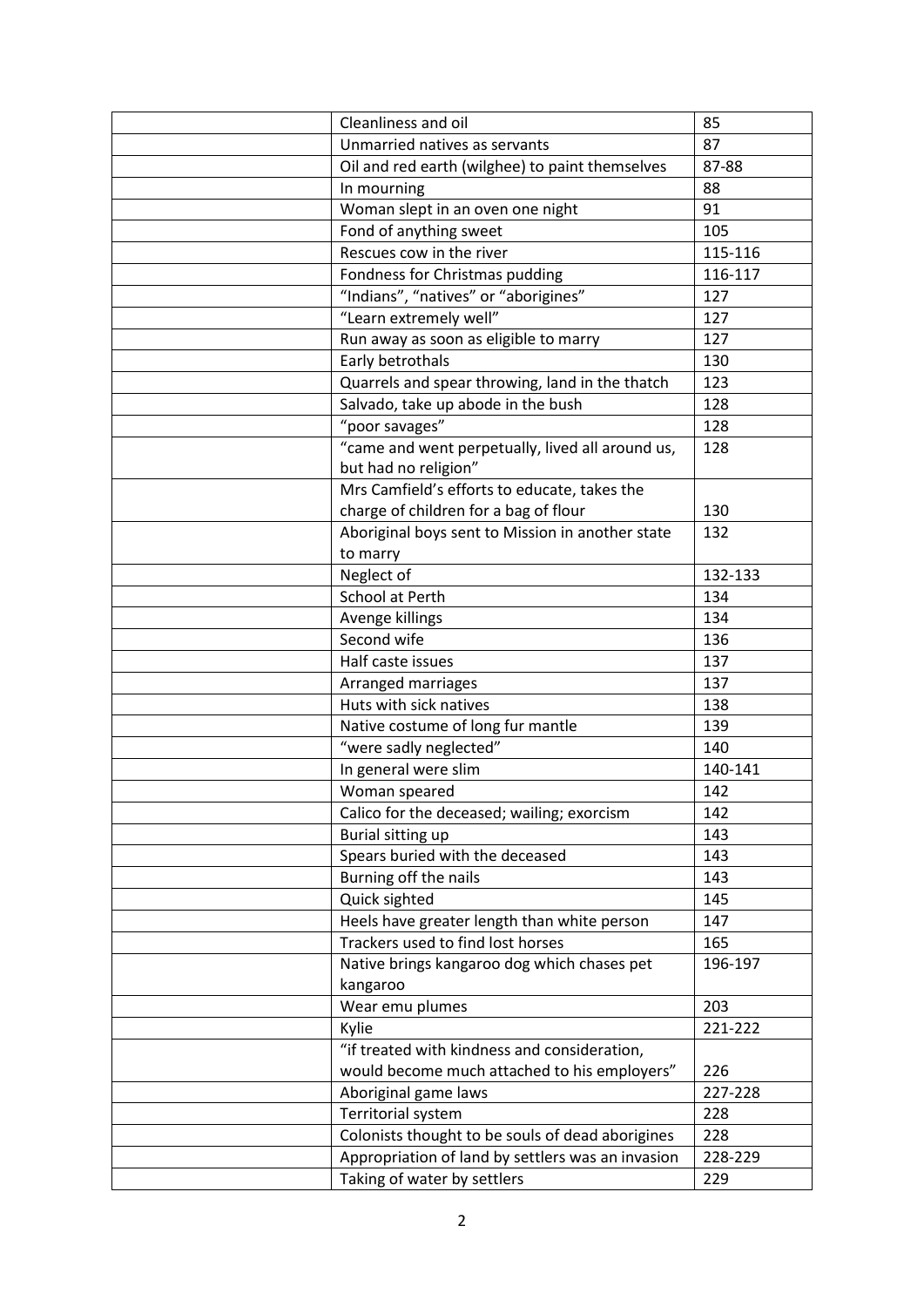|                     | Dry winter brought natives from the east           | 230     |
|---------------------|----------------------------------------------------|---------|
|                     | Corroborees                                        | 230     |
|                     | Deaths from disease                                | 230     |
|                     | Measles virulent amongst natives after 1860        | 257     |
|                     | Native woman dies of measles                       | 257-258 |
|                     | Stories of kindness by natives to lost or injured  | 262-263 |
|                     | settlers                                           |         |
|                     | Docility and intelligence (quoting Salvado)        | 274     |
|                     | "dying out whenever the white man erects his       |         |
|                     | dwelling amongst them"                             | 274     |
|                     | Salvado's clergy meet first natives                | 276     |
|                     | Salvado's plan to convert natives and follow them  | 276     |
|                     | into the bush                                      |         |
|                     | Marannia means victuals                            | 276     |
|                     | Native guide turns back in case wife is stolen     | 284     |
|                     | Strangers are speared                              | 284     |
|                     | Reserved about their own beliefs                   | 289     |
|                     | Cannibalism                                        | 290     |
|                     | Custom of killing third daughter at birth          | 291     |
|                     | Average age at marriage                            | 295     |
|                     | Speared stock of first settlers                    | 316     |
|                     | Corobbery described                                | 364-365 |
|                     | Feathers                                           | 364-365 |
|                     | White bone in nose cartilage                       | 365     |
|                     | Shaving, ringlets                                  | 365     |
|                     | Warlike accoutrements                              | 365     |
|                     | Types of marriage and wife stealing                | 366-373 |
|                     | Holding of beard in mouth before a fight           | 367-368 |
|                     | Decoration of blue beads                           | 368     |
|                     | Passion for roving stronger in women than men      | 369     |
|                     | "natives with wives are far less desirable as      | 369     |
|                     | servants than those who are single"                |         |
|                     | Divorce by spearing                                | 370     |
|                     | Breaching native code but transgressing white      | 379     |
|                     | Polygamy                                           | 366-372 |
|                     | Wives quarrelling                                  | 372     |
|                     | Kindness to aged relations                         | 373     |
|                     | Native who saved Eyre by carrying him <sup>1</sup> | 386     |
|                     | Native school at Perth                             | 414     |
| Abraham, heights of |                                                    | 304     |
| Acacia              | Raspberry Jam                                      | 49, 155 |
| Accidents           | Recovery from                                      | 259     |
|                     | Burnt woman                                        | 259-260 |
|                     | Man with compound fracture of the leg              | 261-262 |
|                     | Dislocated hip                                     | 262     |
|                     | Only the bones remain                              | 263     |
|                     | Milletts tipped out of their cart                  | 269-272 |
|                     | Spears with glass, Xanthorrhoea resin              | 365     |

<sup>1</sup> Wylie.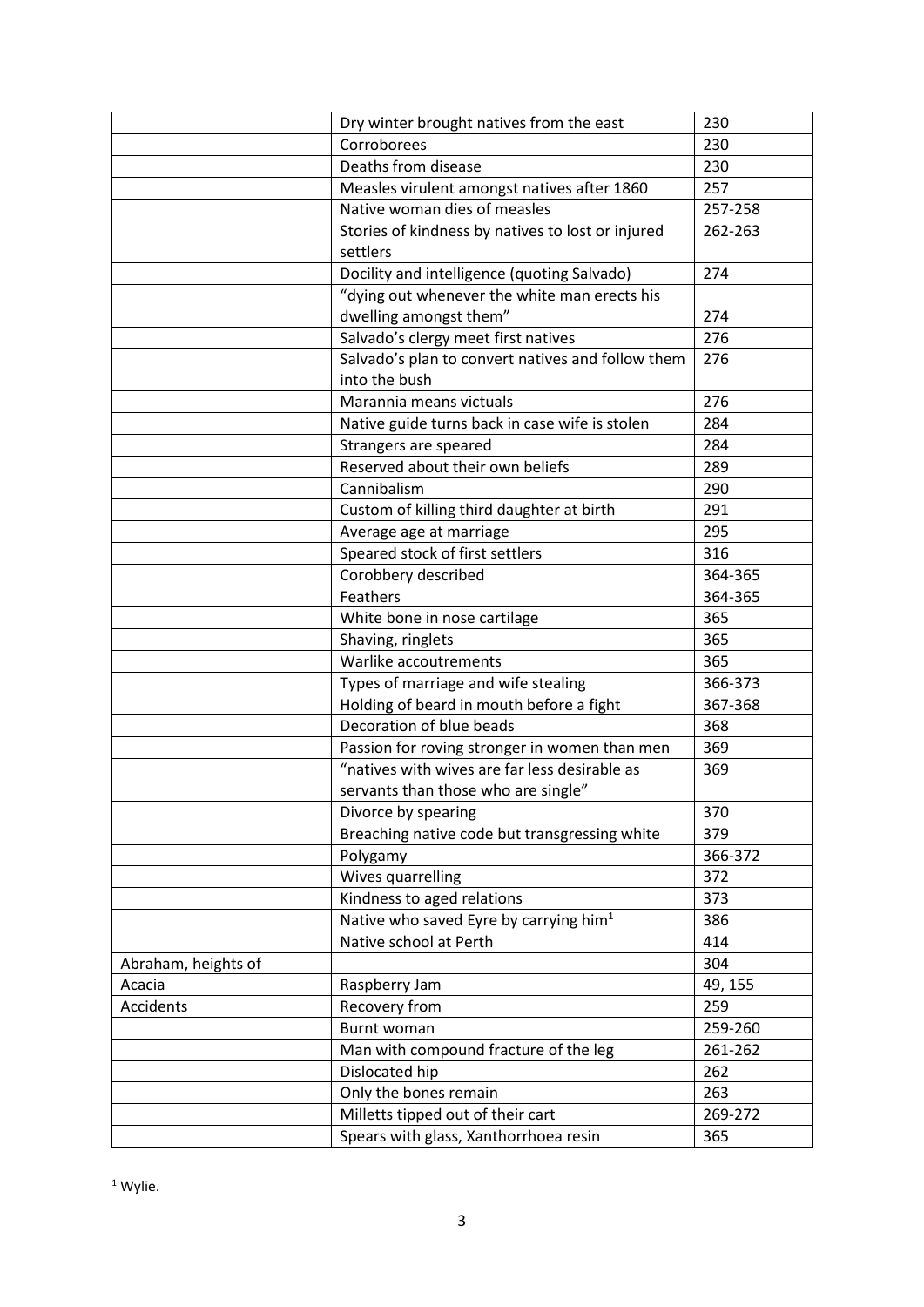|                               | Deep decorative wounds on shoulders and chests | 365-366      |
|-------------------------------|------------------------------------------------|--------------|
|                               | (men and women)                                |              |
| Adelaide                      | Passage to 6 pounds                            | 35           |
|                               | Conditional pardoned convicts escape to        | 244          |
|                               | No easy communication to                       | 326          |
|                               | Forrest's journey to                           | 386          |
| <b>Admiralty Gulf</b>         |                                                | 304          |
| "Advance Australia"           |                                                | 203          |
| Adversity                     | Uses of (Shakespeare)                          | 387          |
| Aesop                         | Fable about the donkey                         | 368          |
| Aguecheek, Sir Andrew         |                                                | 328          |
| Ahab                          | In Sunday lessons                              | 113          |
| Air                           | "elastic"                                      | 409          |
| Albany                        |                                                | 130          |
|                               | Fresh grass, cooler                            | 160          |
|                               | <b>Benedictines arrive</b>                     | 277          |
|                               | Whaling station, gentleman from Tasmania       | 385          |
| Albatross                     |                                                | 2, 3         |
| Alberi tortuosi               | Twisted tree, fluted gum                       | 174          |
| "Alligator"                   | Once seen in a dry sandy bed of the Avon       | 188          |
| Almond, sweet                 |                                                | 103          |
| <b>Almond trees</b>           | In Perth                                       | 25           |
| Amateur performance           |                                                | 363          |
| Amelia <sup>2</sup>           | See Windsor                                    | 64           |
| American "rowdy"              |                                                | 405          |
| American whalers              |                                                | 384          |
| Amsterdam                     | Ship from                                      | 301-302      |
| Angelina Elfrida <sup>3</sup> | Convict's child                                | 148          |
| Anglican Church               | Printed program for Salvado's concert          | 286          |
|                               | Notice required for marriage                   | 334          |
| Annie                         | See Sally                                      | 136          |
| Antimony                      | Champion Bay                                   | 323          |
| Ants                          |                                                | $152-3$      |
| Apricots                      | In York were unrivalled                        | 102          |
| Apricot trees                 | In Perth                                       | 25           |
| Arabia                        | Acacias                                        | 155          |
| Arsenic                       | <b>Champion Bay</b>                            | 323          |
| Arsenical soap                |                                                | 409          |
| Artesian wells                | On the route to South Australia                | 387          |
| Atmosphere                    |                                                | 177          |
| Australia                     | Approach to                                    | $\mathbf{1}$ |
|                               | Shield and motto                               | 203          |
|                               | North unhealthy, deserted                      | 277          |
|                               | The name                                       | 301          |
| Australia felix               |                                                | 357          |

<sup>&</sup>lt;sup>2</sup> Amelia Harriet Curtis, Amelia Chapman, Amelia Georgiana Molloy, Annie Amelia Armstrong, Amelia French, Ellen Amelia Leeder, Amelia Glyde, Amelia Vincent, Amelia McBryde, Amelia Emma Knight, Amelia Lloyd, Amelia Gray, Amelia Smith, Amelia Trigg?

1

<sup>&</sup>lt;sup>3</sup> Angelina White?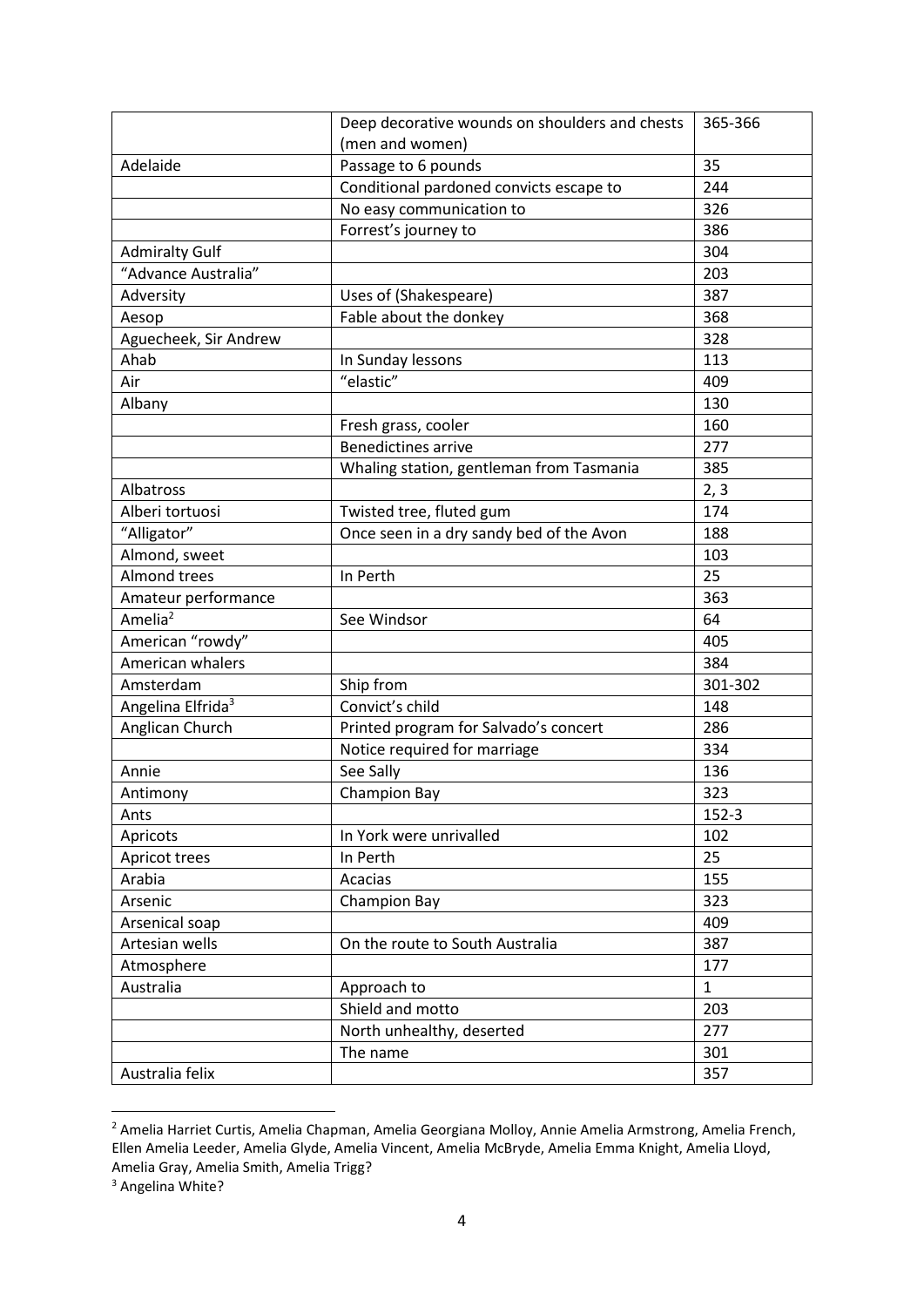| <b>Australind Company</b>    |                                                    | 321-323        |
|------------------------------|----------------------------------------------------|----------------|
| <b>Avon River</b>            | Described                                          | 61             |
|                              | Towns on                                           | 111            |
|                              | River beginning to run                             | 113            |
|                              | Cow falls into the river                           | 115            |
|                              | "Alligator"                                        | 188            |
|                              | Crawfish, cobblers and turtles                     | 226            |
|                              | Salvado saves a child from drowning                | 299            |
| Baal                         | Priests of                                         | 366            |
| "backward on its feet"       | Western Australia                                  | 376            |
| Bacteria trophinus           | Walking stick insect                               | 192-193        |
| <b>Baker St</b>              | Madam Tussaud's                                    | $\overline{4}$ |
| Ball                         |                                                    | 359            |
|                              | On board a whaling ship                            | 385            |
| Bamboo                       | In Perth                                           | 25             |
|                              | In garden at York                                  | 225            |
| <b>Bananas</b>               | For breakfast                                      | 15             |
|                              | In Perth                                           | 25             |
| <b>Banksias</b>              | On road to York                                    | 41             |
| Banns, wedding               | Not required in the colony                         | 334            |
| Barladong                    | Janet Millett's name for York                      | 38             |
| "Barnaby Rudge"              |                                                    | 336            |
| <b>Barnacles</b>             | And Jarrah                                         | 377            |
| <b>Barracks</b>              | "large red building"                               | 27             |
|                              | New, built in a town 50 miles off                  | 328            |
| <b>Barrack St</b>            | Ugly                                               | 26             |
| <b>Barter</b>                |                                                    | 250-251        |
|                              | And the power of storekeepers                      | 394-400        |
| Baudin, Captain              |                                                    | 307-310        |
| Beaupre, M Beautems          | French geographical surveyor                       | 305            |
| "bee in the bonnet"          |                                                    | 382            |
| Beef, salted                 |                                                    | 384            |
| Beer                         | Making                                             | 104-105        |
|                              | Pet kangaroo Jacky drinking sugar-beer             | 196            |
| Bell                         | At convict depot                                   | 67             |
|                              | Of Holy Trinity Church                             | 54             |
|                              | No bells for servants (and no servants)            | 63             |
| Bell-bird                    | Sounds of                                          | 220            |
| <b>Benedictine Monastery</b> | <b>New Norcia</b>                                  | 148            |
| Berry poison                 | Eaten by pigeons                                   | 223            |
| Beverley                     | Towns on Avon River                                | 111            |
| Bigamy                       |                                                    | 334-335        |
| Billiagoro                   | Gave stories to Salvado                            | 290            |
|                              | Sister cannibalised                                | 290            |
|                              | First aboriginal to own his own cattle             | 294            |
|                              | Story of having to suck water from a hole in stone | 298            |
| Binnahan                     | Native girl                                        | 80             |
|                              | Digs up Zamia to eat                               | 99             |
|                              | Story of                                           | 137-141        |
|                              | Described                                          |                |
|                              |                                                    | 141            |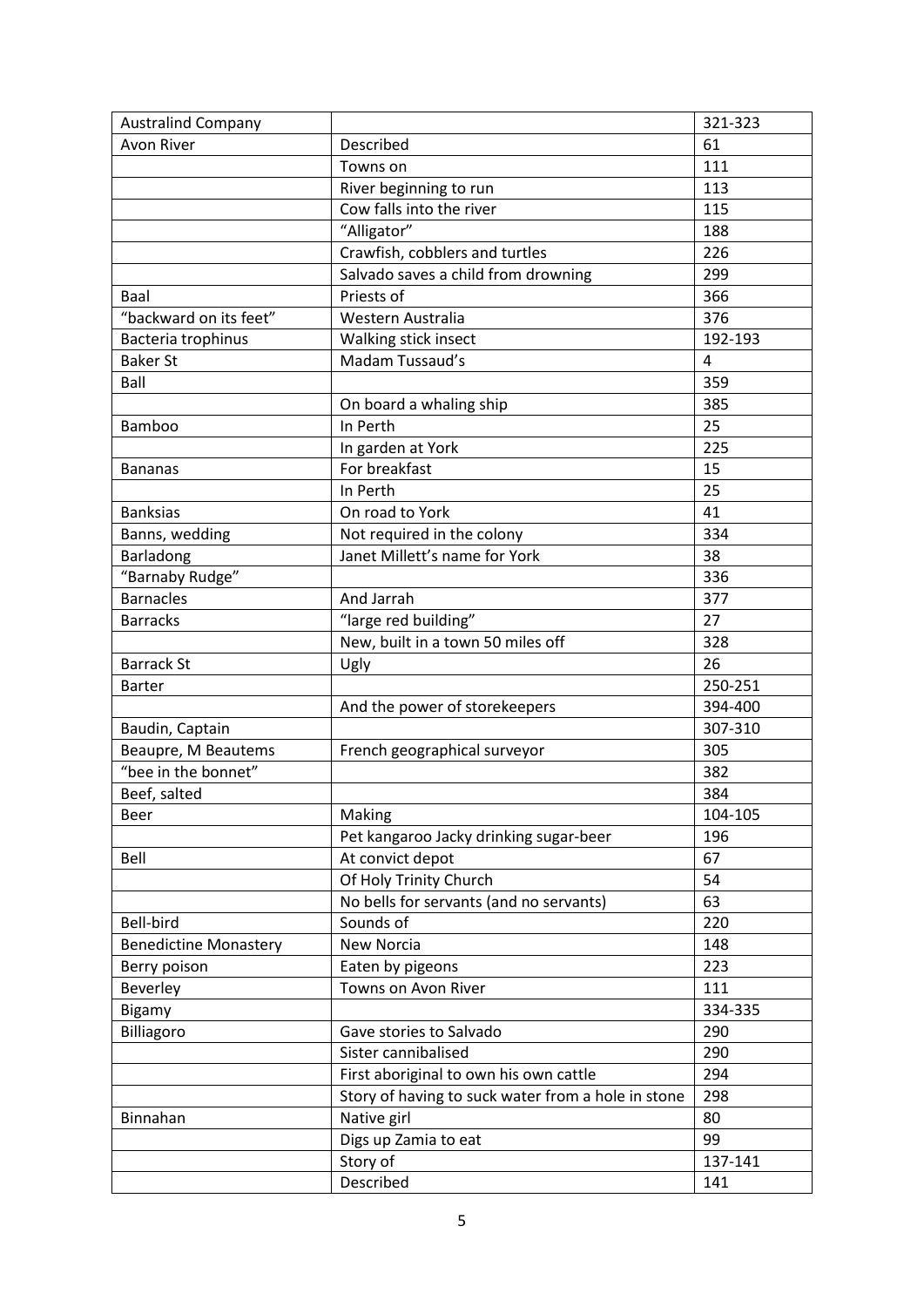|                       | School                                          | 144            |
|-----------------------|-------------------------------------------------|----------------|
|                       | Learns to read, tries to tell the time          | 145            |
|                       | Father buys shoes                               | 146            |
|                       | Religious instruction                           | 147            |
|                       | Running about Mt Douraking                      | 161            |
|                       | Knew what ice was                               | 176            |
|                       | Mother bitten through the thumb-nail by a bob-  | 181            |
|                       | tailed goanna                                   |                |
|                       | At Nineteen Mile Inn                            | 189-190        |
|                       | Points out trap-door spider door                | 191            |
|                       | Comment on rats dressed in coats in Punch       | 201            |
|                       | Had a stock of kylies                           | 222            |
|                       | Finds turtle eggs                               | 226            |
|                       | Illustrated almanac and bushrangers             | 239            |
|                       | Great aunt of finds woman fallen off a cart     | 262            |
| <b>Bird collector</b> |                                                 | 409            |
| <b>Birds</b>          | Great ocean                                     | $\mathbf{1}$   |
|                       | Of all sizes                                    | $\overline{2}$ |
|                       | Singing in Perth                                | 22             |
|                       | Eaten by pet opossum                            | 209            |
|                       | Discussion of generally                         | 216-234        |
| Bishop <sup>4</sup>   | Quoted in relation to aborigines                | 133            |
| Bishop's House        |                                                 | 25             |
| <b>Bitumenous</b>     | Substances                                      | 388-389        |
| Blackbird (English)   | Compared with Rosella                           | 217            |
| Blackboy (Xanthorrea) | Described                                       | 45             |
|                       | See thatch                                      | 94             |
| Blackcock (bird)      | Compared to Gnowa                               | 223            |
| <b>Blinds</b>         |                                                 | 61             |
| Bluebeard             |                                                 | 367            |
| "blue books"          |                                                 | 409            |
| <b>Blue-bottles</b>   |                                                 | 154            |
| Blue gum              | Described                                       | 377-378        |
| <b>Bollia</b> men     |                                                 | 79             |
| Boody                 | And kangaroo rat compared                       | 201            |
| <b>Books</b>          | Requested by convicts                           | 349-350        |
|                       | Scarce in the country                           | 407            |
| Booma                 | Aboriginal name for male kangaroo               | 195            |
| <b>Boots</b>          | Before the 1850s, boots could only be repaired, |                |
|                       | then boots and bootmakers became available      | 121            |
|                       | For Binnahan                                    | 147            |
| Bostock, George James | See Fremantle, Chaplain                         | 12             |
| Botany                | Lover of                                        | 409            |
| <b>Bottles</b>        | Used as hinges, and in gardens as edgings       | 165            |
| Bougainville, M. de   |                                                 | 304            |
| Brady, Bishop Dr      | Led party of Roman Catholic missionaries 1845   | 275            |
|                       | Salvado reports to him                          | 285            |
| Bran mashes           | For cow                                         | 160            |

<sup>4</sup> Presumably Hale.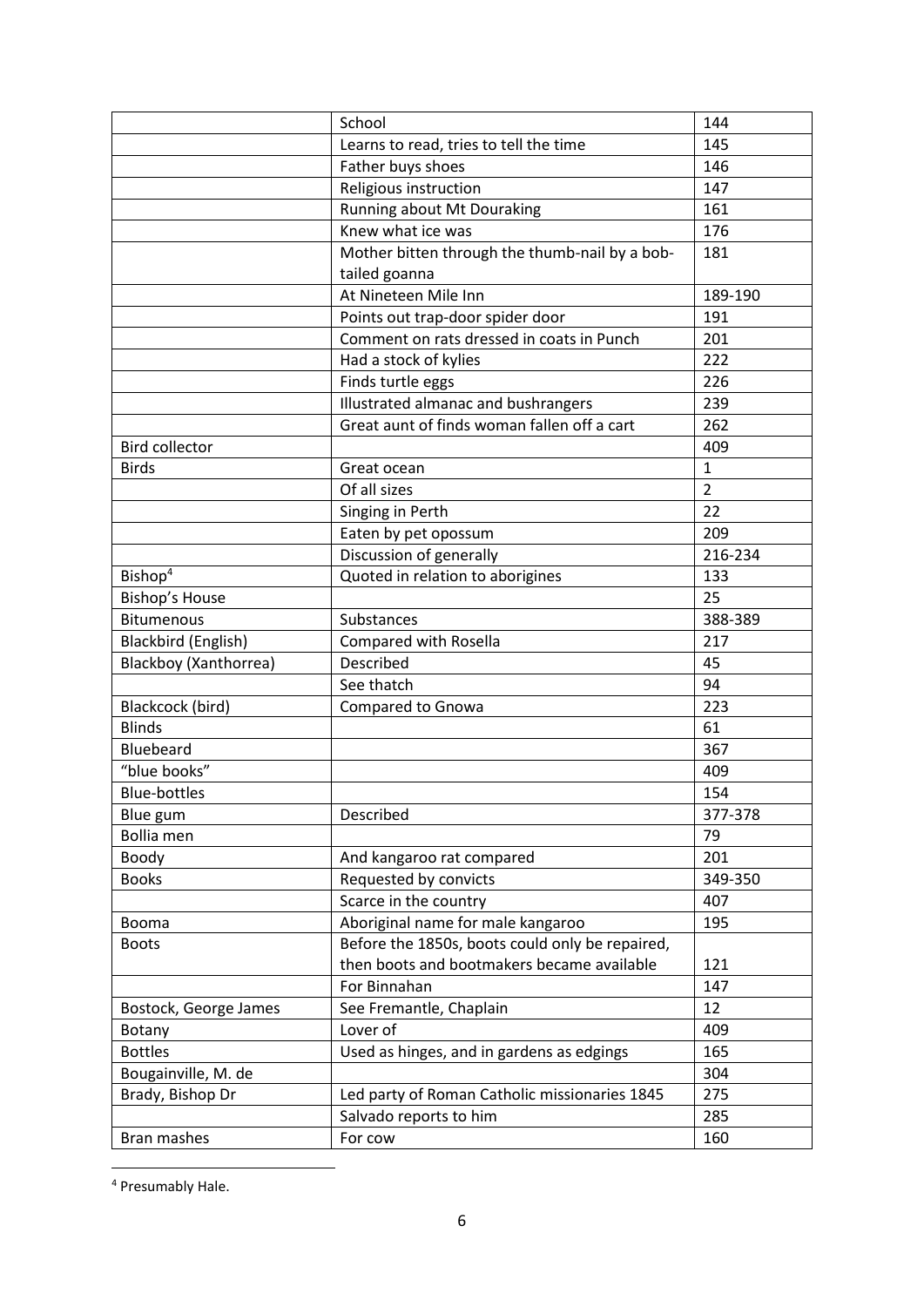| <b>Briareus</b>     | Mechanical                                        | 353          |
|---------------------|---------------------------------------------------|--------------|
| Bricklayer          | In first settlers                                 | 315          |
| Bridge <sup>5</sup> |                                                   | 53           |
|                     | Near depot                                        | 139          |
| <b>Brindley</b>     | Engineers                                         | 18           |
| <b>Broadcloths</b>  |                                                   | 401          |
| Brown, Mr           | Geologist                                         | 388          |
| Brown, Pensioner    |                                                   | 157          |
| <b>Buck jumping</b> | From hobbling perhaps                             | 166          |
| <b>Bucket</b>       | Sudden appearance of a girl with a bucket         | 233          |
| Bull, John          |                                                   | 308          |
| <b>Bullfrog</b>     | Marked change of seasons                          | 149          |
| <b>Bullocks</b>     | Preferred to horses for dragging heavy drays      | 109          |
| Bunbury             | <b>Beef</b>                                       | 160          |
|                     | Port Leschenault                                  | 308          |
|                     | Look forward to the American whalers              | 384          |
| Bung eye            |                                                   | 256          |
| Bunny-ar            | Large lizard found to the east                    | 187          |
| <b>Bush fires</b>   | Four horses burnt in bushfire on York Road        | 44           |
|                     | No trees near houses because of                   | 95-96        |
|                     | Fire fighting by beating out flames               | 96           |
|                     | Caused by broken glass, smokers, branches         |              |
|                     | chaffing, people leaving camp fires burning       | 96-97        |
|                     | Baby left in home while mother went for water     |              |
|                     | and fire destroyed the home (c 1860)              | 97           |
|                     | All around Mt Brown                               | 138          |
|                     | See Fire                                          |              |
| <b>Bush hut</b>     | Decorated with everlastings                       | 161          |
| <b>Bushrangers</b>  | <b>Escaped prisoners</b>                          | 239          |
| <b>Butter</b>       | Cost                                              | 158          |
| Cabbages            |                                                   | 317          |
| Cade, Jack          | "like the bricks in the chimney built by Jack     | 300          |
|                     | Cade's father"                                    |              |
| Calico              | Used for ceilings                                 | 56           |
|                     | To cover a deceased aboriginal woman              | 142          |
| Camden Harbour      |                                                   | 385          |
| Camfield, Mrs       | Wife of Resident Magistrate of Albany             | 130          |
|                     | Taking the charge of children, "parents shall not |              |
|                     | at any time demand it back", present of flour     | 130          |
|                     | At first refused to take a child that was sick    | 131          |
|                     | Aboriginal girls marry ticket of leave men        | 132          |
| Cape                | Of Good Hope                                      | $\mathbf{1}$ |
|                     | Many first settlers left for                      | 317          |
|                     | Supplied corn to first settlers                   | 318          |
|                     | Convicts "must not, could not and should not" be  |              |
|                     | landed in South Africa                            | 329          |
| Cape Hamelin        |                                                   | 308          |
| Cape Inscription    |                                                   | 310          |

 5 From the description, it is probably Monger's.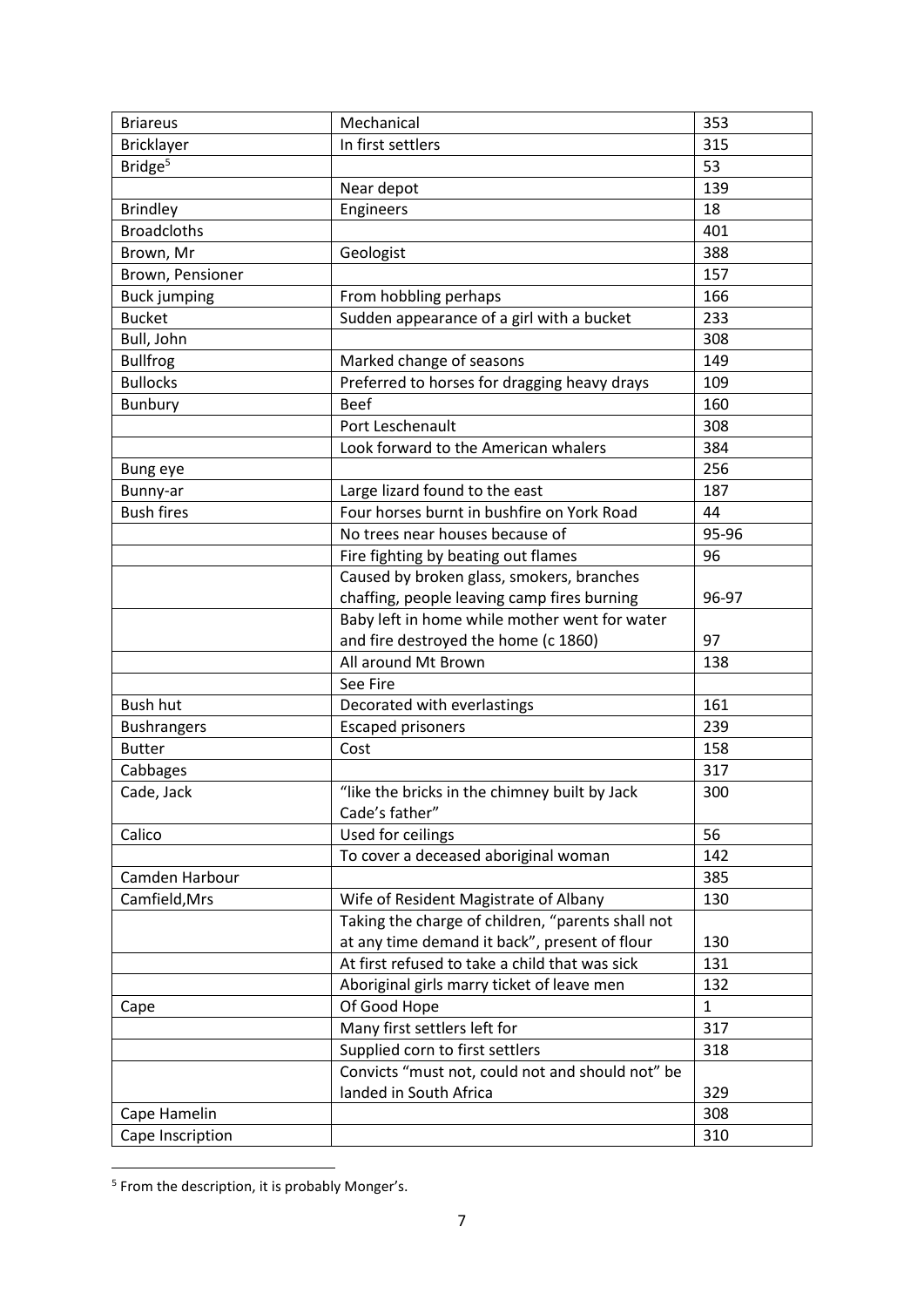| Cape Leeuwin         |                                                     | 311            |
|----------------------|-----------------------------------------------------|----------------|
| Cape Leeuwin pigeons |                                                     | $\overline{2}$ |
| Cape Lilac trees     | In St George's Tce                                  | 27             |
| Cape Peron           |                                                     | 308            |
| Cape Naturaliste     |                                                     | 308            |
|                      | Settler and American whaling captain                | 384            |
| Capital              | Need for                                            | 391            |
| Capitalists          | Of Sydney and Melbourne                             | 401            |
| Carey, Mother        |                                                     | 9              |
| Cargo boats          | Taking up                                           |                |
| Caroline             | Khourabene's mother                                 | 373-374        |
| Carpenters           | Scarcity of                                         | 164            |
| Carrier              | Between York and Perth a convict                    | 340            |
| Casuarina            | Described ("shea-oak")                              | 380            |
|                      | Suitable for the turning-lathe                      | 381            |
|                      | Used for shingles                                   | 381            |
| Caterpillar, rose    | Of England                                          | 192            |
| Cattle raising       | Cannot compete with New South Wales, Victoria       | 402            |
| Cats                 | Six cats were at the parsonage                      | 179            |
|                      | In the first settling, cats were worth 10 shillings | 180            |
|                      | each                                                |                |
|                      | Kittens were in unlimited numbers                   | 180            |
|                      | The little girl whose only playmates were 8 cats    | 180            |
| Cattle               | Breeding in the Avon Valley                         | 111            |
|                      | No grass at the end of summer                       | 235-236        |
| Causeway             | Bridge of 300 yards                                 | 18             |
| Ceilings             | Of calico                                           | 56             |
| Centipedes           | Discovered when stripping bark                      | 93             |
| Cerberus             | Throwing a sop to                                   | 282            |
| Champion Bay         | Beach sand                                          | 12             |
|                      | Destruction of crops by fire                        | 14             |
|                      | Journey to                                          | 20             |
|                      | Where Pelsart left mutineers                        | 303            |
|                      | Rich veins of lead and copper                       | 322-323        |
|                      | Gold bearing rocks                                  | 388            |
| Chart                | Of Western Australia by Beaupre                     | 305-306        |
| Cheese               | Cost                                                | 158            |
| Cherry, native       | Described                                           | 98-99          |
| Chick Mr             | In Dombey & Son                                     | 70             |
| Child, lost          |                                                     | 263-265        |
| Children             | Looking after pigs and sheep                        | 124-126        |
| Chimneys             | Need to sweep                                       | 94-95          |
| China                | Sandalwood trade with                               | 382-383        |
| Chinese              | Miner of Victoria                                   | 405            |
| Chipper's leap       | Incident recalled                                   | 41             |
| Christmas            | Not welcomed in the heat                            | 113-115        |
|                      | Necessity for much cookery                          | 114            |
|                      | Dressing of the Church                              | 114            |
|                      | Christmas eve                                       | 114            |
|                      | "Kismas" to Khourabene                              | 116            |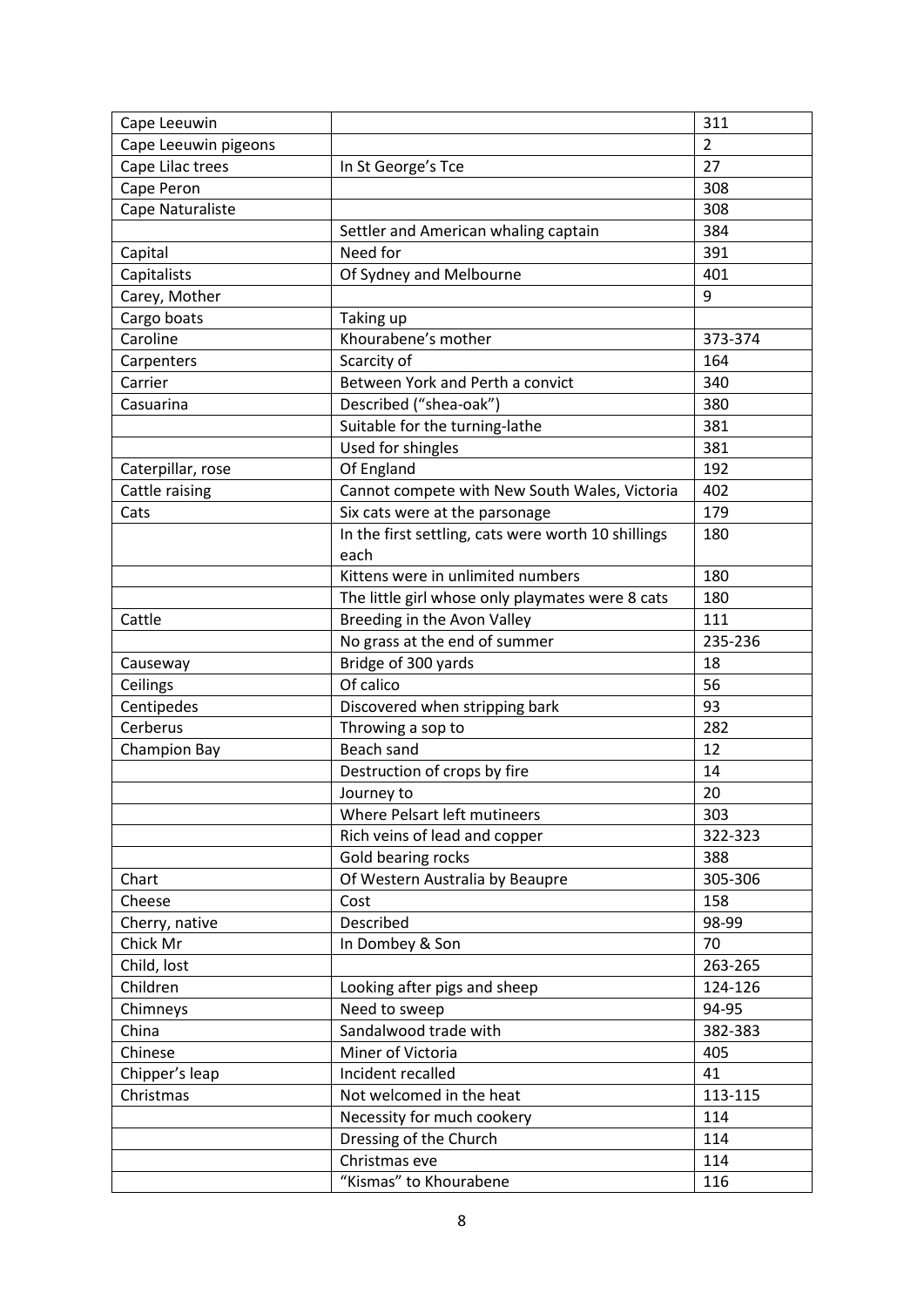|                           | Christmas pudding                                 | 116      |
|---------------------------|---------------------------------------------------|----------|
|                           | Red waxy-looking flower                           | 155      |
| Church of England         | See Anglican Church                               |          |
| Churning                  | Ends towards beginning of November                | 157      |
| <b>Circuses</b>           | None in Swan River                                | 361      |
| Climate                   | Superb: "perpetually living in a garden house for | 63       |
|                           | the summer season"                                |          |
|                           | When the sun goes down                            | 172      |
|                           | Relief from afflictions of the lungs              | 175      |
|                           | Resists pulmonary disease                         | 175      |
|                           | Salvado's views of                                | 177      |
|                           | Bad for eyes and teeth                            | 255      |
|                           | Fineness of climate, rendering sickness rare      | 258      |
|                           | Ability to sleep out of doors                     | 259      |
|                           | Stirling's "encomiums" on the climate             | 312, 314 |
|                           | Splendidly adapted for producing corn             | 324      |
|                           | Recommended to physicians                         | 329      |
| Clocks                    | Scarce, most being chimney ornaments              | 67-68    |
|                           | Grown up girl who did not "know the clock"        | 68       |
| Clothes-basket            | A luxury in York                                  | 340-341  |
| Coachmakers               | Like the York gum                                 | 379      |
| Coal                      | Not used in the home                              | 93       |
|                           | Seams of, at Champion Bay                         | 323      |
|                           | Unlimited beds of                                 | 326      |
| Cobblers (fish)           | Described                                         | 225-226  |
| Cockatoos                 | Flying overhead; black and white                  | 220-221  |
| Cockburn Sound            | Best and safest anchorage                         | 312      |
|                           | Large ship jetty                                  | 380-381  |
| Cock Robin                | Funeral                                           | 150      |
| Cocks                     | Regularly crowing                                 | 68       |
| "coffee and cakes"        | "all night long" at ball on whaling ship          | 385      |
| Coke                      | See Object lessons                                | 356      |
| Cold                      |                                                   | 200      |
| Colonial fever            | See influenza                                     | 256      |
| Colonial surgeon          | Living near depot                                 | 138      |
| <b>Colossus of Rhodes</b> |                                                   | 86       |
| Communication             | With the rest of the world, scanty                | 325      |
|                           | To Adelaide, scanty                               | 326      |
| Company, joint stock      | Only one recently formed was for telegraph        |          |
|                           | communication from Perth to Fremantle             | 391      |
|                           | West Australian Bank                              | 391      |
| Concealment               | Of creatures                                      | 192      |
| Concert                   |                                                   | 359      |
| Concert rooms             | None in Swan River                                | 361      |
| Convicts                  | Construction of the causeway bridge               | 18       |
|                           | <b>Expenditure required</b>                       | 29       |
|                           | "Fettered men", irons                             | 29       |
|                           | Only place where "fettered" men are seen at       |          |
|                           | work                                              | 29       |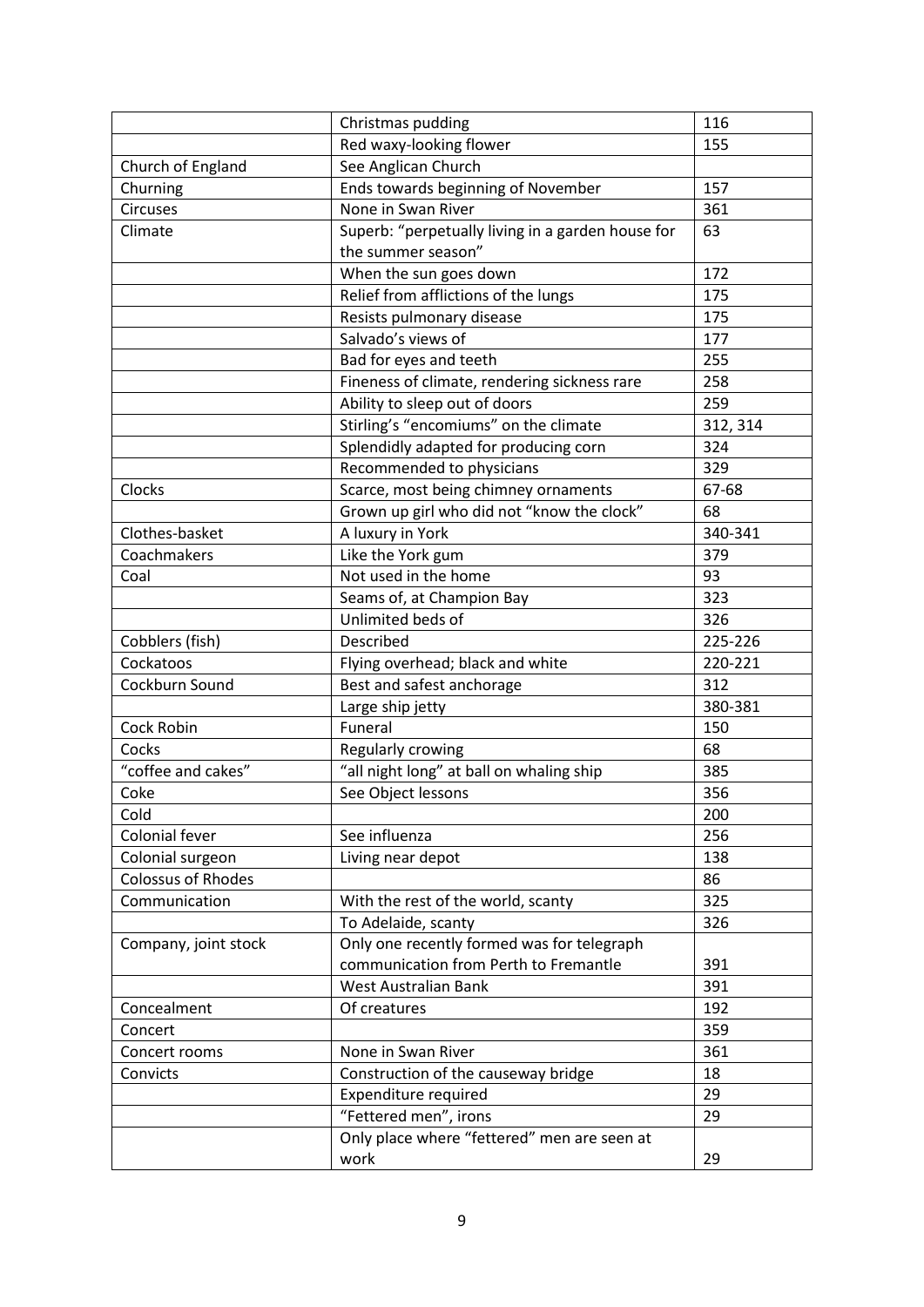| No report of an attack on a warder ever, warders                                                  |         |
|---------------------------------------------------------------------------------------------------|---------|
| do not carry weapons                                                                              | 30      |
| Friendships between warders and convicts                                                          | 31      |
| Drives dog-cart                                                                                   | 38      |
| Road party                                                                                        | 39      |
| Depot                                                                                             | 66-67   |
| Replace mops and statues on farms                                                                 | 67      |
| As cooks                                                                                          | 92      |
| Certain to get drunk occasionally                                                                 | 92-93   |
| Grubbing up poisonous plants each side of roads                                                   | 109     |
| Brought prosperity and prices rose                                                                | 118     |
| Former convicts drove the teams                                                                   | 122     |
| Nine out of ten men were of convict class                                                         | 134     |
| Convict wife asks Janet to look after child                                                       | 148     |
| Angelina Elfrida                                                                                  |         |
| Cow-tender                                                                                        | 159     |
| Many parties working on the roads                                                                 | 162     |
| Sent on second expedition to Hampton Plains                                                       | 237     |
| Escaping to become bushrangers                                                                    | 239     |
| Convict depots unprotected                                                                        | 240     |
| Escape prevented by the bush                                                                      | 240     |
| Escapes from road parties                                                                         | 240-241 |
| Bloodshed to avoid recapture                                                                      | 241-242 |
| Chain gang                                                                                        | 242-243 |
| Conditional pardon system                                                                         | 243-245 |
| No convict ever stole from the Milletts                                                           | 253     |
| Convict who looked after the sick                                                                 | 254     |
| Call to the Home Government for convicts                                                          | 318     |
| Petition for convicts                                                                             | 327     |
| Excuse to ask for money from the mother country                                                   | 327     |
| Competition to supply rations                                                                     | 328     |
| Could not be landed in South Africa                                                               | 329     |
|                                                                                                   | 329     |
| At first, only the best disposed were sent<br>"to have 'come out' in one of the first ships was a | 329     |
| point on which a man might deservedly pride                                                       |         |
| himself"                                                                                          |         |
| A long sentence conferred a degree of dignity                                                     | 330     |
| The cost burden of maintaining useless persons                                                    | 330     |
| Later convicts were hardened villains                                                             | 330     |
| "professors of crime"                                                                             | 331     |
| Called "Government men"                                                                           | 331     |
| No female convicts, gender ratio                                                                  | 331-335 |
| Problem of old convict companions                                                                 | 335     |
| Tend to be Protestant but the women tend to be                                                    |         |
| Roman Catholic                                                                                    |         |
|                                                                                                   | 335-336 |
| Proxy for bride's father was a convict who had<br>cut his own wife's head off                     | 339     |
| Most had learned a trade                                                                          | 340     |
|                                                                                                   |         |
| Variety of crimes said to have been committed                                                     | 341-344 |
| Marched to church on Sundays                                                                      | 345     |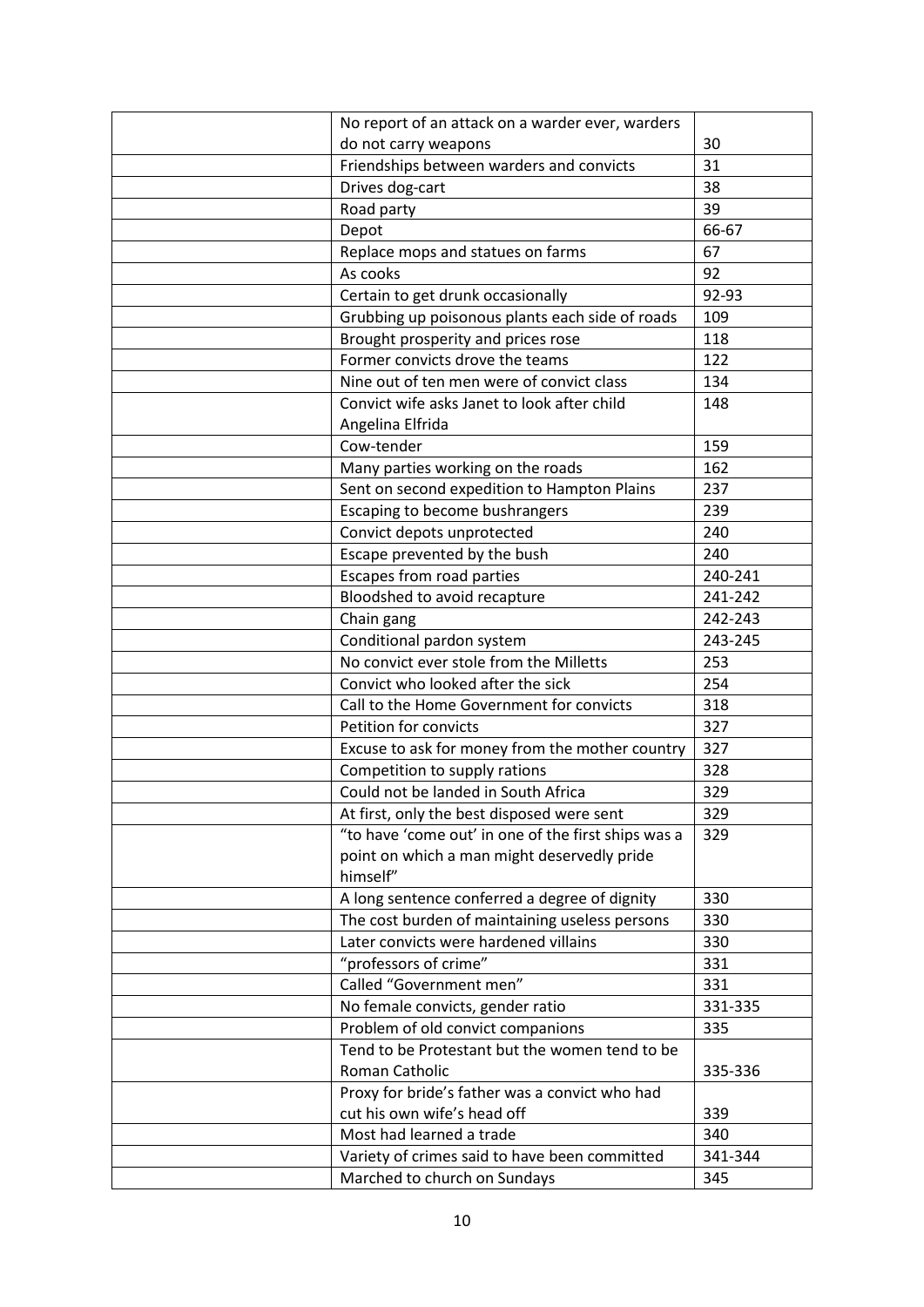|                       | White arrow marked jackets                   | 345            |
|-----------------------|----------------------------------------------|----------------|
|                       | On road gangs, cease work on Sundays         | 345            |
|                       | Convict Jew                                  | 345-346        |
|                       | Religious instruction                        | 346            |
|                       | Pickpocket                                   | 352            |
|                       | Machinery better than convicts               | 353            |
|                       | As tutor to children                         | 358            |
|                       | Inequality in the penalty of transportation  | 358            |
|                       | Continuing cost                              | 364            |
|                       | Necessity to associate with                  | 403            |
|                       | <b>Statistics</b>                            | 403            |
|                       | Majority of labouring class                  | 404            |
|                       | The "free man" is looked on as an interloper | 404            |
| Cooee                 |                                              | 84             |
| Cook, Captain         | First voyage on the Southern Ocean           | $\overline{2}$ |
|                       | Volumes                                      | 47             |
|                       | "Indians"                                    | 127            |
| Cook, Solomon         | "Some American"                              | 52             |
|                       | Construction of and working                  | 120            |
| Cooking               | With hard woods not coal                     | 93             |
| Copper                | Champion Bay                                 | 323            |
|                       | Rich in                                      | 326            |
| Corn                  |                                              | 111            |
|                       | Climate splendid for producing corn          | 324            |
|                       | As barter                                    | 383            |
| Corroborees           |                                              | 230            |
|                       | At fair                                      | 364            |
| Cow                   | "Mooley" who fell into the river             | 115-116        |
|                       | Calving in winter months                     | 156            |
|                       | Less common than goats                       | 158            |
|                       | Lost cow gives birth                         | 159            |
| Cowper                |                                              | 44             |
| Crawfish              | Procurable at York                           | 226            |
| Cream                 | Devonshire fashion                           | 158            |
| "Creek"               | <b>Expression explained</b>                  | 43             |
| Crime                 | An every day affair                          | 341            |
| Croquet               |                                              | 28             |
| Cromwell, Oliver      |                                              | 198            |
| Crows                 | Sooty backed                                 | 219            |
| Cunningham            | <b>Accompanying King</b>                     | 310            |
| Cunningham Sound      |                                              | 310            |
| Curlews               | Shrieking at the river                       | 58             |
| Cut Hill              |                                              | 51             |
| Diary produce         | Very costly                                  | 158            |
| Dampers               | For the aborigines at New Norcia             | 282            |
| Dampier               |                                              | 303            |
| Dampier's Archipeligo |                                              | 303            |
| Dante                 | Purgatory is in the southern hemisphere      | 245            |
| Darling, Sir Ralph    |                                              | 311            |
|                       |                                              |                |
| Darling Ranges        |                                              | 25, 38         |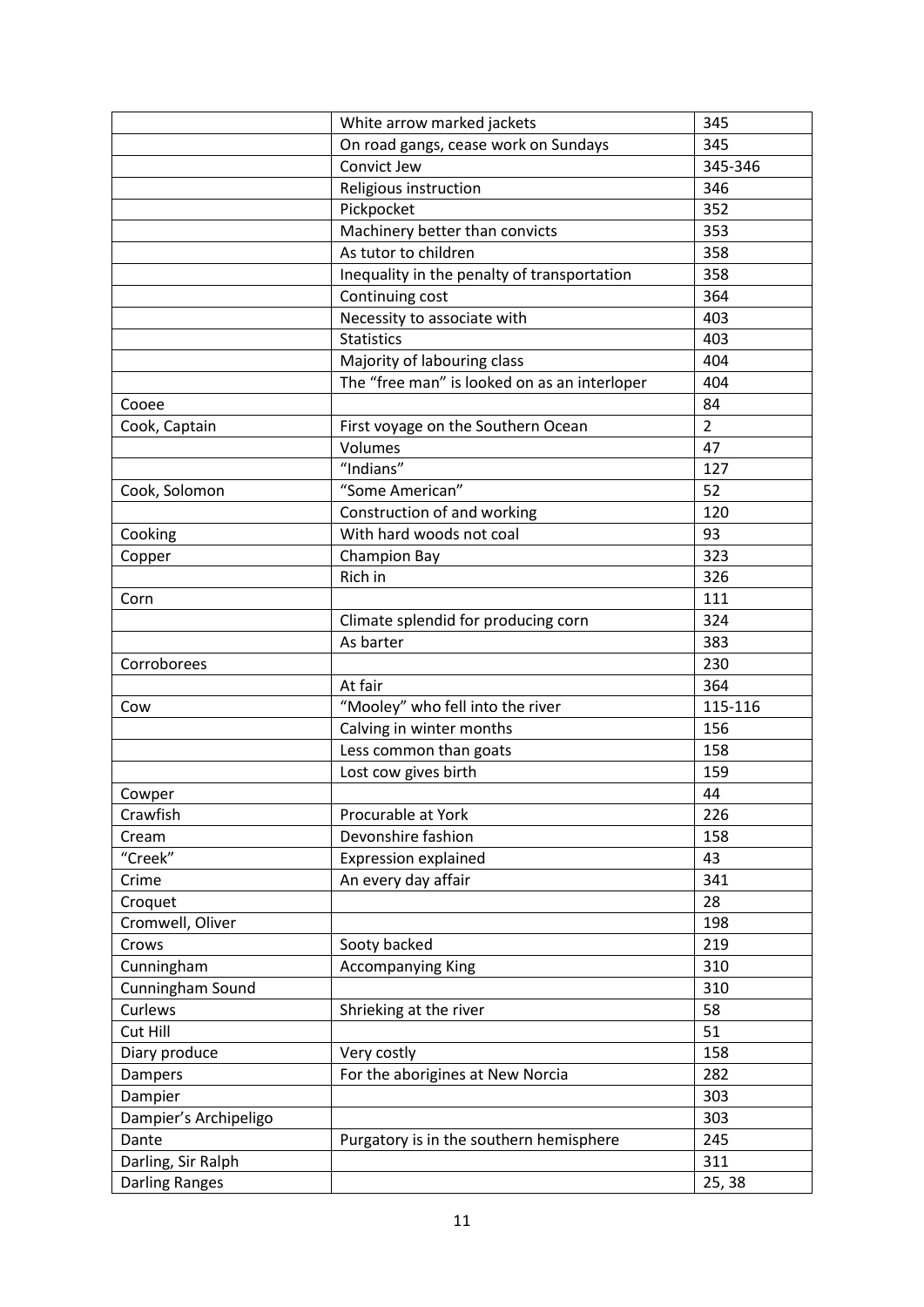| Darwin, Mr            |                                                   | 71          |
|-----------------------|---------------------------------------------------|-------------|
| "Defiance"            | A famous coach in England                         | 119         |
| Dentist               | Former convict                                    | 255         |
|                       | Discussion of dentistry and state of teeth in the |             |
|                       | colony                                            | 255         |
|                       | <b>French Colonel of Zouaves</b>                  | 255         |
| D'Entrecasteaux       | Admiral                                           | 305-306     |
|                       | Naturalist nearly died of thirst                  | 387         |
| Depot, convict        |                                                   | 66-67       |
|                       | Evening walk past                                 | 138         |
|                       | Warder received a shock from lightning            | 174         |
|                       | Convicts marched to church on Sundays             | 345         |
| Depot bell            |                                                   | 67          |
| Depression            | 1840s                                             | 117-118     |
| Devonshire cream      |                                                   | 158         |
| De Witt's Land        |                                                   | 301         |
| Dews                  | Heavy                                             | 177         |
| Dhu, Roderick         |                                                   | 262         |
| "Dicky"               | Pet Rosella                                       | 219         |
| Dingo                 | See Dog, native                                   | 238         |
| Dinner, public        |                                                   | 360         |
| Dinsdale, Mrs         | Refer to Yorkshire family                         | 9-10, 32-33 |
| Dinsdale, William Snr | See Shoemaker                                     | 247         |
| Dirk Hartog Island    |                                                   | 302         |
| <b>Diseases</b>       |                                                   | 256-257     |
|                       | Affecting aborigines                              | 274         |
| Dish washer           | Name for wagtail                                  | 219         |
| Doctor                | Attending to man crushed by sandalwood            | 40          |
| Dog-cart              | Janet travels to York in one with a maid-servant, |             |
|                       | driven by a convict                               | 38          |
|                       | Method of travel                                  | 162         |
| Dogs                  | <b>Native</b>                                     | 76          |
|                       | Two puppies                                       | 238-239     |
|                       | Origin                                            | 239         |
| Dolghite              | <b>Bush animal</b>                                | 169-170     |
| Dombey & Son          |                                                   | 70          |
| Doublegees            |                                                   | 101-102     |
| Doyne, Mr             | Consulting engineer to the Government             | 381         |
| Drought               | Of 1865, seed Winter, dry                         | 231         |
|                       | Stock perished in South Australia                 | 239         |
| Drowning              | On ship voyage                                    | $3 - 4$     |
| Drummond, James       | <b>Botanist</b>                                   | 108         |
| Drunkenness           | Of husbands                                       | 338-339     |
| Ducks, wild           | Edward's fondness for                             | 227         |
| Dust-storms           | Freedom from                                      | 175         |
| Dutch explorers       |                                                   | 300-303     |
| Dysentery             |                                                   | 151, 177    |
| <b>Edgeware Road</b>  |                                                   | 62          |
| Edel's Land           |                                                   | 301         |
| Eden                  |                                                   | 409         |
|                       |                                                   |             |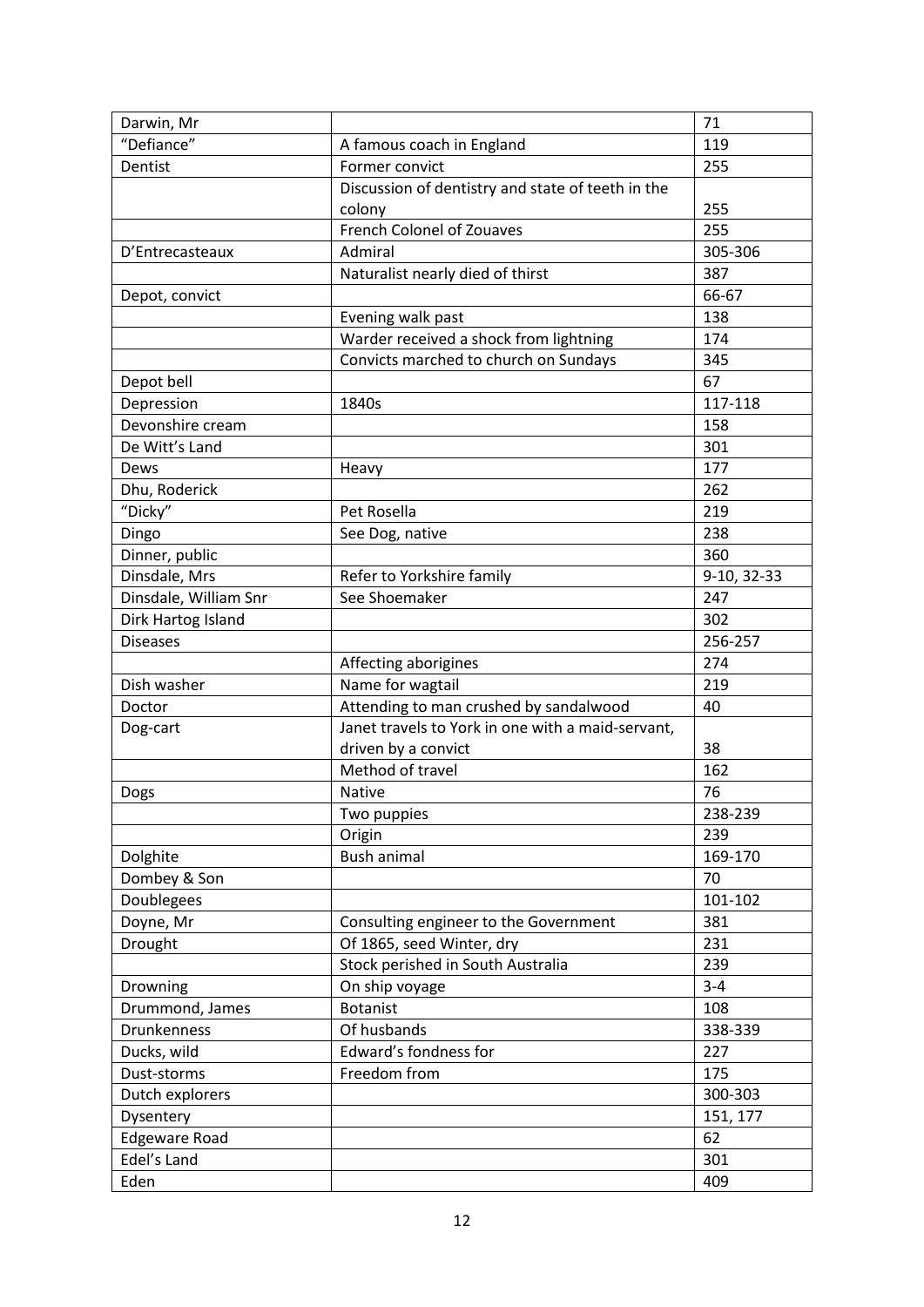| Edgings                         | In gardens, using bottles                            | 165            |
|---------------------------------|------------------------------------------------------|----------------|
| Education                       | Compulsory (in England)                              | 329            |
|                                 | Colonial Board of                                    | 357            |
| Eels                            | Cobblers resembled                                   | 225            |
| Elinor                          | Irish employee of Captain Scully who sends food      |                |
|                                 | to Salvado                                           | 287            |
| Elizabethan pillar              |                                                      | 175            |
| Emigrant's Manual               |                                                      | 315            |
| <b>English Channel</b>          | Storms                                               | 8              |
| English market                  | For Oysters                                          | 389            |
| "Emerald isle Hotel"            | Fremantle                                            | 14             |
| Emigrants                       | Filled the lower deck                                | $\overline{2}$ |
|                                 | Three classes                                        | 6              |
|                                 | 60 single women ("unpromising")                      | $6 - 7$        |
|                                 | Wife of Yorkshire shoemaker with family <sup>6</sup> | 9-10, 32-33    |
|                                 | Advice to                                            | 391            |
| <b>Emigration Commissioners</b> | Misleading emigrants                                 | 34             |
| Employer/employee               | Relations in the 1840s                               | 117            |
|                                 | Ticket of leavers in difficult position              | 245            |
|                                 | See Truck                                            | 245-252        |
| Emu                             | Symbol of Australia                                  | 203            |
|                                 | Described                                            | 203            |
|                                 | Flesh, eggs and feathers, compared to ostrich        | 203            |
|                                 | Eats nails, screws etc                               | 203            |
|                                 | Plumes worn by natives                               | 203            |
|                                 | Skin used as fire apron                              | 204            |
| England                         | Source of silks and broadcloths (with France)        | 401            |
| <b>English Channel</b>          | Storm in                                             | 276            |
| Endracht                        | Dutch ship of Dirk Hartog                            | 302            |
| Endracht's Land                 |                                                      | 301            |
| Entomology                      | Lover of                                             | 409            |
| Erythrea Australis              | See Hop, native                                      | 258-259        |
| Esperance                       | See L'Esperance                                      |                |
| <b>Esperance Bay</b>            |                                                      | 306            |
| "Establishment"                 | Prison                                               | 340            |
| Eucalyptus                      |                                                      | 48             |
| Eucalpytus marginata            | Jarrah                                               | 377            |
| Eucalpytus resinifera           | A variety of red gum                                 | 258            |
| Everlastings                    | Pink and yellow                                      | 160            |
|                                 | Decorating a bush hut                                | 161            |
|                                 | <b>Decoration at Mechanics Hall</b>                  | 359            |
| Evil spirit                     | See Jingy birds                                      | 58             |
| Expedition                      | Previous expedition to the Hampton Plains            | 236-237        |
|                                 | Second expedition                                    | 237-238        |
|                                 | Drove the teams                                      | 122            |
| <b>Expirees</b>                 |                                                      | 361            |
|                                 | Silversmiths and jewellers                           |                |
| Eye water                       |                                                      | 256-257        |
| Eyre, Edward John               | Journey                                              | 386            |

<sup>&</sup>lt;sup>6</sup> Presumably Mrs Mary Dinsdale.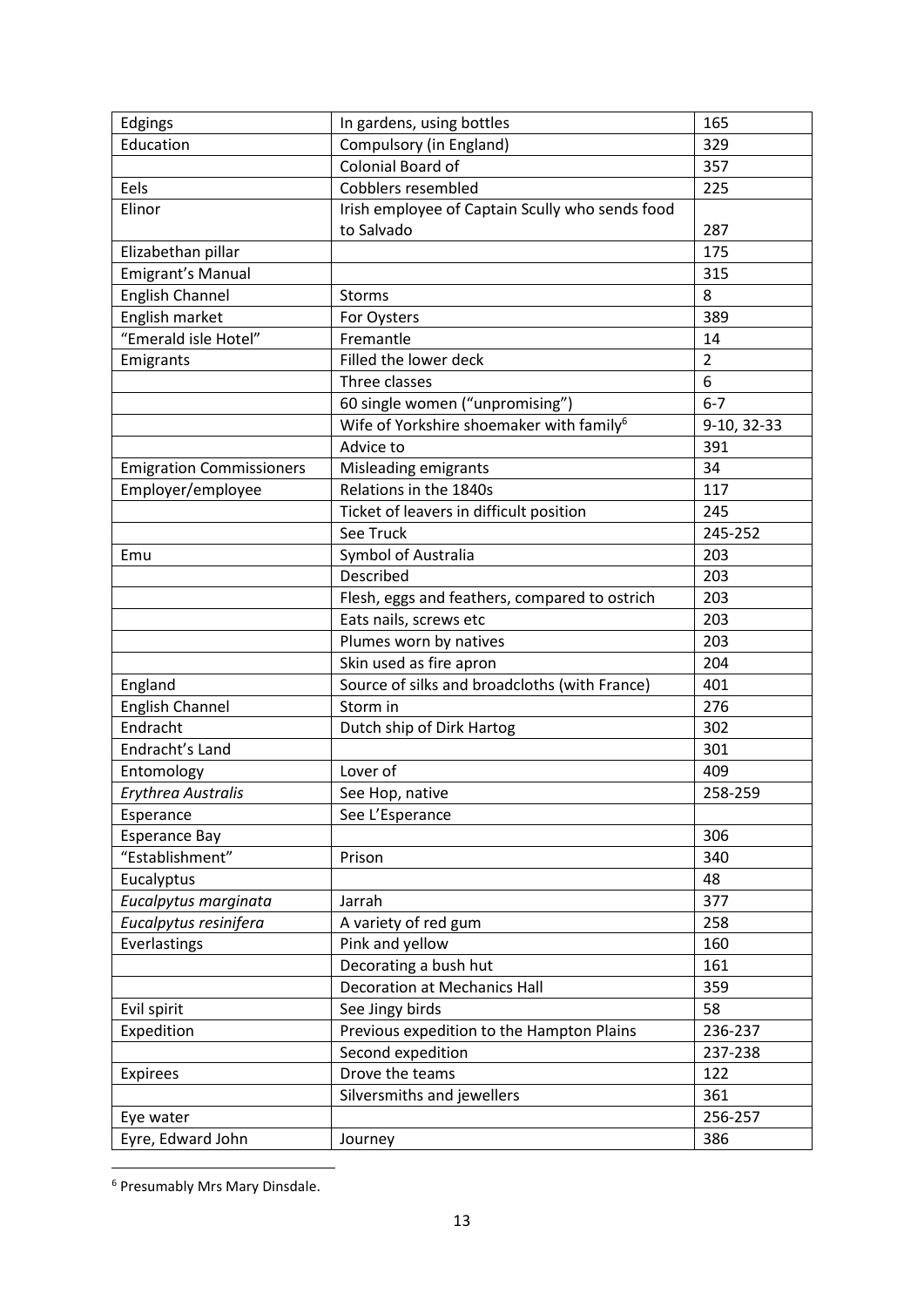| Feathers                 | Emu or cockatoo                                  | 364     |
|--------------------------|--------------------------------------------------|---------|
| Female                   | Labour                                           | 122-123 |
|                          | See Women                                        |         |
| Fagin                    |                                                  | 352     |
| Fair, York               | Annual cattle show and fair                      | 359-364 |
| Faust                    |                                                  | 232     |
| Feudal                   | Stirling's system of land grants                 | 314     |
| Fielding, Copley         |                                                  | 171     |
| Fig trees                | At Fremantle                                     | 13      |
|                          | In Bishop's garden at Perth                      | 21      |
| Figs                     | For breakfast                                    | 15      |
| Fire                     | Sight of trees on fire                           | 43      |
|                          | Danger of oven lighting a woman's skirts         | 91      |
|                          | Putting out a fire at home with water            | 94-95   |
|                          | Look of trees after a fire                       | 97-98   |
|                          | See Bush fires                                   |         |
| Firewood                 | Absence of                                       | 56-57   |
| First settlers           | See Settlers, first                              |         |
| Fish                     | Fresh, for breakfast                             | 15      |
|                          | Different fish described                         | 225-226 |
| Fishing                  |                                                  | 225     |
| Fitzgerald               |                                                  | 198     |
| Flees                    |                                                  | 154     |
| Flies                    | Annoyance                                        | 152     |
|                          | Vexatious house flies, black traces of them      | 153     |
|                          | Render midday sleep impossible                   | 153     |
|                          | Specie of fly that bites the eyelid              | 256     |
| Flies (for fishing)      | Kept by Edward                                   | 225     |
| <b>Flinders</b>          |                                                  | 301     |
|                          | Reference to Beaupre's chart                     | 305-306 |
| Flood                    | In York of 1862                                  | 53      |
|                          | Family separated, sons travel 30 miles to return | 231-232 |
| Floors of house          | Wood, mud or brick?                              | 59      |
|                          | Polishing                                        | 64      |
| Flour mills              | Hand-mills and steam                             | 120     |
| Flowers                  | "the land is essentially a land of flowers"      | 98      |
|                          | Appear with rain                                 | 155     |
|                          | Everlastings                                     | 160-161 |
| Foal                     | Orphan                                           | 408     |
| Ford                     |                                                  | 61      |
| "Force", the             | For emergencies                                  | 65      |
| Forest                   | Road to York                                     | 39, 110 |
| Forests                  | Of trees in Western Australia                    | 377     |
|                          | Of interest to capitalists of Sydney and         |         |
|                          | Melbourne                                        | 401     |
| Forrest, Mr <sup>7</sup> | <b>Exploration to South Australia</b>            | 386     |
| Fowl, barndoor           | <b>Breeding with Gnowa</b>                       | 223     |
| Fowl, wild               | Flying overhead                                  | 220     |

7 John Forrest.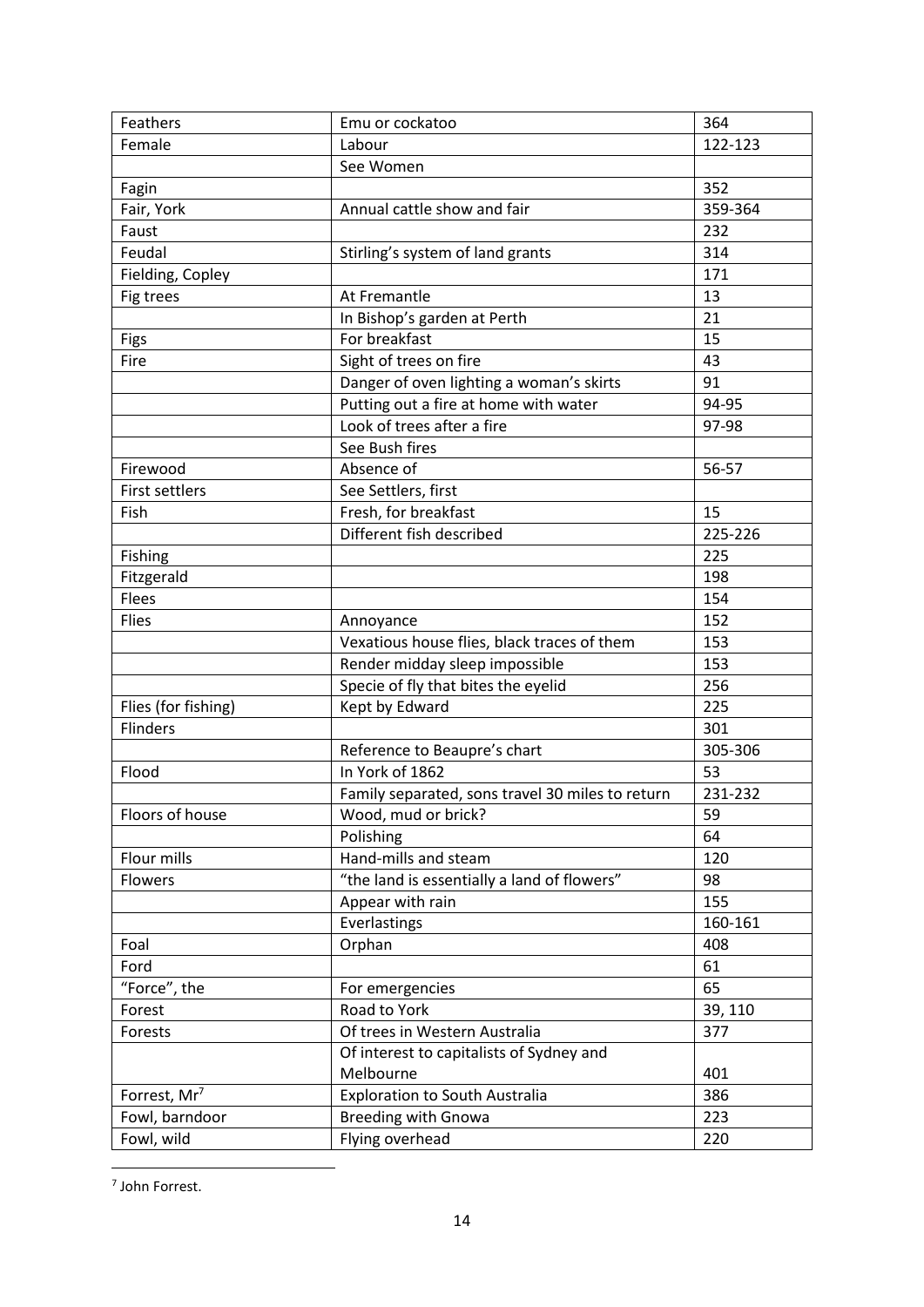| Fowling piece               | See gun                                        | 222       |
|-----------------------------|------------------------------------------------|-----------|
| France                      | Source of silks and broadcloths (with England) | 401       |
| Freezing machine            | At the Governor's                              | 151       |
| Fraser                      | Naturalist accompanying Stirling               | 311       |
| Fremantle                   | Port                                           | 3         |
|                             | Anchored outside                               | 11        |
|                             | Description of harbour or "roadstead"          | 11        |
|                             | Bar at mouth of the river                      | 11, 312   |
|                             | Chaplain <sup>8</sup>                          | 12        |
|                             | Town described                                 | 12        |
|                             | Water police                                   | 12        |
|                             | Beach sand                                     | 12        |
|                             | Fig trees and geraniums                        | 13        |
|                             | Parsonage                                      | 13        |
|                             | Description of town and churches               | $15 - 17$ |
|                             | Safe harbour except for the bar                | 20        |
|                             | Approach to Perth                              | 36        |
|                             | Lightning conductors                           | 173       |
|                             | Fishermen                                      | 226       |
|                             | Salvado meets first natives in                 | 276       |
|                             | Resembled a lion's den in the fable            | 327       |
|                             | Asylum                                         | 330       |
|                             | Harbourmaster describes two buoys of jarrah    | 377       |
|                             | Sponges                                        | 390       |
| Fremantle Gaol              | Described from a distance                      | 11, 16    |
| French Colonel              | Of Zouaves who offered dental services         | 255       |
| French convict <sup>9</sup> |                                                | 250       |
| "French and English"        | Children's game                                | 200       |
| French explorers            |                                                | 300-313   |
| Frigate-birds               |                                                | 3         |
| Frogs                       | On York Road                                   | 46        |
|                             | <b>Bullfrog</b>                                | 149       |
|                             | Metallic sounds                                | 150       |
|                             | Ventriloquism                                  | 220       |
|                             | Hamelin fled the sound of                      | 308       |
| Frosts                      | See Winter 1865                                | 176       |
| Furs, Australian            | Janet wants rock kangaroo fur and footmats of  | 200       |
|                             | Kangaroo skins and counterpaines of opossum    |           |
|                             | fur                                            |           |
| Gage's Road                 | Anchor at                                      | 11        |
|                             | Isabella arrives at                            | 275       |
|                             | Stirling anchors in                            | 311       |
| Game laws                   | Of natives                                     | 227       |
| Garden Island               |                                                | 17        |
|                             | The French named this Buache, only place name  |           |
|                             | Stirling changed                               | 312-313   |
|                             | Goats                                          | 313       |

<sup>&</sup>lt;sup>8</sup> Presumed to be George James Bostock.

 $\overline{\phantom{a}}$ 

<sup>&</sup>lt;sup>9</sup> Presumed to be Aimable Duperouzel.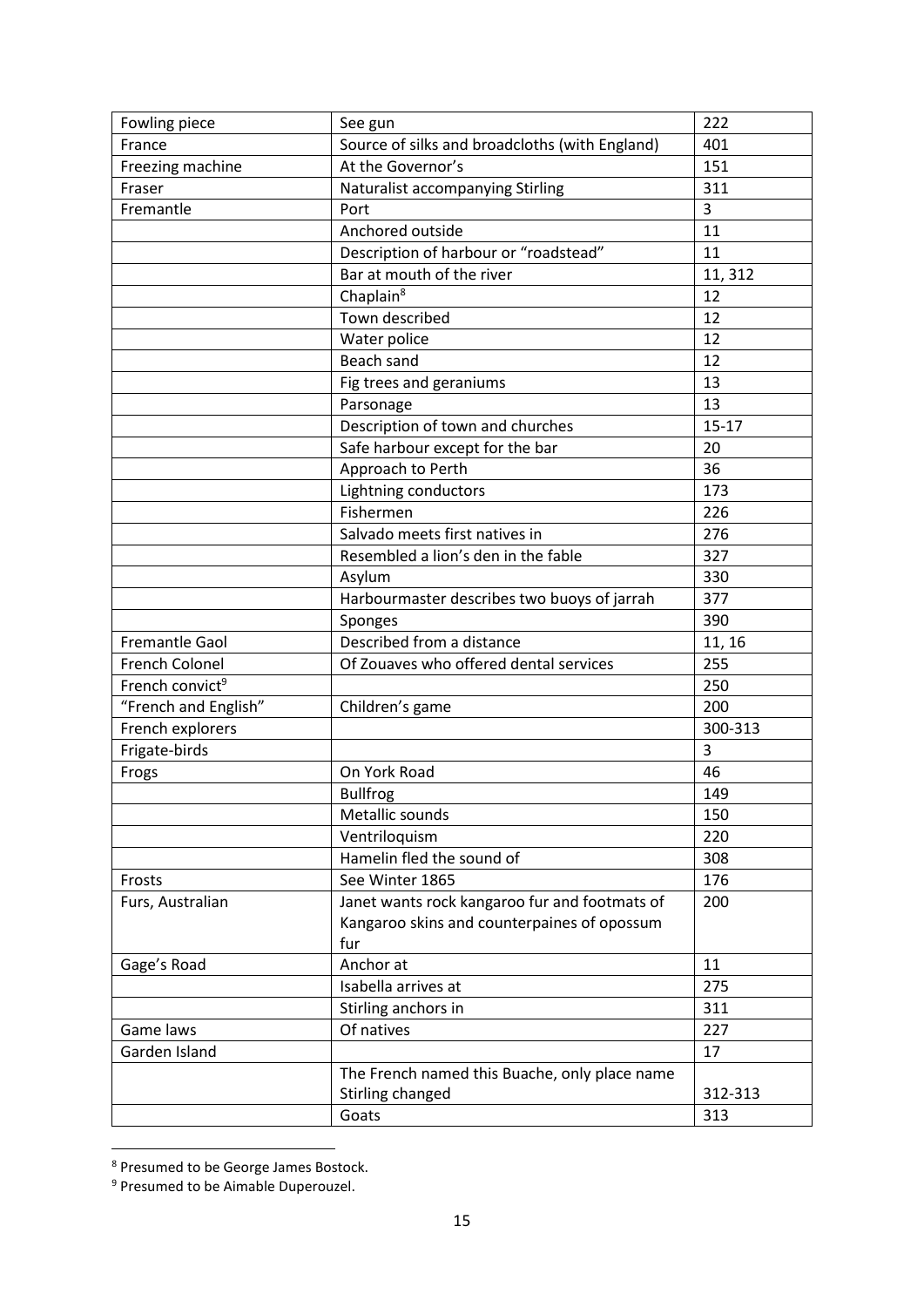| Vlaming's ship<br>302<br>Geelvink<br>332<br>Inequality<br>Gender ratio<br>See La Geographe<br>307<br>Geographe<br>308<br>Geographe Bay<br>379<br>Timber operations of West Australian Timber Co<br>387<br>Government<br>Geologist<br>304<br>George III<br><b>Gerald Mission</b><br>Story of<br>128-130<br><b>Around Fremantle houses</b><br>13<br>Geraniums<br>In Perth<br>$21 - 22$<br>$3 - 5$<br>German boy<br>Drowned<br>Gibney, Fr Matthew <sup>10</sup><br>14<br>Irish Priest on the ship nearly drowns<br>Returning from leave in England<br>127<br>Views about aborigines<br>127<br>Quoted about New Norcia<br>273<br>Tethered on their grounds without permisson<br>156-157<br>Goats<br>More common than cows<br>158<br>Goat's milk<br>158<br>"We shall have this for dinner next Sunday"<br>158<br>See lizard<br>180-181<br>Goanna (Guana), Bob-tailed<br>God<br>Strong testimony to existence of<br>387<br>Goethe<br>232<br>Remedy against the evil of too many books<br>408<br><b>Champion Bay</b><br>Gold<br>323<br>Existence of probable from "minute specks"<br>387<br>A gold rush would remove influence of convicts<br>404<br>Goldsmith <sup>11</sup><br><b>History of Animated Nature</b><br>178<br>Spencer's Gulf<br>307<br>Golfe Bonaparte<br>St Vincent's Gulf<br>Golfe Josephine<br>307<br>368<br>Gorda<br>Gordon, Lord George<br>Servant<br>336<br>"Got into trouble"<br>340<br>Concerned about the roads<br>162<br>Government<br>328<br>Canvassing for Government contracts<br>The word "Government"<br>331<br>392<br>Loan<br>25<br>Location<br><b>Government House</b><br>Described (old and new)<br>27-28<br>28<br>New too grand | Gastralobrum | Poisonous plant species | 108 |
|-----------------------------------------------------------------------------------------------------------------------------------------------------------------------------------------------------------------------------------------------------------------------------------------------------------------------------------------------------------------------------------------------------------------------------------------------------------------------------------------------------------------------------------------------------------------------------------------------------------------------------------------------------------------------------------------------------------------------------------------------------------------------------------------------------------------------------------------------------------------------------------------------------------------------------------------------------------------------------------------------------------------------------------------------------------------------------------------------------------------------------------------------------------------------------------------------------------------------------------------------------------------------------------------------------------------------------------------------------------------------------------------------------------------------------------------------------------------------------------------------------------------------------------------------------------------------------------------------------------------------------------------------------------|--------------|-------------------------|-----|
|                                                                                                                                                                                                                                                                                                                                                                                                                                                                                                                                                                                                                                                                                                                                                                                                                                                                                                                                                                                                                                                                                                                                                                                                                                                                                                                                                                                                                                                                                                                                                                                                                                                           |              |                         |     |
|                                                                                                                                                                                                                                                                                                                                                                                                                                                                                                                                                                                                                                                                                                                                                                                                                                                                                                                                                                                                                                                                                                                                                                                                                                                                                                                                                                                                                                                                                                                                                                                                                                                           |              |                         |     |
|                                                                                                                                                                                                                                                                                                                                                                                                                                                                                                                                                                                                                                                                                                                                                                                                                                                                                                                                                                                                                                                                                                                                                                                                                                                                                                                                                                                                                                                                                                                                                                                                                                                           |              |                         |     |
|                                                                                                                                                                                                                                                                                                                                                                                                                                                                                                                                                                                                                                                                                                                                                                                                                                                                                                                                                                                                                                                                                                                                                                                                                                                                                                                                                                                                                                                                                                                                                                                                                                                           |              |                         |     |
|                                                                                                                                                                                                                                                                                                                                                                                                                                                                                                                                                                                                                                                                                                                                                                                                                                                                                                                                                                                                                                                                                                                                                                                                                                                                                                                                                                                                                                                                                                                                                                                                                                                           |              |                         |     |
|                                                                                                                                                                                                                                                                                                                                                                                                                                                                                                                                                                                                                                                                                                                                                                                                                                                                                                                                                                                                                                                                                                                                                                                                                                                                                                                                                                                                                                                                                                                                                                                                                                                           |              |                         |     |
|                                                                                                                                                                                                                                                                                                                                                                                                                                                                                                                                                                                                                                                                                                                                                                                                                                                                                                                                                                                                                                                                                                                                                                                                                                                                                                                                                                                                                                                                                                                                                                                                                                                           |              |                         |     |
|                                                                                                                                                                                                                                                                                                                                                                                                                                                                                                                                                                                                                                                                                                                                                                                                                                                                                                                                                                                                                                                                                                                                                                                                                                                                                                                                                                                                                                                                                                                                                                                                                                                           |              |                         |     |
|                                                                                                                                                                                                                                                                                                                                                                                                                                                                                                                                                                                                                                                                                                                                                                                                                                                                                                                                                                                                                                                                                                                                                                                                                                                                                                                                                                                                                                                                                                                                                                                                                                                           |              |                         |     |
|                                                                                                                                                                                                                                                                                                                                                                                                                                                                                                                                                                                                                                                                                                                                                                                                                                                                                                                                                                                                                                                                                                                                                                                                                                                                                                                                                                                                                                                                                                                                                                                                                                                           |              |                         |     |
|                                                                                                                                                                                                                                                                                                                                                                                                                                                                                                                                                                                                                                                                                                                                                                                                                                                                                                                                                                                                                                                                                                                                                                                                                                                                                                                                                                                                                                                                                                                                                                                                                                                           |              |                         |     |
|                                                                                                                                                                                                                                                                                                                                                                                                                                                                                                                                                                                                                                                                                                                                                                                                                                                                                                                                                                                                                                                                                                                                                                                                                                                                                                                                                                                                                                                                                                                                                                                                                                                           |              |                         |     |
|                                                                                                                                                                                                                                                                                                                                                                                                                                                                                                                                                                                                                                                                                                                                                                                                                                                                                                                                                                                                                                                                                                                                                                                                                                                                                                                                                                                                                                                                                                                                                                                                                                                           |              |                         |     |
|                                                                                                                                                                                                                                                                                                                                                                                                                                                                                                                                                                                                                                                                                                                                                                                                                                                                                                                                                                                                                                                                                                                                                                                                                                                                                                                                                                                                                                                                                                                                                                                                                                                           |              |                         |     |
|                                                                                                                                                                                                                                                                                                                                                                                                                                                                                                                                                                                                                                                                                                                                                                                                                                                                                                                                                                                                                                                                                                                                                                                                                                                                                                                                                                                                                                                                                                                                                                                                                                                           |              |                         |     |
|                                                                                                                                                                                                                                                                                                                                                                                                                                                                                                                                                                                                                                                                                                                                                                                                                                                                                                                                                                                                                                                                                                                                                                                                                                                                                                                                                                                                                                                                                                                                                                                                                                                           |              |                         |     |
|                                                                                                                                                                                                                                                                                                                                                                                                                                                                                                                                                                                                                                                                                                                                                                                                                                                                                                                                                                                                                                                                                                                                                                                                                                                                                                                                                                                                                                                                                                                                                                                                                                                           |              |                         |     |
|                                                                                                                                                                                                                                                                                                                                                                                                                                                                                                                                                                                                                                                                                                                                                                                                                                                                                                                                                                                                                                                                                                                                                                                                                                                                                                                                                                                                                                                                                                                                                                                                                                                           |              |                         |     |
|                                                                                                                                                                                                                                                                                                                                                                                                                                                                                                                                                                                                                                                                                                                                                                                                                                                                                                                                                                                                                                                                                                                                                                                                                                                                                                                                                                                                                                                                                                                                                                                                                                                           |              |                         |     |
|                                                                                                                                                                                                                                                                                                                                                                                                                                                                                                                                                                                                                                                                                                                                                                                                                                                                                                                                                                                                                                                                                                                                                                                                                                                                                                                                                                                                                                                                                                                                                                                                                                                           |              |                         |     |
|                                                                                                                                                                                                                                                                                                                                                                                                                                                                                                                                                                                                                                                                                                                                                                                                                                                                                                                                                                                                                                                                                                                                                                                                                                                                                                                                                                                                                                                                                                                                                                                                                                                           |              |                         |     |
|                                                                                                                                                                                                                                                                                                                                                                                                                                                                                                                                                                                                                                                                                                                                                                                                                                                                                                                                                                                                                                                                                                                                                                                                                                                                                                                                                                                                                                                                                                                                                                                                                                                           |              |                         |     |
|                                                                                                                                                                                                                                                                                                                                                                                                                                                                                                                                                                                                                                                                                                                                                                                                                                                                                                                                                                                                                                                                                                                                                                                                                                                                                                                                                                                                                                                                                                                                                                                                                                                           |              |                         |     |
|                                                                                                                                                                                                                                                                                                                                                                                                                                                                                                                                                                                                                                                                                                                                                                                                                                                                                                                                                                                                                                                                                                                                                                                                                                                                                                                                                                                                                                                                                                                                                                                                                                                           |              |                         |     |
|                                                                                                                                                                                                                                                                                                                                                                                                                                                                                                                                                                                                                                                                                                                                                                                                                                                                                                                                                                                                                                                                                                                                                                                                                                                                                                                                                                                                                                                                                                                                                                                                                                                           |              |                         |     |
|                                                                                                                                                                                                                                                                                                                                                                                                                                                                                                                                                                                                                                                                                                                                                                                                                                                                                                                                                                                                                                                                                                                                                                                                                                                                                                                                                                                                                                                                                                                                                                                                                                                           |              |                         |     |
|                                                                                                                                                                                                                                                                                                                                                                                                                                                                                                                                                                                                                                                                                                                                                                                                                                                                                                                                                                                                                                                                                                                                                                                                                                                                                                                                                                                                                                                                                                                                                                                                                                                           |              |                         |     |
|                                                                                                                                                                                                                                                                                                                                                                                                                                                                                                                                                                                                                                                                                                                                                                                                                                                                                                                                                                                                                                                                                                                                                                                                                                                                                                                                                                                                                                                                                                                                                                                                                                                           |              |                         |     |
|                                                                                                                                                                                                                                                                                                                                                                                                                                                                                                                                                                                                                                                                                                                                                                                                                                                                                                                                                                                                                                                                                                                                                                                                                                                                                                                                                                                                                                                                                                                                                                                                                                                           |              |                         |     |
|                                                                                                                                                                                                                                                                                                                                                                                                                                                                                                                                                                                                                                                                                                                                                                                                                                                                                                                                                                                                                                                                                                                                                                                                                                                                                                                                                                                                                                                                                                                                                                                                                                                           |              |                         |     |
|                                                                                                                                                                                                                                                                                                                                                                                                                                                                                                                                                                                                                                                                                                                                                                                                                                                                                                                                                                                                                                                                                                                                                                                                                                                                                                                                                                                                                                                                                                                                                                                                                                                           |              |                         |     |
|                                                                                                                                                                                                                                                                                                                                                                                                                                                                                                                                                                                                                                                                                                                                                                                                                                                                                                                                                                                                                                                                                                                                                                                                                                                                                                                                                                                                                                                                                                                                                                                                                                                           |              |                         |     |
|                                                                                                                                                                                                                                                                                                                                                                                                                                                                                                                                                                                                                                                                                                                                                                                                                                                                                                                                                                                                                                                                                                                                                                                                                                                                                                                                                                                                                                                                                                                                                                                                                                                           |              |                         |     |
|                                                                                                                                                                                                                                                                                                                                                                                                                                                                                                                                                                                                                                                                                                                                                                                                                                                                                                                                                                                                                                                                                                                                                                                                                                                                                                                                                                                                                                                                                                                                                                                                                                                           |              |                         |     |
|                                                                                                                                                                                                                                                                                                                                                                                                                                                                                                                                                                                                                                                                                                                                                                                                                                                                                                                                                                                                                                                                                                                                                                                                                                                                                                                                                                                                                                                                                                                                                                                                                                                           |              |                         |     |
|                                                                                                                                                                                                                                                                                                                                                                                                                                                                                                                                                                                                                                                                                                                                                                                                                                                                                                                                                                                                                                                                                                                                                                                                                                                                                                                                                                                                                                                                                                                                                                                                                                                           |              |                         |     |
|                                                                                                                                                                                                                                                                                                                                                                                                                                                                                                                                                                                                                                                                                                                                                                                                                                                                                                                                                                                                                                                                                                                                                                                                                                                                                                                                                                                                                                                                                                                                                                                                                                                           |              |                         |     |
|                                                                                                                                                                                                                                                                                                                                                                                                                                                                                                                                                                                                                                                                                                                                                                                                                                                                                                                                                                                                                                                                                                                                                                                                                                                                                                                                                                                                                                                                                                                                                                                                                                                           |              |                         |     |
|                                                                                                                                                                                                                                                                                                                                                                                                                                                                                                                                                                                                                                                                                                                                                                                                                                                                                                                                                                                                                                                                                                                                                                                                                                                                                                                                                                                                                                                                                                                                                                                                                                                           |              |                         |     |
| Convicts<br>331<br>"Government men"                                                                                                                                                                                                                                                                                                                                                                                                                                                                                                                                                                                                                                                                                                                                                                                                                                                                                                                                                                                                                                                                                                                                                                                                                                                                                                                                                                                                                                                                                                                                                                                                                       |              |                         |     |
| "Government Run"<br>Letting cattle graze on Government land<br>158-159                                                                                                                                                                                                                                                                                                                                                                                                                                                                                                                                                                                                                                                                                                                                                                                                                                                                                                                                                                                                                                                                                                                                                                                                                                                                                                                                                                                                                                                                                                                                                                                    |              |                         |     |
| Prayer for<br>14<br>Governor                                                                                                                                                                                                                                                                                                                                                                                                                                                                                                                                                                                                                                                                                                                                                                                                                                                                                                                                                                                                                                                                                                                                                                                                                                                                                                                                                                                                                                                                                                                                                                                                                              |              |                         |     |
| 19<br>Hampton and bridges                                                                                                                                                                                                                                                                                                                                                                                                                                                                                                                                                                                                                                                                                                                                                                                                                                                                                                                                                                                                                                                                                                                                                                                                                                                                                                                                                                                                                                                                                                                                                                                                                                 |              |                         |     |
| Salvado requests grants of land<br>276                                                                                                                                                                                                                                                                                                                                                                                                                                                                                                                                                                                                                                                                                                                                                                                                                                                                                                                                                                                                                                                                                                                                                                                                                                                                                                                                                                                                                                                                                                                                                                                                                    |              |                         |     |

<sup>&</sup>lt;sup>10</sup> Presumed references to, who was on board the ship. Became Bishop. Brother of Fr Patrick Gibney who became the Catholic Priest at York

<sup>&</sup>lt;sup>11</sup> Oliver Goldsmith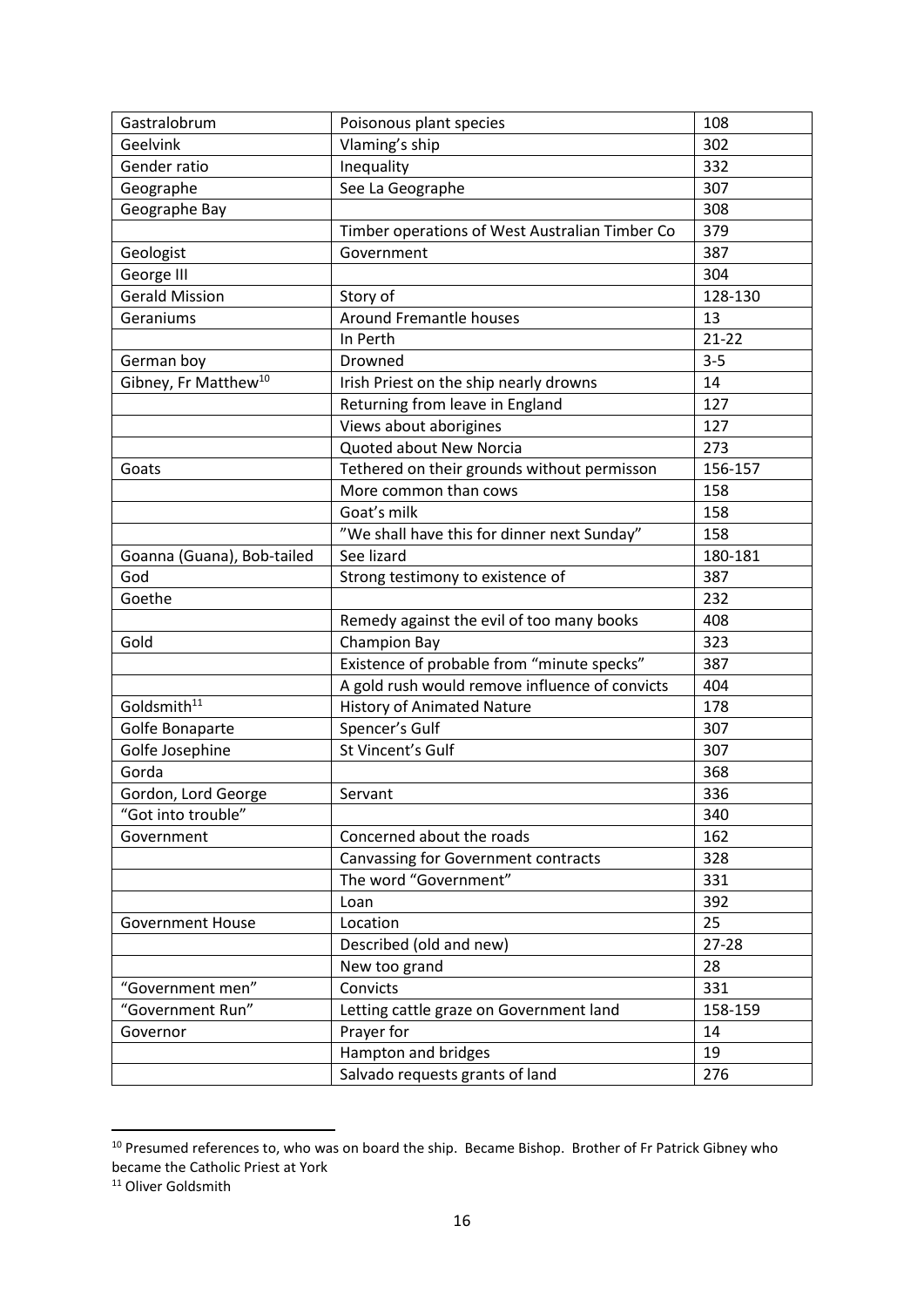|                               | Governor permits Salvado to use courthouse for                                 |                |
|-------------------------------|--------------------------------------------------------------------------------|----------------|
|                               | piano concert                                                                  | 285            |
|                               | Land grant                                                                     | 314            |
|                               | <b>Timber concessions</b>                                                      | 378-379        |
|                               | Sends a party of explorers to follow Eyre                                      | 386            |
|                               | Weld                                                                           | 401            |
| Governor Hampton's<br>cheeses |                                                                                | 163            |
| Grasshopper                   |                                                                                | 150            |
| Gravesend                     | Where Milletts joined the ship                                                 | $\overline{7}$ |
| <b>Great Australian Bight</b> | Waterless                                                                      | 386            |
| Great Java                    | What the Portuguese called Australia                                           | 301            |
| "Great south land"            |                                                                                | 301            |
| <b>Green Mount</b>            |                                                                                | 38             |
|                               | Described                                                                      | 41             |
| Groo Groo grub                | Compared                                                                       | 284            |
| Grubs                         | Salvado eating                                                                 | 284            |
| Guildford                     | Steamboat                                                                      | 19             |
|                               |                                                                                | 22             |
|                               | Goods and packages sent to                                                     |                |
|                               | Approach to Perth                                                              | 36             |
| Gum                           | Collected by young ladies and sold for 3 pence                                 | 167            |
|                               | per pound                                                                      |                |
|                               | Used to stiffen calicos                                                        | 167            |
|                               | "never pass a wattle tree without putting piece                                |                |
|                               | into their mouth"                                                              | 167            |
| Gum-arabic                    | As used in Manchester                                                          | 167            |
| "Gum-suckers"                 |                                                                                | 167-168        |
| Gum tree                      | One of three kinds of tree on York Road                                        | 51             |
|                               | Flowering red gum tree                                                         | 161            |
|                               | Fluted gum, see lightning and alberi tortuosi                                  | 174            |
| Guns                          | (fowling piece) used by aboriginals for game                                   | 222            |
|                               | Hunted for by escaped prisoners                                                | 241            |
| Gunstock                      | Made from the York gum                                                         | 379            |
| Hamburg beef                  |                                                                                | 200            |
| Hamelin, Cape                 |                                                                                | 308            |
| Hanoverian                    |                                                                                | 201            |
| Harp                          | Brought ashore in first landing                                                | 318-319        |
| Hartog, Captain Dirk          |                                                                                | 302, 310       |
| <b>Hats</b>                   | Previously made by plaiting straw, then in the<br>1850s, they became available | 121            |
| Hawk's-bill turtle            |                                                                                | 390            |
| Hay                           | As barter                                                                      | 383            |
| Hayfields                     |                                                                                | 156            |
| Heat                          | Extreme on arrival in December 1863                                            | 13             |
|                               | At Christmas                                                                   | 113-115        |
|                               | Need to eat meat in the heat                                                   | 129            |
|                               | Riding a horse during the middle of the day                                    | 70             |
|                               | York scorching in summer time                                                  | 138            |
|                               | Commencement of hot weather                                                    | 149            |
|                               | Each task becomes an imposition                                                | 150            |
|                               |                                                                                |                |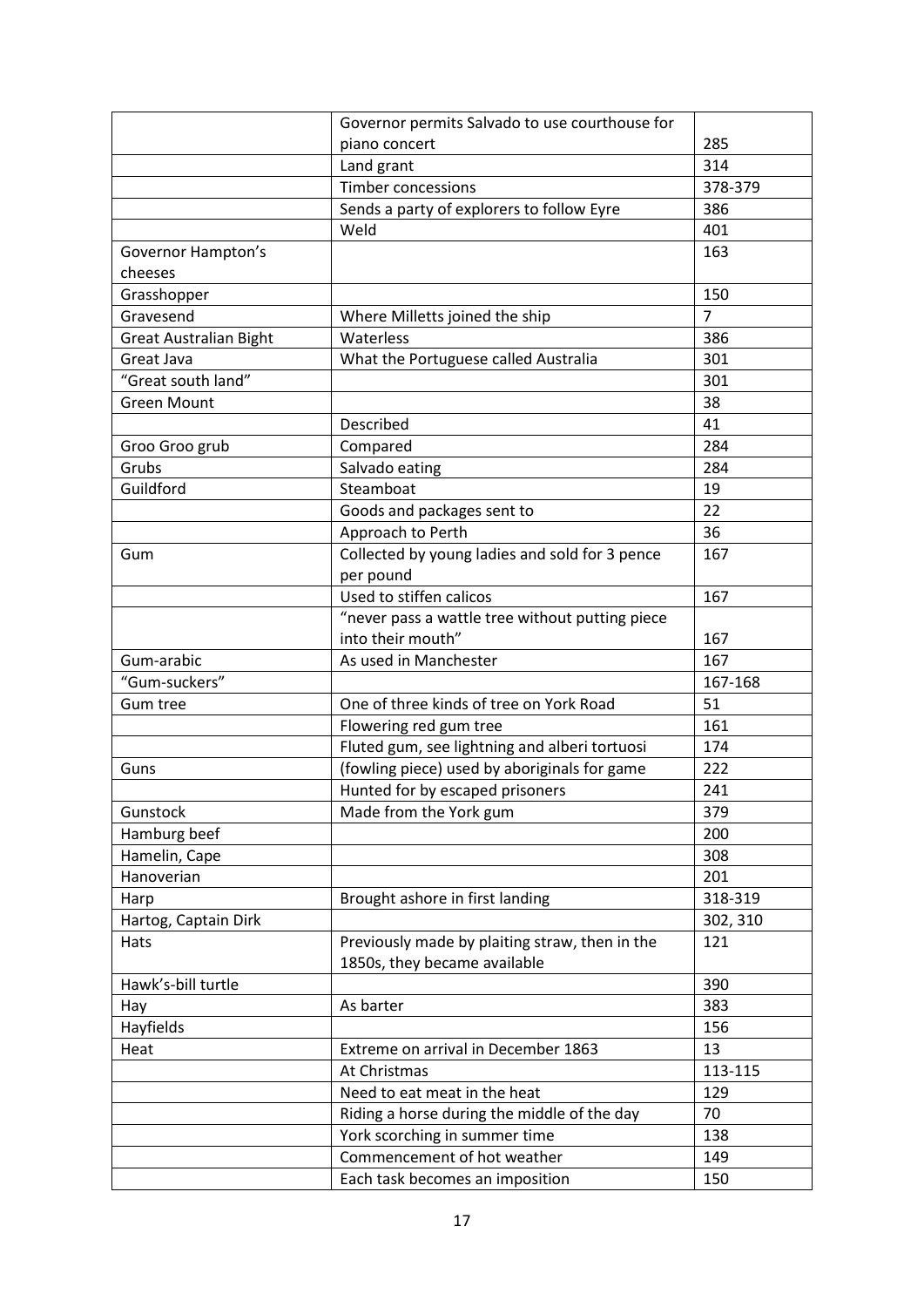|                                 | Ground hard, flower gardens become stubble       | 151      |
|---------------------------------|--------------------------------------------------|----------|
|                                 | Fowls hold their feathers in a ruffle            | 151      |
|                                 | No means to make heat endurable                  | 151      |
|                                 | When the sun has gone down                       | 172      |
|                                 | Peron naturalists endured                        | 308      |
| Heron                           |                                                  | 224-225  |
| <b>High Court of Parliament</b> |                                                  | 14       |
| Hinges                          | Difficulty in procuring; bottles used            | 164      |
| Hippopotamus                    | Head and bones of, found in shark                | 303-304  |
| Hobart                          | Distance to                                      | 34       |
| Hobbling                        |                                                  | 166      |
| <b>Holloway Mr</b>              | Medicines and pills harmless                     | 259      |
| <b>Home Government</b>          |                                                  | 392      |
| Hood, Thomas                    | Tale of children crying for a Christmas pudding  | 221      |
| Hooping cough                   |                                                  | 257      |
| Hop, native                     | Described                                        | 258-259  |
| Holy Trinity Church             | Described                                        | 54       |
| <b>Home Government</b>          |                                                  | 318      |
| Horses                          | For the Indian market                            | 45       |
|                                 | Lack of care for; exposed to weather             | 163      |
|                                 | Foal running after mare                          | 164      |
|                                 | Lost horses tracked by native trackers           | 165      |
|                                 | Horse hunting requires reckless riding           | 166      |
|                                 | Wearing bells, hobbling, buck-jumping            | 166      |
|                                 | Horse removes its saddle                         | 167      |
|                                 | Hand-gallop on the hard road                     | 168      |
|                                 | Exemption from spavin                            | 168      |
|                                 | The pleasure of riding                           | 168-169  |
|                                 | What horses do on the road at night              | 266      |
|                                 | Horse slips its halter at night                  | 269-270  |
|                                 | First thoroughbred horses perished for lack of   |          |
|                                 | water                                            | 316      |
|                                 | <b>Breeding prospects</b>                        | 326      |
|                                 | Coming to the kitchen door to be fed             | 408      |
|                                 | Horse exercise                                   | 408      |
| Hospital (at depot)             | Former kitchen                                   | 67       |
|                                 | How it operated                                  | 254      |
|                                 | Story of woman badly burnt                       | 259-261  |
| Hot winds                       | Free from                                        | 175      |
| House fittings                  |                                                  | 63       |
| House-flies                     | See flies                                        | 153      |
| Howard, John                    | Going to see establishments                      | 340      |
| Ice                             | Only at the Governor's                           | 151      |
|                                 | Not procurable for dairy produce                 | 158      |
|                                 | Frozen puddles                                   | 176      |
| Illness                         | Complete absence of in summer                    | 151      |
|                                 | Role of the Milletts                             | 252-254  |
| Immigrants                      | Misled as to the distance to Melbourne or Hobart | $33 - 4$ |
|                                 | Women                                            | 332      |
| Immigrants Home                 | In Perth                                         | 32-34    |
|                                 |                                                  |          |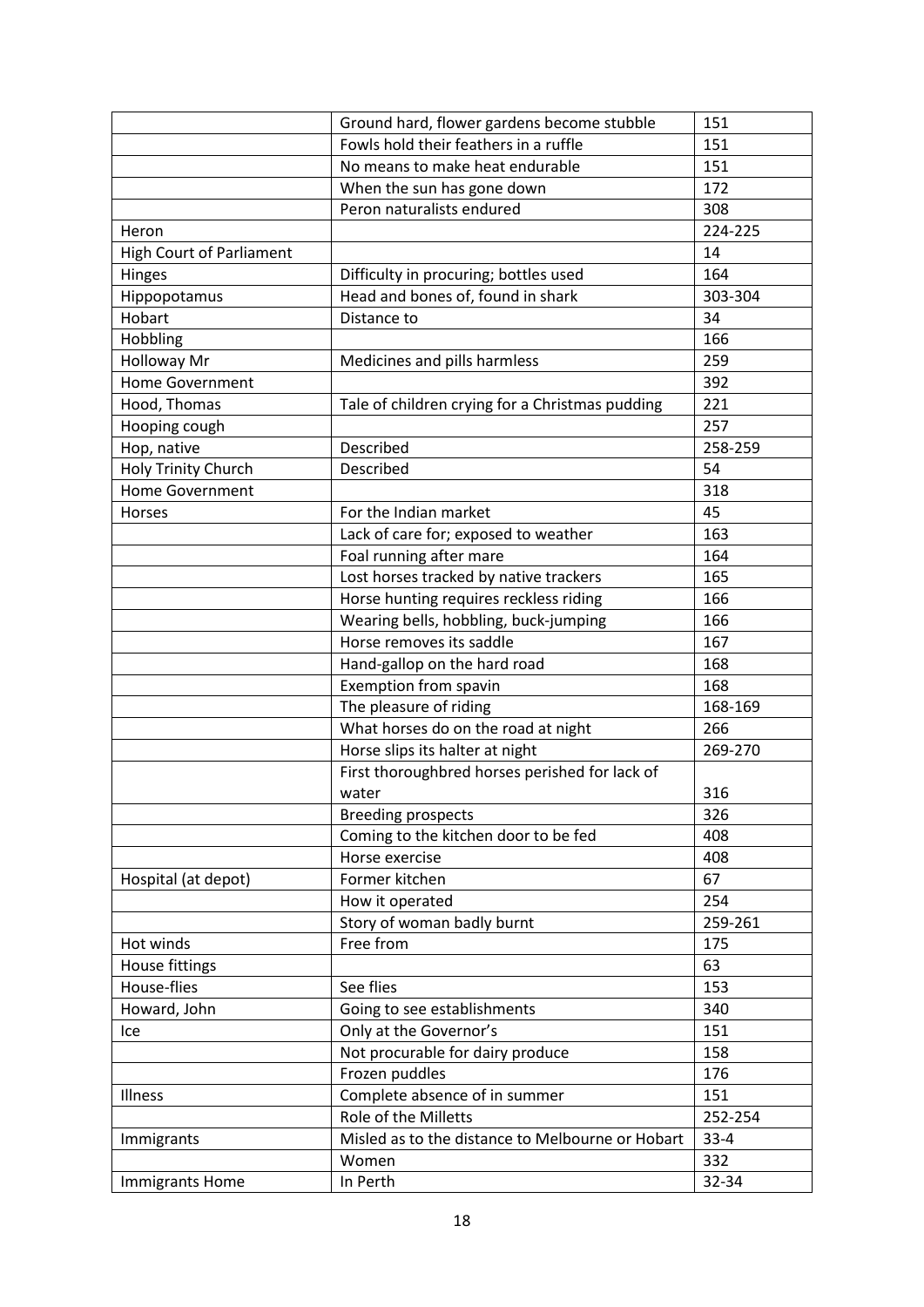| Income, fixed                   | Class: Ministers, teachers, Government officers           | 405     |
|---------------------------------|-----------------------------------------------------------|---------|
| Indentures                      | Of servants of first settlers                             | 316     |
| India                           | Portuguese colony in                                      | 300     |
|                                 | Neighbours                                                | 321     |
|                                 | "Sanitarium for our troops"                               | 407     |
| "Indian Coutch grass"           |                                                           | 25      |
| Indian railway companies        | <b>Wanting sleepers</b>                                   | 380     |
| Influenza                       | Annual epidemic                                           | 256     |
| Insects                         | Silver fish, skin beetles, flies                          | 225     |
| <b>International Exhibition</b> | 1862                                                      | 323     |
| Invasion                        | Settlement described as                                   | 229     |
| Irishwoman                      | From a cottage over the way                               | 260     |
| Iron                            | <b>Champion Bay</b>                                       | 323     |
|                                 | Ironstone, rich in                                        | 326     |
| Irons                           | On convicts                                               | 29-30   |
| Irving, Washington              |                                                           | 168     |
| Isaac                           | Chief of tribe                                            | 86      |
| Isabella                        | Ship which brought Roman Catholic clergy 1846             | 275     |
| Isle of France                  | Where the harp went                                       | 319     |
| Isle of Wight                   | On voyage                                                 | 9       |
| Italy                           | And olive trees                                           | 326     |
| Ixias                           | Flowering                                                 | 155     |
| "Jacky"                         | Pet kangaroo described                                    | 194-195 |
|                                 | Starts drinking sugar-beer                                | 196     |
|                                 | Chased by a kangaroo dog                                  | 196-197 |
|                                 | Eats neighbours corn, sent to a farm                      | 198     |
| "Jack's dullness"               |                                                           | 360     |
| Jams                            |                                                           | 103     |
| Jarrah trees (Mahogany)         | At Mahogany Creek                                         | 43      |
|                                 | One of three types of trees on York Road                  | 51      |
|                                 | Described                                                 | 377     |
|                                 | Resistance to white ants and barnacles                    | 377     |
|                                 | Chief building timber                                     | 379     |
|                                 | Use for sleepers                                          | 380     |
|                                 | Suitable for the turning-lathe                            | 381     |
|                                 | Comparison with Spanish mahogany                          | 381     |
| Jelly                           | Made for the hospital                                     | 253     |
| Jerboa                          |                                                           | 201     |
| Jetty                           | Large ship, at Cockburn Sound                             | 380     |
| Jewellers                       | Of the bond or expiree class                              | 361     |
| Jewish                          | Gentleman distributes tickets for Salvado concert         | 286     |
|                                 | Convict who worked on Sundays                             | 345-346 |
| Jingy                           |                                                           | 79, 106 |
|                                 | Natives called prints of bullocks and men called<br>Jingy | 197     |
|                                 | Keeping off the dead                                      | 142     |
|                                 |                                                           | 289     |
|                                 | Jingy Corroboree                                          |         |
|                                 | Evil spirit or Satan's birds                              | 58      |
| "Jingy birds"<br>Johnson        |                                                           | 178     |
| Journalists                     | From Perth                                                | 385     |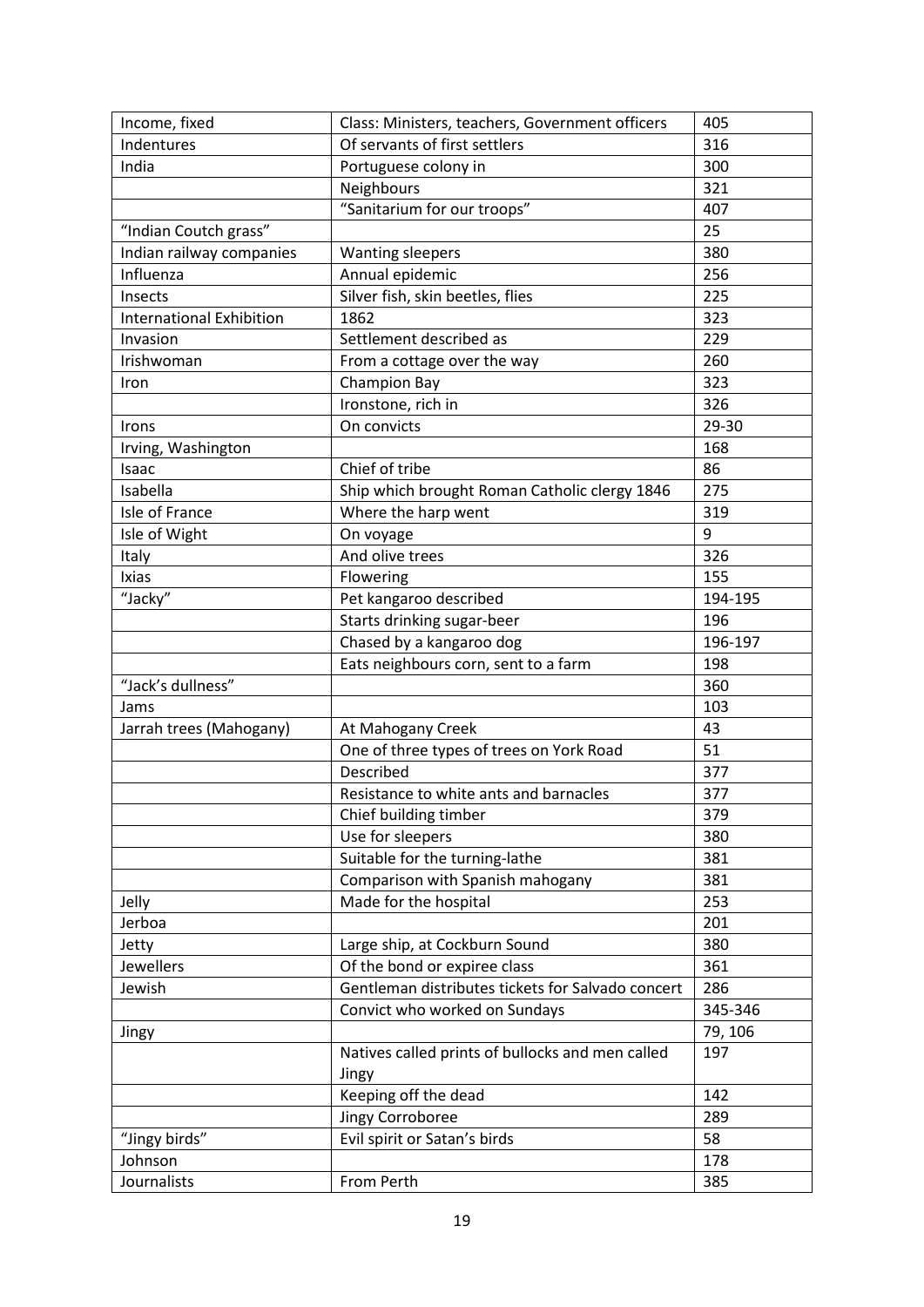| Julius Caesar             | Invasion by settlers similar to                    | 228-229      |
|---------------------------|----------------------------------------------------|--------------|
| "Illustrated London News" |                                                    | 141          |
| Kangaroo                  | As a meal                                          | 48           |
|                           | Gift from Mr Lennard (see "Jacky")                 | 194          |
|                           | Jacky described                                    | 194-196      |
|                           | Kangaroo picks up a baby and takes it to the river | 199          |
|                           | Kangaroo meat prices                               | 199          |
|                           | Rock kangaroo fur                                  | 200          |
|                           | Symbol of Australia                                | 203          |
|                           | Compared to opossum                                | 206          |
| Kangaroo dogs             | The Lakes                                          | 47           |
|                           | Nineteen Mile Inn                                  | 48           |
|                           | Chases Jacky the pet kangaroo                      | 196-197      |
|                           | Described                                          | 199          |
| "Kangaroo foot"           | Type of everlasting (marsupia mirabilis)           | 161          |
| Kangaroo rat              | And "boody" compared                               | 201          |
|                           | A pair killed by dog                               | 202          |
|                           | Another, a pet, escapes                            | 202-203      |
| Kaolin                    |                                                    | 91           |
|                           | Use for                                            | 326          |
| Kenilworth                | Lambourne                                          | 173          |
| Kentish filberts          | See object lessons                                 | 356          |
| Khourabene, Mr            | Introduction to                                    | 72-73        |
|                           | Give him bright clothes                            | 73           |
|                           | <b>Bollia</b> man                                  | 79           |
|                           | Sitting legs apart                                 | 85           |
|                           | Helped with brewing beer, other chores, for beer   | 105-106      |
|                           | Returns at Christmas for Christmas pudding         | 116          |
|                           | Niece "Mingee"                                     | 135          |
|                           | Mounts guard over house when Millett away          | 137          |
|                           | Was never drunk when given responsibility          | 138          |
|                           | Old master                                         | 119-120, 145 |
|                           | Saw his father fighting a Bunny-ar                 | 187          |
|                           | Janet asks him to bring her rock kangaroo fur      | 200          |
|                           | Arrives at night by surprise wanting tobacco;      |              |
|                           | breaks his pipe when offered tea                   | 221          |
|                           | Shooting Gnowa and wild turkey                     | 223-224      |
|                           | Fondness for Edward                                | 226-227      |
|                           | Prohibited from shooting game                      | 227-228      |
|                           | At Nineteen Mile Inn                               | 269          |
|                           | How he rides a horse                               | 270          |
|                           | Asks for articles of dress for "coroberry"         | 364          |
|                           | Inherits a wife                                    | 368-369      |
|                           | Hides in the bush to escape arrest for spearing    | 370          |
|                           | Two wives make him a slave to both                 | 372          |
|                           | <b>Mother Caroline</b>                             | 373-374      |
| King, Captain             |                                                    | 310          |
| King George's Sound       |                                                    | 306          |
|                           | Only natural harbour                               | 325          |
| King Sound                |                                                    | 310          |
|                           |                                                    |              |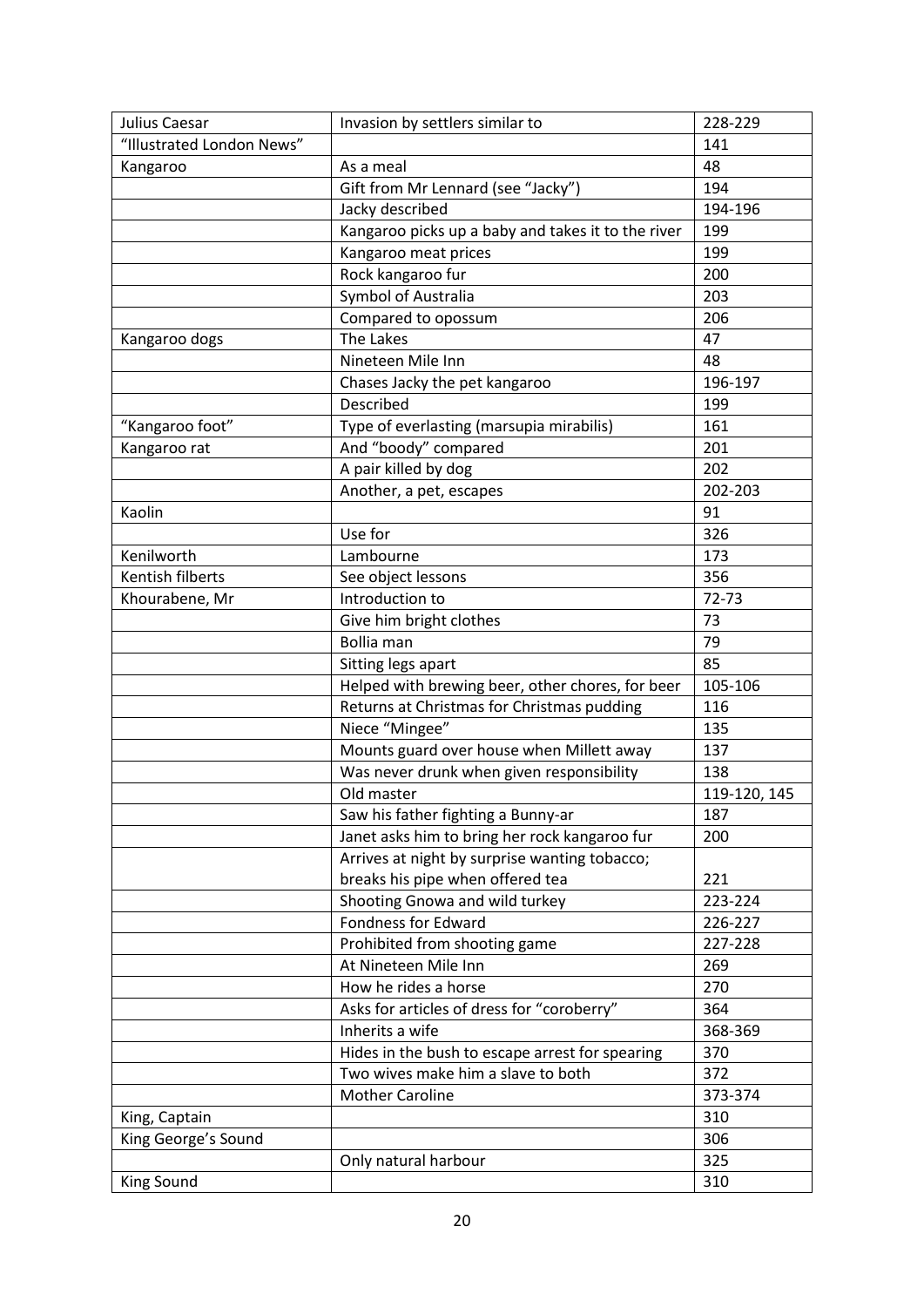| Kitchen                   | Placed apart from the house - "cooking house" | 92      |
|---------------------------|-----------------------------------------------|---------|
|                           |                                               |         |
| Kitchen implements        | At the Parsonage                              | 90      |
| Kitty                     | Dying, hands over Binnahan                    | 139-140 |
| Knights-errant            |                                               | 168     |
| Knife, special            |                                               | 271     |
| Koomal                    | Aboriginal for possum                         | 204     |
| Kower                     | Aboriginal for parrot                         | 219     |
| Kylie                     | Aboriginal for flat curved wooden weapon      | 221     |
|                           | Described, compared to a gun                  | 221-222 |
|                           | Flying                                        | 367     |
| "Lady"                    | The Millets' black and tan terrier            | 12      |
| La Geographe              |                                               | 307     |
| Lakes, The                | Described                                     | 47      |
| Lambourne, Michael        | Of "Kenilworth" on stars                      | 172     |
| Land of Lyons             | See Leeuwin                                   | 301     |
| Land grants               | Governor and officers                         | 314     |
|                           | Land distribution system for first settlers   | 316     |
|                           | Land grant sought for family with twins       | 320-321 |
| Land Regulations          |                                               | 411     |
| La Recherche              |                                               | 305-306 |
| Lathe                     | "turning lathe"                               | 381     |
| Lawn                      | In Perth                                      | 27      |
| Lead                      | Champion Bay                                  | 323     |
|                           | Rich in                                       | 326     |
| Leaves                    | Colour of                                     | 171     |
| Leeuwin                   | Land of Lyons                                 | 301     |
| <b>Lemon Trees</b>        | In Perth                                      | 25      |
|                           | Could not grow in York                        | 100     |
| Le Naturaliste            |                                               | 307-308 |
| Lennard, Mr <sup>12</sup> | Gifts the couple a kangaroo                   | 194     |
| Lent                      |                                               | 363     |
| Leschenault Inlet         | Site of Australind settlement                 | 321     |
| L'Esperance               |                                               | 305-306 |
| Lightning                 | Struck by                                     | 173-174 |
| Lightning conductors      |                                               | 173     |
| Lighthouse                | At Rottnest                                   | 3       |
| Lime                      | Shortage                                      | 91      |
| "Little Fell"             | Wordsworth character"                         | 180     |
| Lizard                    |                                               | 3       |
|                           | Bright yellow lizard brought in by a cat      | 180     |
|                           | In the house                                  | 182     |
|                           | Large lizard, see Bunny-ar                    | 186-187 |
| Lockville                 | Timber town                                   | 379     |
| Lobelia                   |                                               | 98      |
| Locomotive                | For timber operations, from Melbourne         | 379     |
| Lollipop                  |                                               | 167     |
| London                    | <b>Beggar</b>                                 | 14      |

<sup>12</sup> Rev Lennard? Barrett-Lennard?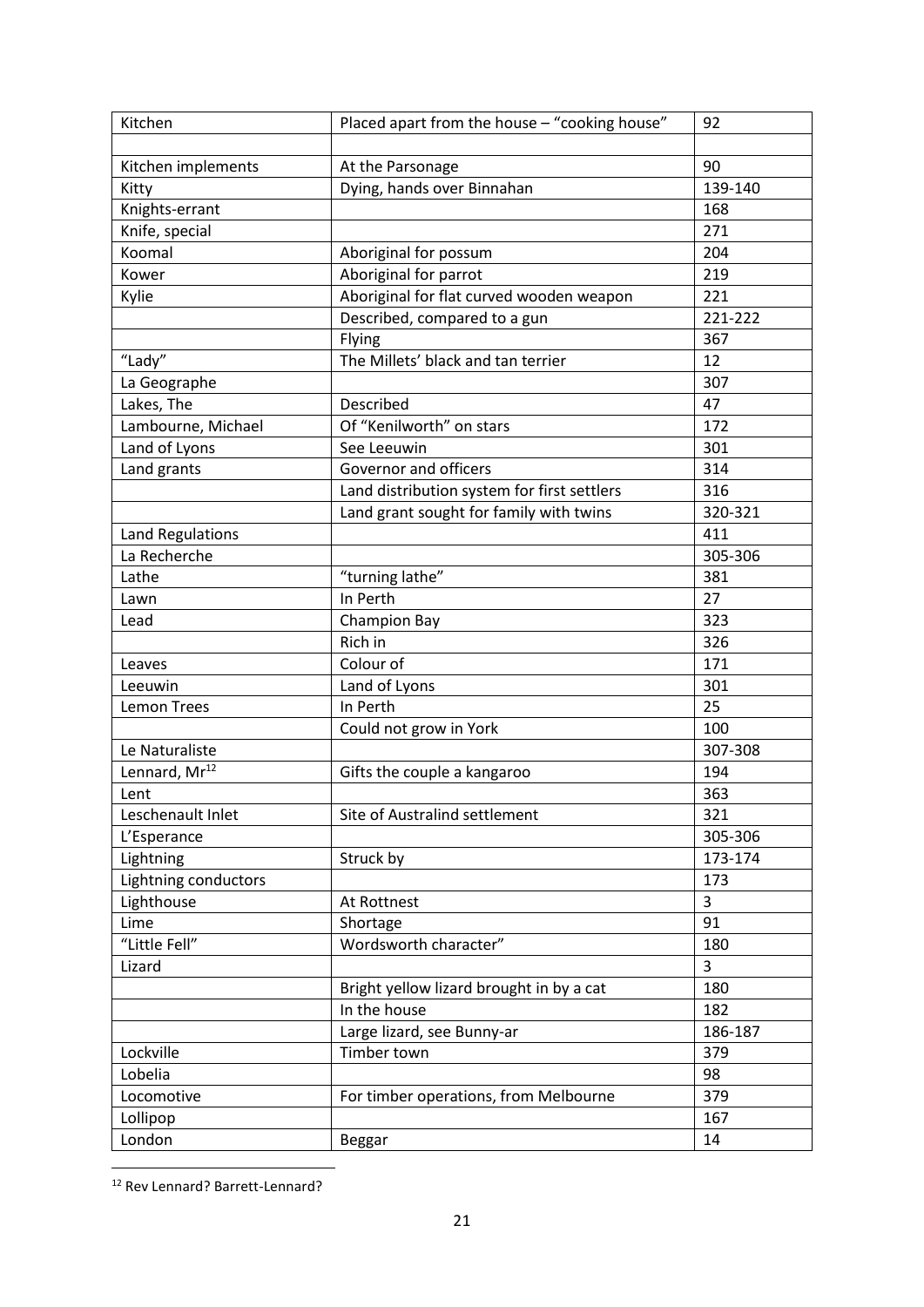|                         | Fremantle Prison semi detached villas like                                  | 16             |
|-------------------------|-----------------------------------------------------------------------------|----------------|
|                         | Market                                                                      | 160            |
|                         | Isabella left from London                                                   | 275            |
|                         | Jarrah exhibited 1862                                                       | 377            |
| "Look out"              | Take care of anything                                                       | 374            |
| Lost in the bush        | Lady could only see "great yellow flowers"                                  | 98             |
|                         | Child lost "Tommy"                                                          | 263-265        |
|                         | Maid-servant                                                                | 265-266        |
|                         | What horses do                                                              | 266            |
|                         | The Milletts forced to "bush it" on the road at                             |                |
|                         | night                                                                       | 267-268        |
|                         | Two naturalists of Peron got lost                                           | 308-310        |
| Louis XVI               |                                                                             | 305-306        |
| Lucus a non lucendo     | Mahogany floors and Windsor Castle                                          | 64             |
| Lucy, Sir Thomas        | <b>Arresting Shakespeare</b>                                                | 240            |
| Lung afflictions        | Relief from at Swan River                                                   | 175            |
| Machinery               | Better than convicts                                                        | 353            |
| Magpie                  | <b>Bites dog</b>                                                            | 42             |
|                         | Described                                                                   | $42 - 43$      |
|                         | Black swans have a magpie look                                              | 220            |
| <b>Mahogany Creek</b>   | Description                                                                 | 42             |
| Mahogany, native        | See Jarrah                                                                  | 377            |
| Maid-servant            |                                                                             | 60             |
| Mail cart               | Be prepared to share to make money                                          | 402            |
| Malays                  | Employed to bring up mother of pearl                                        | 390            |
| <b>Malvern Hills</b>    |                                                                             | 52             |
| Manchester              | Cotton famine                                                               | $\overline{7}$ |
|                         | Gum-arabic for stiffening calicos                                           | 167            |
| Man overboard           |                                                                             | 5              |
| Mansfield, Lord         | "objected to bells on the ground that it was a<br>servant's duty 'to wait'" | 63             |
| Marannia                | Aboriginal for victuals                                                     | 276            |
| Marbles                 | Boys playing                                                                | 233            |
| Marcellus               | "the nights are wholesome"                                                  | 172            |
| Markets                 | Absence of                                                                  | 251            |
| Marriage                | Only 40% are legal, bans not required, 5 minutes                            |                |
|                         | notice                                                                      | 334            |
|                         | Former convict marriage, bride's father's proxy                             |                |
|                         | was a convict who had cut off his wife's head,                              |                |
|                         | bride groom arrested for murder                                             | 339            |
|                         | Not one upper class marriage in York in 5 years                             | 362            |
|                         | Aboriginal                                                                  | 366            |
| Marsupia mirabilis      | "Kangaroo foot"                                                             | 161            |
| Mason-hornet            | Or sphex                                                                    | 56             |
| McDougall <sup>13</sup> | Request to baptise a dying child                                            | 336            |
| Material comfort        | Gained at the expense of sociability                                        | 121            |
| Matting                 | Indian                                                                      | 61             |

<sup>&</sup>lt;sup>13</sup> Probably William McDougall, though he was Roman Catholic: Rica Erickson, Dictionary of Western Australians.

 $\overline{\phantom{a}}$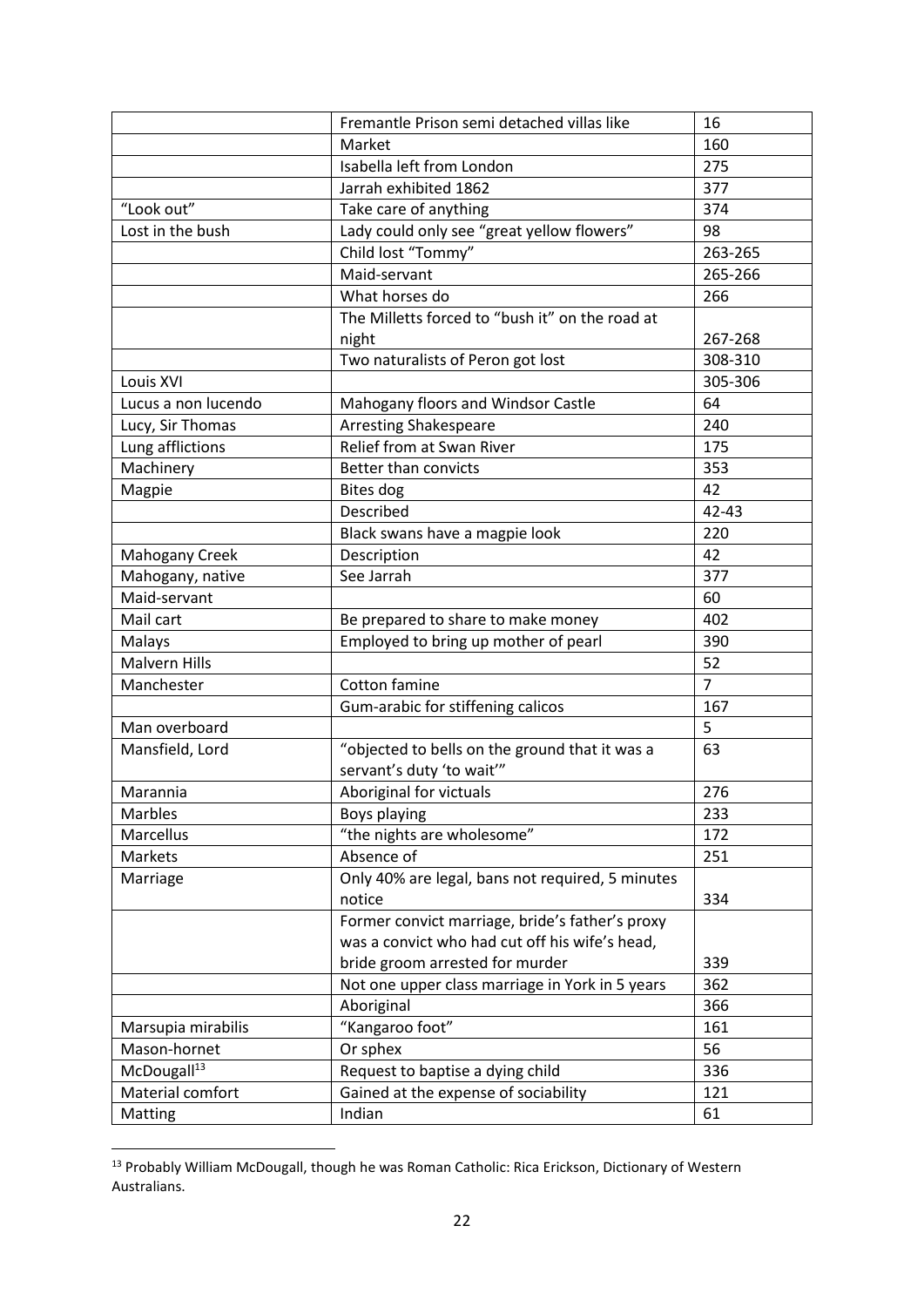| <b>Measles</b>          | Introduced in 1860                                                                          | 257      |
|-------------------------|---------------------------------------------------------------------------------------------|----------|
| Meat                    | "in every settler's house, it is put on the table                                           | 129      |
|                         | three times a day"<br>Storage, flies                                                        | 152      |
|                         | "the Mechanics"                                                                             |          |
| <b>Mechanics Hall</b>   |                                                                                             | 359, 362 |
| <b>Medicinal plants</b> | Only knew of red gum, no infusions except native<br>tea and native hops                     | 258      |
| Melbourne               | Distance to                                                                                 | 34       |
|                         | Women leave for                                                                             | 333      |
|                         | Teacher leaves for                                                                          | 357      |
|                         | Source of timber locomotive                                                                 | 379      |
|                         | Capitalists                                                                                 | 401      |
| <b>Melbourne Argus</b>  |                                                                                             | 394      |
| Melon                   | Pig or cattle melon                                                                         | 103      |
|                         | Courtship by throwing melons                                                                | 104      |
| Melville Water          |                                                                                             | 25, 26   |
| Merchants               | See Storekeepers                                                                            |          |
| <b>Meteors</b>          |                                                                                             | 173      |
| Mezembryanthenum        | Plant that can be used to make puddings                                                     | 99       |
| Midsummer               |                                                                                             | 114      |
| Milford Haven           |                                                                                             | 20       |
| Milk                    | Unskimmed, attacked by flies                                                                | 152      |
|                         | Scarce                                                                                      | 158      |
|                         | Breakfast of milk for pet opossum                                                           | 208      |
| Millett, Rev Edward     | Not wanted as ship's chaplain                                                               | 6        |
|                         | On voyage, looked after the other passengers                                                | 8        |
|                         | Returns to ship to read prayers                                                             | 14       |
|                         | "Seriously indisposed" on one occasion"                                                     | 116      |
|                         | Goes to clerical meeting held in January                                                    | 137      |
|                         | View that natives were sadly neglected                                                      | 140      |
|                         | Request to see "his Reverence", and response: "a<br>lady would do as well as the clergyman" | 157      |
|                         | Lightning strike                                                                            | 174      |
|                         | Horse puts foot on a bob-tailed goanna                                                      | 181      |
|                         | Used to put the Mountain Devil "Timothy" in its<br>basket                                   | 184      |
|                         | Makes fun of the "tipsy" kangaroo Jacky                                                     | 196      |
|                         | Keeps book of trout and salmon flies                                                        | 225      |
|                         | During illness, only wanted wild duck                                                       | 227      |
|                         | Always last resort when doctor not available                                                | 253      |
|                         | Made jelly for the hospital until told to stop                                              | 253      |
|                         | Care for woman badly burnt                                                                  | 260      |
|                         | Asked to be present for an amputation                                                       | 262      |
|                         | Milletts tipped out of cart                                                                 | 269-272  |
|                         | Asked to petition for land for settler with twins                                           | 320-321  |
|                         | Asks why an additional barracks were needed                                                 | 327-328  |
|                         | Request to baptise a dying child                                                            | 336-337  |
|                         | Request to speak to Protestant husband re abuse                                             | 337      |
|                         | Ministering to road parties                                                                 | 346-349  |
|                         |                                                                                             |          |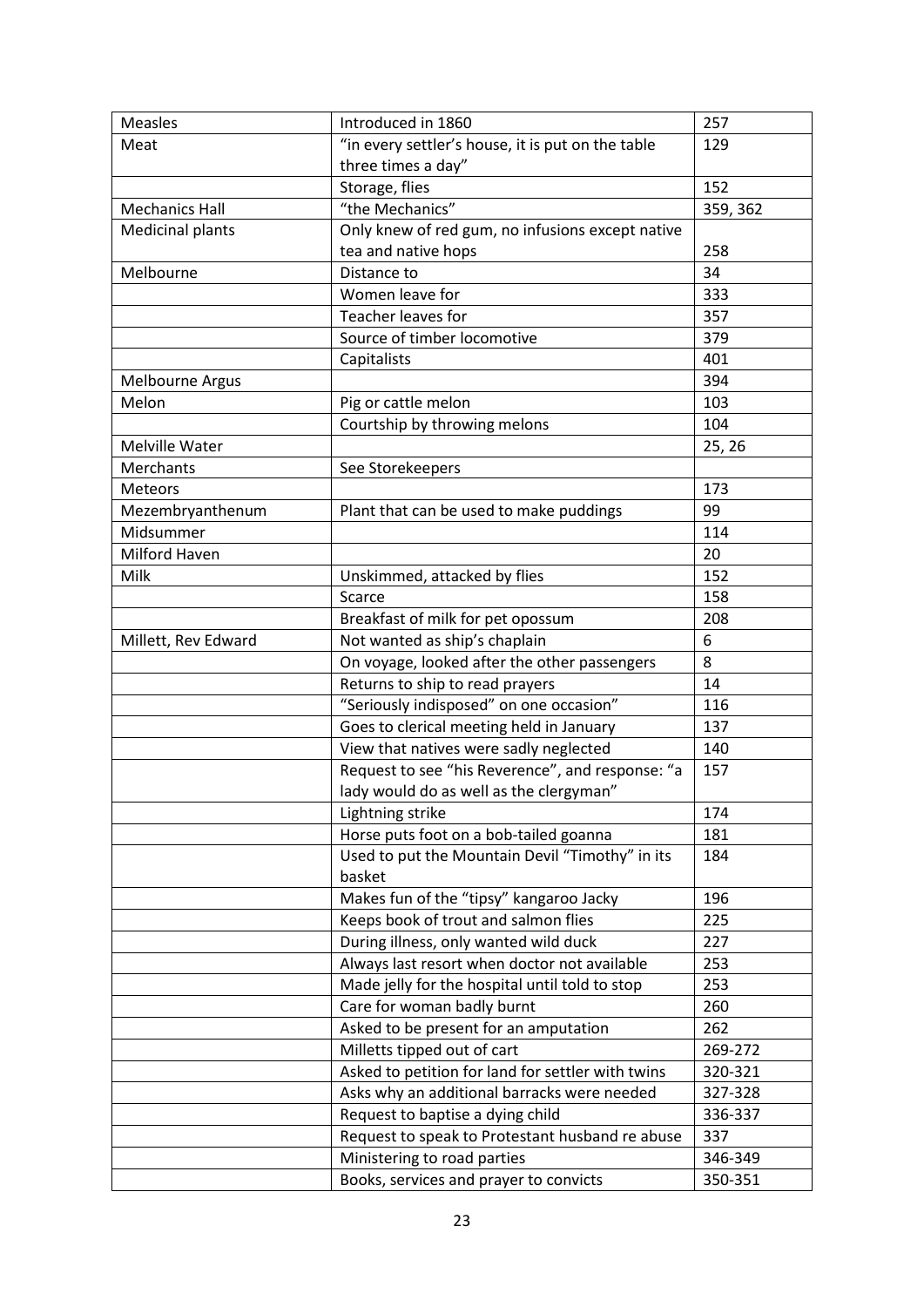|                          | Comment on aboriginal scars                      | 366       |
|--------------------------|--------------------------------------------------|-----------|
|                          | Asked to give Khourabene sixpence                | 368       |
|                          | Uses a turning-lathe to make a vase              | 381       |
|                          | Income insufficient                              | 405-406   |
| Millwrights              | Like the York gum                                | 379       |
| Mingee                   | Khourabene's niece, means "drought"              | 135       |
|                          | Mother, marriage, beating, running away          | 136       |
| Mignonette               | Comes with rain                                  | 154       |
| Mining                   | Champion Bay, lead and copper                    | 323       |
|                          | Western Australia rich in minerals               | 326       |
|                          | See Gold                                         |           |
| Missionary work          | "must be a person's sole care and occupation"    | 134       |
| Molloch horridus         | <b>Mountain Devil</b>                            | 182       |
| Money                    | (1840s) Lack of, employees paid in cattle and    |           |
|                          | sheep                                            | 117       |
|                          | Scarce in the colony                             | 250       |
|                          | Few have accumulated capital                     | 391       |
| Mongers                  | See Storekeepers                                 | 53        |
| Monotony                 | In the Colony                                    | 112       |
| Montcalm, Marquis de     |                                                  | 304       |
| Moore                    | Writer about plants                              | 155       |
| Mops                     | As farm workers                                  | 67        |
| Mosquitoes               | Few, except close to the riverside, or in swamps | 153       |
| Mother of pearl          |                                                  | 389-390   |
| Moths                    |                                                  | 225       |
|                          | Large                                            | 284       |
| <b>Mount Bakewell</b>    |                                                  | $51 - 52$ |
| Mount Brown              | <b>Called Mount Douraking</b>                    | 52        |
| Mount Douraking (Brown)  | Described                                        | 52        |
|                          | Unable to radiate its heat easily                | 138       |
|                          | Tea                                              | 161       |
| Mount Eliza              |                                                  | 21        |
|                          | Described                                        | 24        |
|                          | Stroll up                                        | 22        |
| <b>Mountain Devil</b>    | Described (named Timothy)                        | 182-183   |
|                          | Lost and found by a small boy                    | 185       |
|                          | <b>Dies</b>                                      | 185-186   |
| <b>Mount Stirling</b>    |                                                  | 389       |
| Mud                      | On boots                                         | 63        |
| <b>Mulberry Trees</b>    | And silkworms                                    | 326       |
| Mullett                  | <b>Fished at Fremantle</b>                       | 226       |
| Murat, Cape              |                                                  | 308       |
| Music school             | To fund Salvado                                  | 292       |
| Mutton                   | <b>Bill of fare</b>                              | 160       |
|                          | Prospects for                                    | 326       |
| Myrtle                   | Trees same as                                    | 138       |
| <b>National Assembly</b> | Of France                                        | 305       |
| Naturaliste              | See Le Naturaliste                               | 307-308   |
| "naturalist's Voyage"    | By Darwin                                        | 71        |
| Ned                      | Nephew of Khourabene                             | 81-83     |
|                          |                                                  |           |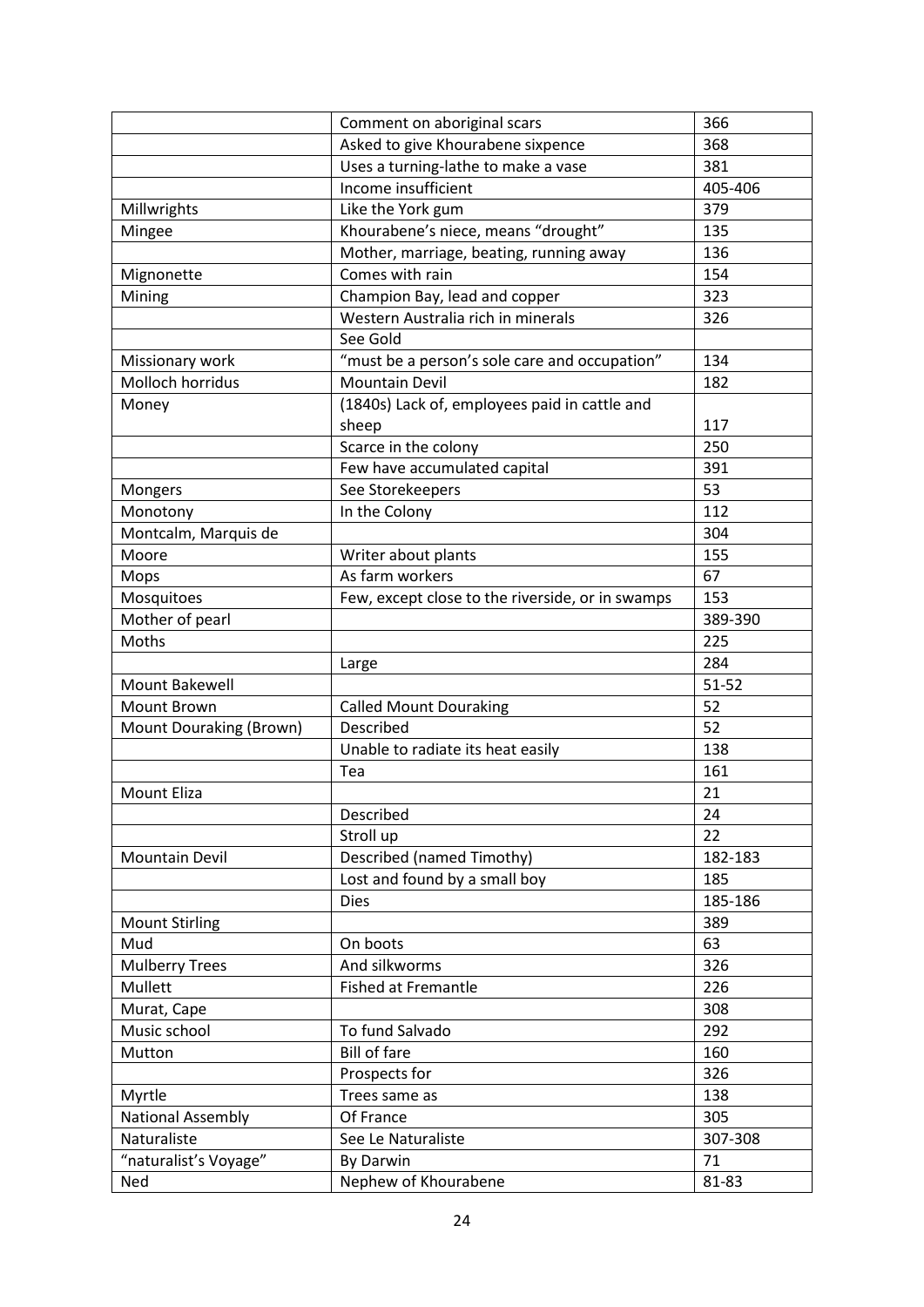| Newcastle                       | On Avon River                                   | 111          |
|---------------------------------|-------------------------------------------------|--------------|
| Newcastle, Duke of              |                                                 | 357          |
| New Holland                     |                                                 | 302          |
| <b>New Norcia</b>               | <b>Benedictine Monastery</b>                    | 148          |
|                                 | Where "the bishop lived with the natives in the |              |
|                                 | bush"14                                         | 273          |
|                                 | <b>Story of New Norcia</b>                      | 273-299      |
|                                 | The Damper procession                           | 282-283      |
|                                 | Starvation                                      | 287          |
|                                 | Learning language and laws, customs and         | 288-290      |
|                                 | "superstitions"                                 |              |
|                                 | Named after St Benedict's birthplace            | 292          |
|                                 | Additional land grants                          | 293          |
|                                 | Savings plan                                    | 293          |
|                                 | Reaction to convicts a cordon sanitaire         | 295          |
| <b>New Orleans</b>              | Gambler                                         | 405          |
| New Zealand                     | <b>Birthplace of Governor Weld</b>              | 401          |
| Ngowa                           | <b>Bird described</b>                           | 223          |
| Nineteen Mile Inn <sup>15</sup> | <b>Breakfast</b>                                | 48           |
|                                 | Irish hostess                                   | 48           |
|                                 | Landlord bitten by a snake                      | 188-189s     |
|                                 | Horse slips his halter                          | 268-270      |
| Non-conformist churches         | In Perth                                        | 31           |
| Noombat                         | <b>Banded Myrmicobius</b>                       | 186          |
| <b>Normans</b>                  | Invasion                                        | 229          |
| Northam                         | Town on Avon River                              | 111          |
| North West Cape                 |                                                 | 307          |
| Nuyt's Land                     |                                                 | 301          |
|                                 | <b>Great Australian Bight</b>                   | 386          |
|                                 | Naturalist nearly died of thirst                | 387          |
| Nyiddel                         | Visiting native who took a cat to eat           | 179          |
| Obadiah                         | In Sunday lessons                               | 113          |
| 'object" lessons                | Used by school teacher                          | 355          |
| "odium theologicum"             |                                                 | 336          |
| Oil                             | "Find an oil mine"                              | 364          |
|                                 | Looking out for                                 | 389          |
|                                 | Discovery of petroleum by Tommy Windich         | 389          |
| Oil cloth                       |                                                 | 63           |
| Oleander                        | In Perth                                        | 21           |
| Olive oil                       | Grow it rather than import from Italy           | 326          |
| Ophthalmia                      |                                                 | 177          |
|                                 | Severe cases less common than in early days     | 256          |
| Opossum                         | Pet ("Possie")                                  | 138, 206-215 |
|                                 | (Koomal) described                              | 204-207      |
| Oranges                         | Could not grow in York                          | 100          |
|                                 | Price in York                                   | 100          |
|                                 | Prevented by frosts                             | 100          |

<sup>&</sup>lt;sup>14</sup> Quoting "shipmate" Fr Mathew Gibney.

 $\overline{\phantom{a}}$ 

<sup>&</sup>lt;sup>15</sup> Assumed to be this inn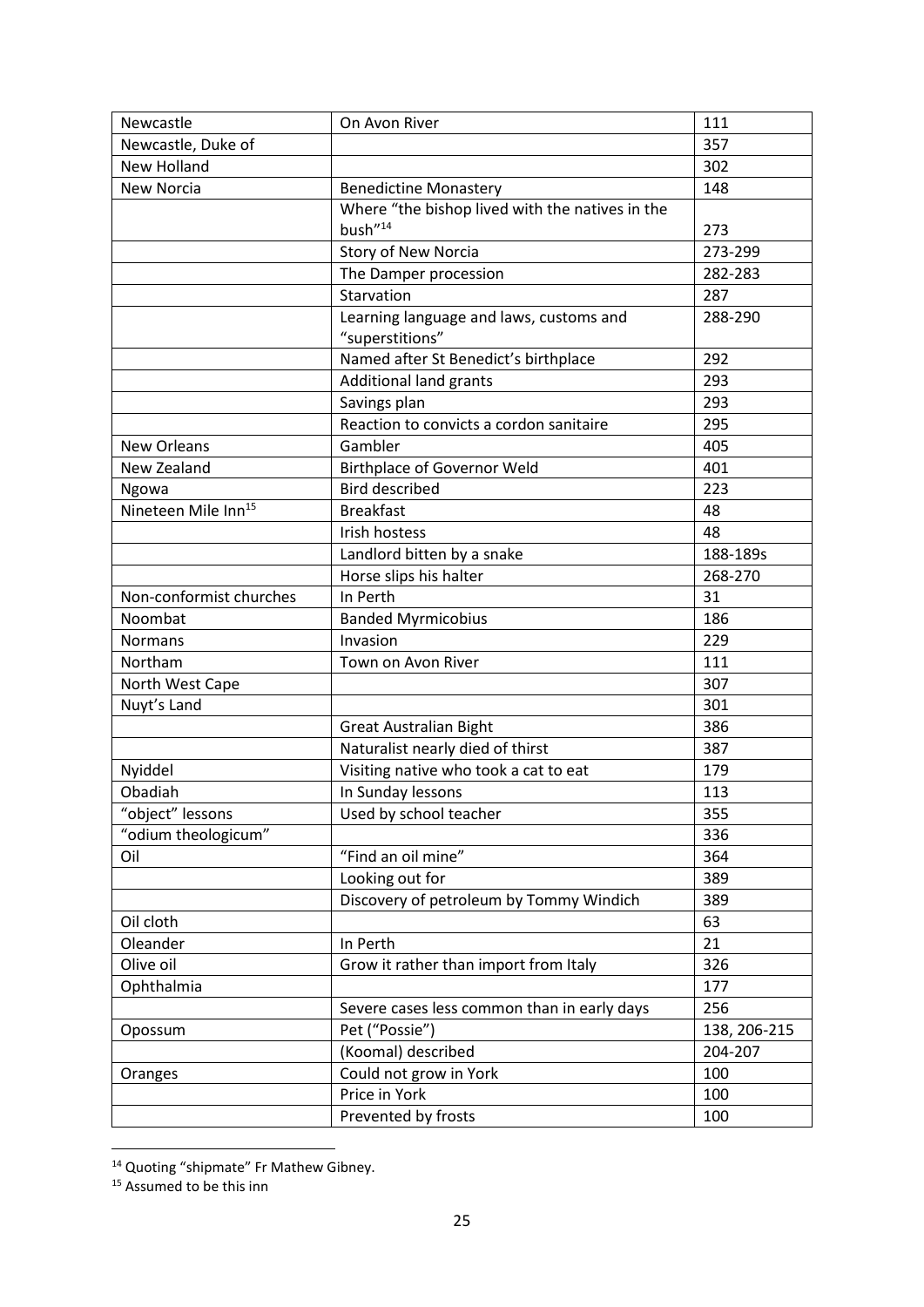| <b>Orange Trees</b>     | In Perth                                     | 25           |
|-------------------------|----------------------------------------------|--------------|
| Oven                    | Dutch                                        | 91           |
|                         | Generally placed outside at a short distance | 91           |
| Overcropping            |                                              | 395          |
| "Over the hills"        | Country east of Perth                        | 38, 111      |
| Oyster beds             | Unlimited in extent                          | 389          |
| "Paddle your own canoe" |                                              | 363, 389     |
| Paley, Archdeacon       | Made "his women pay ready money for all that |              |
|                         | they bought"                                 | 248          |
| Palmer worms            | Looking like opossum fur                     | 191          |
| Paper bark trees        |                                              | 47           |
| Paris                   | Dirk Hartog's pewter plates are in           | 310          |
| Parroquets              | Described                                    | 216-219      |
|                         | Twenty-eights                                | 217          |
| Parrot                  | Green, shot by George                        | 21           |
|                         | Common to Western and South Australia        | 23           |
|                         | True parrot (Kower)                          | 219          |
| Parsonage               | Described                                    | 54-55, 59-65 |
|                         | Floors                                       | 59           |
|                         | Room arrangement                             | 59-60        |
|                         | Garden in the shape of a Union Jack          | 65           |
|                         | Vineyard                                     | 65           |
|                         | No pig-stye, cow-shed, poultry-yard, stable  | 65           |
|                         | Nearest well 200 yards distant               | 232          |
| Pasture                 |                                              | 156          |
| Peach Trees             | In Perth                                     | 25           |
|                         | In York                                      | 102-103      |
|                         | Begin to blossom with rain                   | 154          |
| Pearl-fishing           |                                              | 304, 389-390 |
|                         | Of interest to capitalists of Sydney and     |              |
|                         | Melbourne                                    | 401          |
| Peel                    |                                              | 313          |
| Pelsart, Francis        |                                              | 303          |
| <b>Pensioner Force</b>  |                                              | 27           |
| <b>Pensioner Guard</b>  | Clerk and sexton for the Milletts            | 57           |
|                         | Discussion                                   | 65-66        |
|                         | The "Force"                                  | 66           |
|                         | Old pensioner Brown                          | 156-157      |
| "Penton Villa"          |                                              | 156          |
| Pearl oyster            |                                              | 308          |
|                         | Fisheries east of Roebourne                  | 389          |
| Perjury                 |                                              | 334          |
| Peron, Cape             |                                              | 308          |
| Perouse, M de la        |                                              | 305          |
| Perth                   | Preparing for trip to                        | 15           |
|                         | Route from Fremantle                         | 17-18        |
|                         | No shortage of water                         | 20           |
|                         | Flowers, foliage                             | 21, 25       |
|                         | Bananas and bamboos                          | 25           |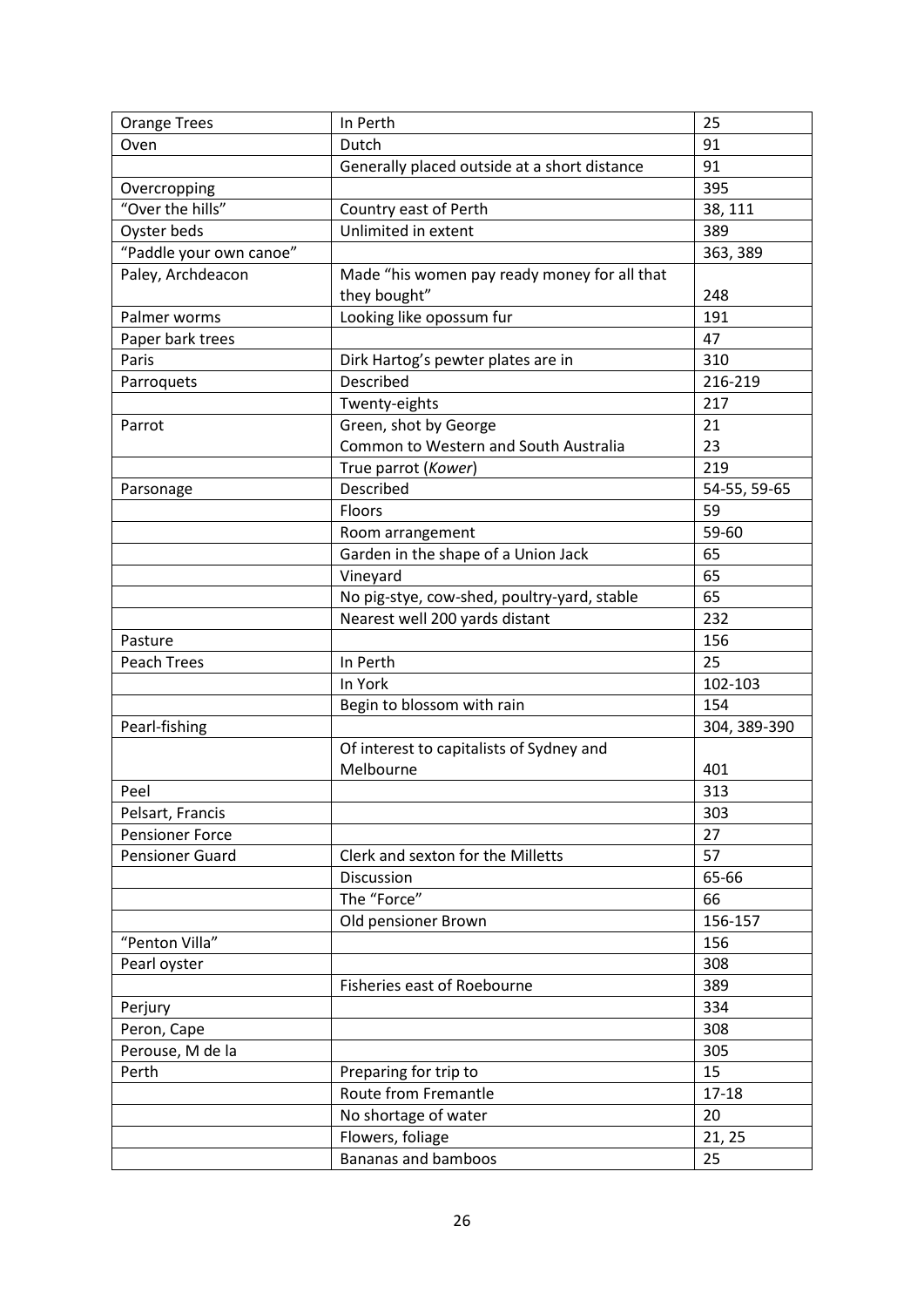|                           | Orange and Lemon trees, apricot, almond and       | 25           |
|---------------------------|---------------------------------------------------|--------------|
|                           | peach                                             |              |
|                           | Streets like suburbs, cheerful and pretty         | 26           |
|                           | <b>Barrack St</b>                                 | 26           |
|                           | <b>Barracks</b>                                   | 27           |
|                           | Churches and buildings, hotels                    | 31           |
|                           | Government asylum (workhouse)- Imiigrants<br>Home | 32           |
|                           | Town Hall, new                                    | 36           |
|                           | Wesleyan Church                                   | 36           |
|                           | Lightning conductors                              | 173          |
| Pests                     | Did not come together                             | 154          |
| Petroleum                 | Location of east of Mount Stirling pointed out by |              |
|                           | Tommy Windich (see Oil)                           | 389          |
| Pewter                    | Memorials                                         | 302, 310     |
| Pheasant                  | Compared to Gnowa                                 | 223          |
| Pianos                    | Made available to Salvado for his concert         | 285          |
|                           | Brought ashore by first settlers                  | 318-319      |
| Pickpocket                |                                                   | 352          |
| Pigeon                    | Shooting; described                               | 222-223      |
| Pigs                      | Avoid poisonous plants                            | 50           |
|                           | Child of nine looking after pigs                  | 124-126      |
|                           | Dogs helping with pigs                            | 124          |
| Pipe                      | Khourabene breaks his                             | 221          |
|                           | Uses pipe to make ringlets                        | 365          |
| Pitt                      |                                                   | 307          |
| Plants, see poisonous,    |                                                   |              |
| medicinal                 |                                                   |              |
| Plumbago                  |                                                   | 323          |
| Point D'Entrecasteaux     |                                                   |              |
| "Pointers"                | To Southern Cross                                 | 173          |
| Poisonous plants          |                                                   | 49, 50, 107, |
|                           |                                                   | 110, 130     |
|                           | Berry, box, and York Road types                   | 50           |
|                           | 80 sheep died once on the York Road               | 50           |
|                           | Pigs and horses not affected                      | 50           |
|                           | 11 Cows poisoned                                  | 50           |
|                           | Fencing                                           | 109          |
|                           | Shepherdesses better than hired shepherd          | 123-4        |
|                           | Treatment for eating poisonous plants             | 124          |
|                           | Sheep of first settlers died                      | 316          |
|                           | Limits size of sheep runs                         | 326          |
| Polding Dr                | Roman Catholic Bishop of Sydney                   | 275          |
| Police barracks           | In York                                           | 164          |
|                           | Additional                                        | 328          |
| Police, native constables | Role of                                           | 242          |
| Policeman                 | <b>Arrests Khourabene</b>                         | 370          |
| Policeman's wife          | Cheek blistered by lightning                      | 174          |
| Pomegranates              | In Parsonage garden                               | 65           |
| Pompey                    | Benedictine's dog at New Norcia                   | 292          |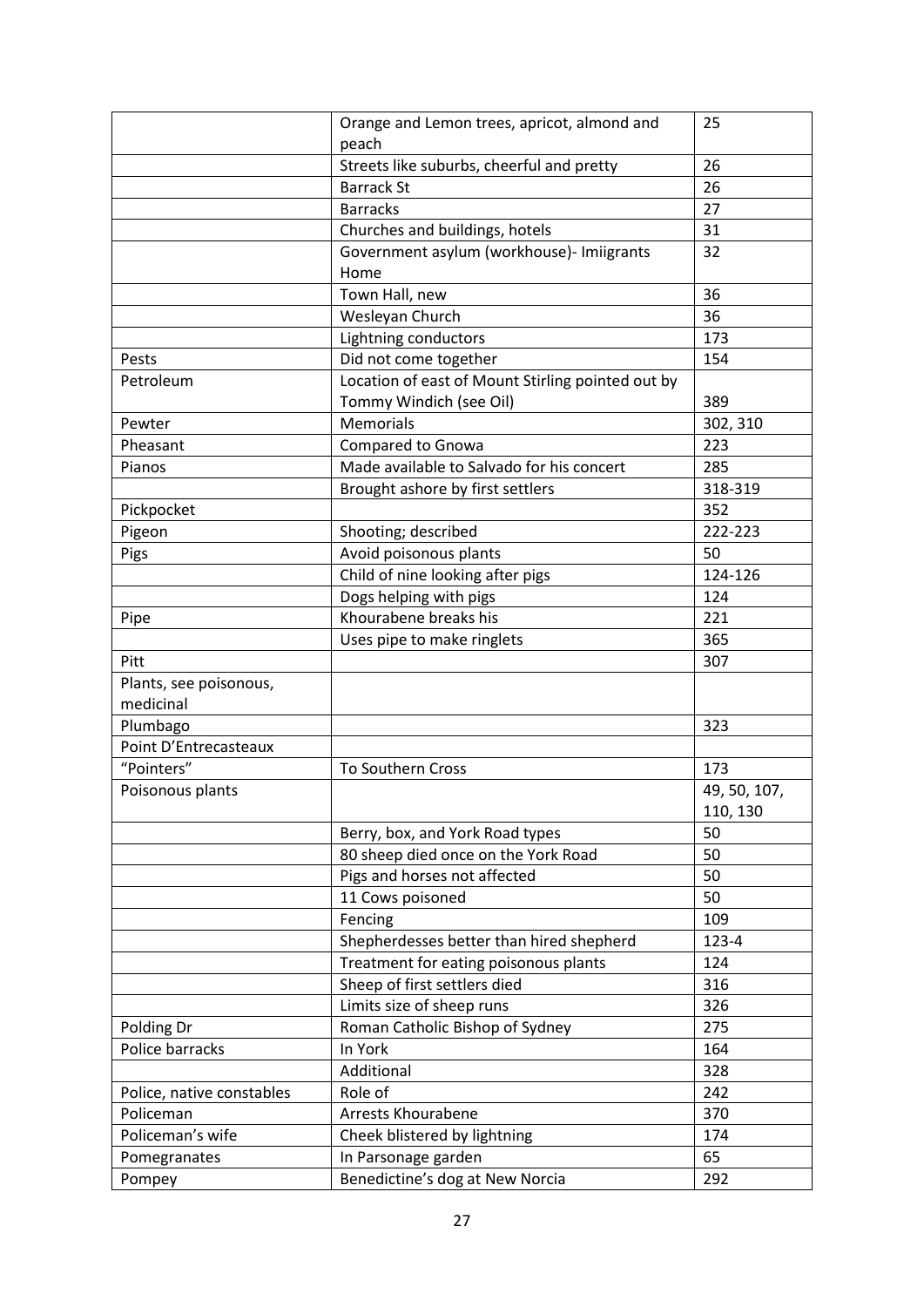| Poonindee               | In South Australia                               | 133      |
|-------------------------|--------------------------------------------------|----------|
| Pope, Alexander         | "self love and social" are idential              | 376      |
| Population              | Very shifting                                    | 340      |
| Port Essington          | Benedictines to go                               | 277      |
| Port Leschenault        |                                                  | 308      |
| Portugese explorers     |                                                  | 300-301  |
| "Possie"                | See Opossum, pet                                 | 206-215  |
| Potatoes                | Prevented from growing in York because of frosts | 100      |
|                         | Price in York                                    | 101s     |
|                         | One man protected them by lighting fires         | 101      |
| Poultry                 |                                                  | 159      |
| $Powell^{16}$           | Benedictine priest of Guildford Mission, went to |          |
|                         | Calcutta                                         | 278      |
| "Prairy flower"         | Song sung by twenty-eight                        | 217      |
| Preserves               | Eaten by opossum                                 | 208      |
| Prickly seeded spinach  | Grew spontaneously as a weed                     | 101      |
|                         |                                                  |          |
| Propaganda              | Congregation of the (Roman Catholic)             | 275      |
| Properties              | Many on the market                               | 402      |
| "Protestant church"     | Means Anglican Church (Holy Trinity)             | 53       |
| Proteus, the Australian | Jingy                                            | 106      |
| Public gardens          | None in Swan River                               | 361      |
| Publicans               |                                                  | 356      |
| Pug                     |                                                  | 55       |
| Pulmonary disease       | Two cases where resisted by the climate          | 175      |
| Punch                   | Magazine                                         | 201      |
| Punkah                  | Never saw one in the colony                      | 151      |
| Quarantine              | Inattention to                                   | 257      |
| Quebec                  |                                                  | 304      |
| Queensland              | Storekeeper merchants                            | 394      |
| Quiros                  | Spanish admiral                                  | 301      |
| Rabbit                  |                                                  | 169      |
| Racetrack               |                                                  | 360      |
| Railways                | Ernestly wished for in the Avon Valley           | 111-112  |
| Rain                    |                                                  | 150, 154 |
| Raisins                 |                                                  | 100      |
| Raspberry Jam tree      |                                                  | 49, 155  |
|                         | Suitable for the turning-lathe                   | 381      |
| "Rations"               |                                                  | 328      |
| Recreations             | Few                                              | 361      |
| Red gum                 | Timber                                           | 378      |
| Red gum tree            | Like an enormous myrtle                          | 161      |
|                         | Gum useful in checking dysentery                 | 258      |
| Registrar General       | Statistics quoted                                | 389      |
| Resources               | "no country in the world, perhaps, possesses     |          |
|                         | more varied resources than West Australia"       | 376      |
| Rice                    | Not suitable for aborigines                      | 128      |
| Riding                  | For the sole pleasure of enjoyment               | 168-169  |

<sup>&</sup>lt;sup>16</sup> Presumably Peter Powell: Rica Erickson: Dictionary of Western Australians.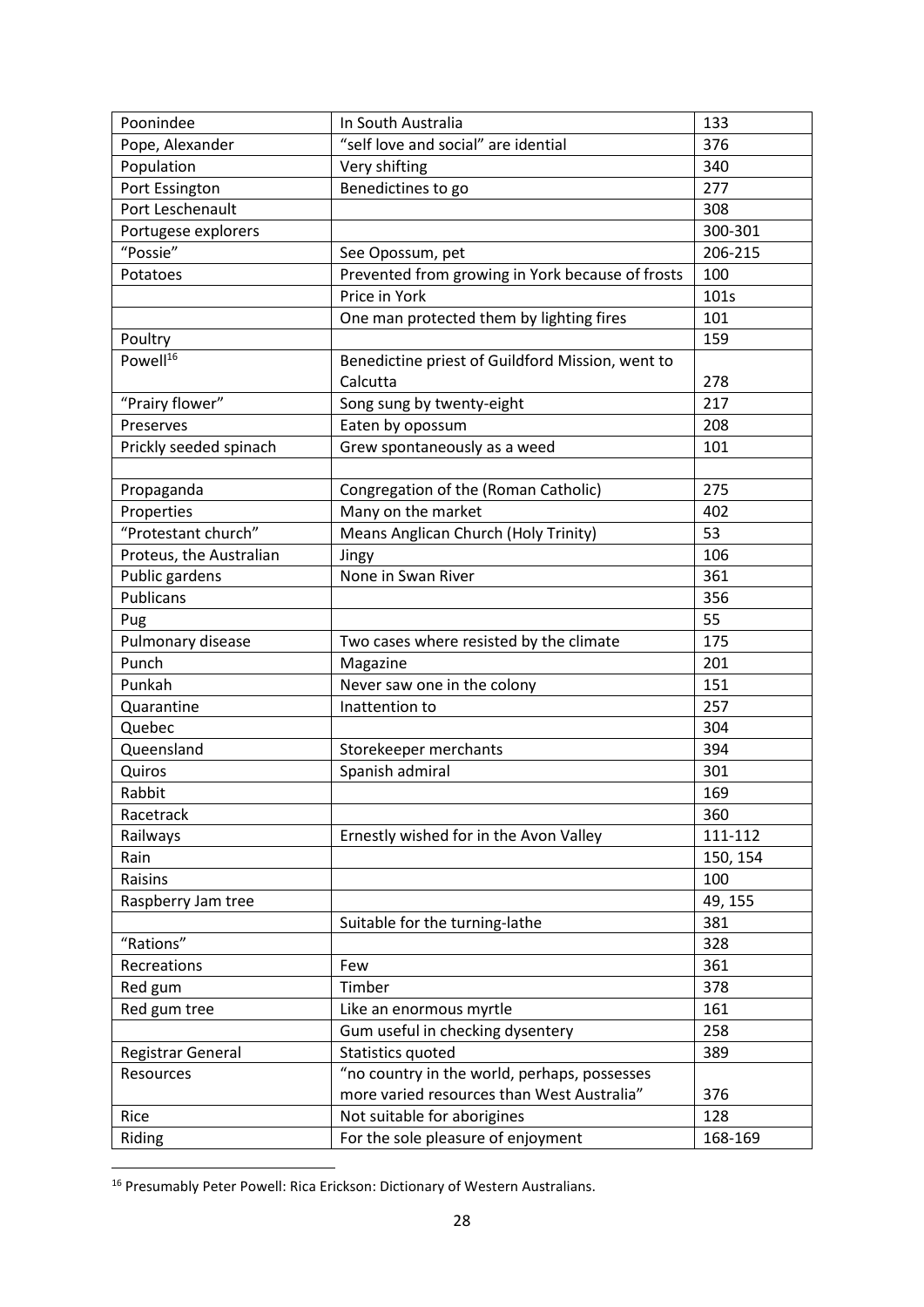| Riding hat            | <b>Black beaver</b>                                       | 87             |
|-----------------------|-----------------------------------------------------------|----------------|
| Road party            |                                                           | 39             |
| Road to York          |                                                           | 38-52          |
|                       | Two days' journey                                         | 38             |
|                       | Deep with sand                                            | 39             |
|                       | Forest                                                    | 39, 110        |
|                       | Horses burnt                                              | 44             |
|                       | Sawmilling                                                | 44-45          |
|                       | Poisonous plants                                          | 50             |
|                       | Three changes of character of the forest                  | 51             |
|                       | <b>Between Perth and Green Mount</b>                      | 163            |
| Roads                 | In a bad state; road boards; principle of mending         | 161-162        |
| Robinson Crusoe       |                                                           | 15,71          |
| Roman Catholic Church | Cathedral in Perth                                        | 21             |
|                       | Gibney: Have done more for natives                        | 127            |
|                       | Story of New Norcia (Chapter XII)                         | 273-299        |
|                       | 1841 call to Bishop of Sydney for a Minister              | 274            |
|                       | 1845 congregation of the "Propaganda" sent a              |                |
|                       | party of missionaries                                     | 275            |
|                       | Three companies formed - Missions of the North,           |                |
|                       | South and Centre                                          | 276            |
|                       | Decision to follow the natives into the bush              | 276            |
|                       | Grants of land requested and made                         | 276-277        |
|                       | Southern Mission moves to Mauritius                       | 277            |
|                       | Mission to the North went to Sydney, then Port            |                |
|                       | Essington                                                 | 277            |
|                       | Another Mission was at Guildford                          | 278            |
|                       | With Scully's assistance, New Norcia founded              | 278-280        |
|                       | Music school in Perth                                     | 292            |
|                       | <b>Roman Catholic schools</b>                             | 335-336, 354-  |
|                       |                                                           | 355            |
| Rosa                  | Domestic from settler family working for Milletts         | 89             |
|                       | Walking with on a hot night to the depot                  | 139            |
|                       | Cooking a dolghite                                        | 169            |
|                       | Deplored Janet's fancy for Australian furs                | 200            |
|                       | Left in charge of the pet opossum                         | 214            |
|                       | And the Rosella                                           | 218            |
| Rossell, M de         |                                                           | 306            |
|                       | Quoted                                                    | 387            |
| Rosella               | Type of perroquet, described                              | 217            |
|                       | Pet "Dicky"                                               | 219            |
| Rottnest Island       | Lighthouse                                                | $\overline{3}$ |
|                       | <b>Pilot station for Fremantle</b>                        | 3              |
|                       | Passing                                                   | 11             |
|                       | View of                                                   | 16             |
|                       |                                                           |                |
|                       | Established to put an end to killing to avenge a<br>death | 134            |
|                       |                                                           | 302            |
|                       | Discovery by Dirk Hartog                                  |                |
| Rotts, John           | Portuguese who presented map to King of                   |                |
|                       | England in 1542 showing part of Australia                 | 300-301        |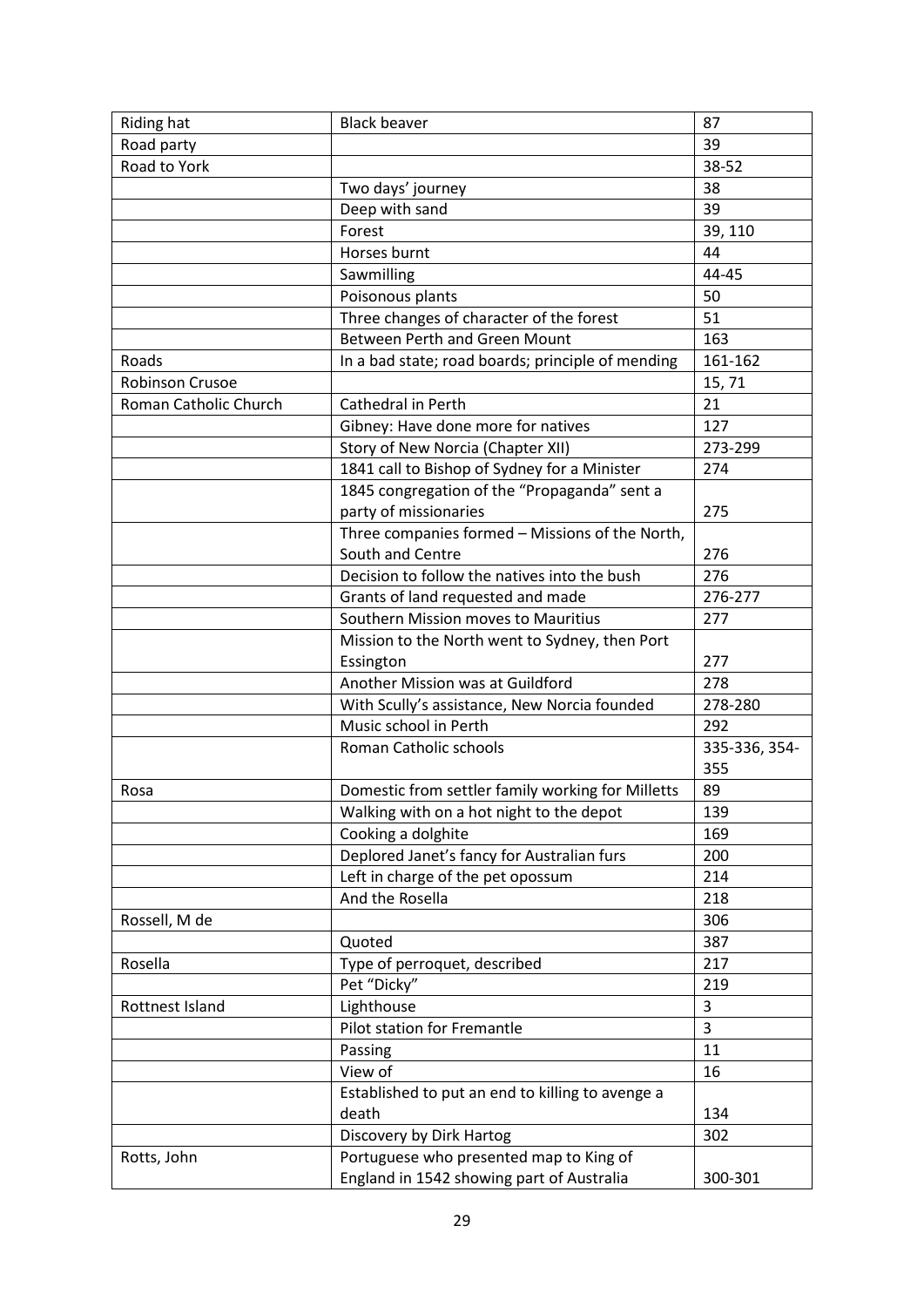| <b>Sailors</b> | Escaped from the ship                                                        | 39            |
|----------------|------------------------------------------------------------------------------|---------------|
| Sally          | Mingee's monther, also called Annie                                          | 136           |
| Salt           | Western Australia could export not import                                    | 326           |
| Salt meat      |                                                                              | 317           |
| Salvado        | Bishop                                                                       | 128           |
|                | Says natives shelter under trees during lightning                            | 174           |
|                | Opinion about the climate                                                    | 177           |
|                | Complained about boodies                                                     | 201-202       |
|                | Comments on tame opossums                                                    | 205           |
|                | Aboriginal women fighting each other                                         | 230           |
|                | Book on history of Australia                                                 | 273           |
|                | Arrive at New Norcia                                                         | 279           |
|                | Gives concert on the pianoforte                                              | 285           |
|                | Saves a child in the Avon River                                              | 299           |
|                | View on D'Entrecasteaux's mission                                            | 306           |
|                | Describes Captain King's survey                                              | 310           |
|                | Happiness of older aboriginal women                                          | 373           |
|                | Whaling                                                                      | 384           |
| Sandalwood     | Man crushed under load of                                                    | 40            |
|                | Wagons bring them down to Guildford                                          | 23            |
|                | Four horses burnt with their load of sandalwood                              |               |
|                | on the York Road                                                             | 44            |
|                | Use of sandalwood as incense                                                 | 44            |
|                | Accumulation, all burnt in a bushfire                                        | 95            |
|                | Licence to cut needed                                                        | 95            |
|                | Suitable for the turning-lathe                                               | 381           |
|                | Rate per ton                                                                 | 382           |
|                | As barter                                                                    | 383           |
|                | All the trees cut down                                                       | 383           |
|                | Trade has come to a standstill                                               | 383           |
|                | The sandalwood barter system                                                 | 396-400       |
| San Francisco  | Free fighter                                                                 | 405           |
| Sarah          | Wife of Khourabene                                                           | 369, 373      |
| Sardines       | On ship                                                                      | 9             |
| Sawmilling     | On the York road                                                             | 44-45         |
|                | <b>Huts</b>                                                                  | 49            |
| Saxon          | Invasion                                                                     | 229           |
| Schools        | Roman Catholic                                                               | 335-336, 354- |
|                |                                                                              | 355           |
|                | Government                                                                   | 354-355       |
|                | No distinction between bond and free                                         | 355           |
|                | Irish system                                                                 | 354           |
|                | Prizes                                                                       | 355           |
|                | Good headmaster accused of indolence and his<br>salary reduced <sup>17</sup> | 355           |
| Scorpion       | On the sofa                                                                  | 182           |
| Scotch firs    |                                                                              | 11            |

<sup>&</sup>lt;sup>17</sup> It is not known which person this is as school records for the 1860s are missing. York District High School Parents and Citizens Association: From Early Beginnings – A history of York's schools, 1981, p.7.

 $\overline{a}$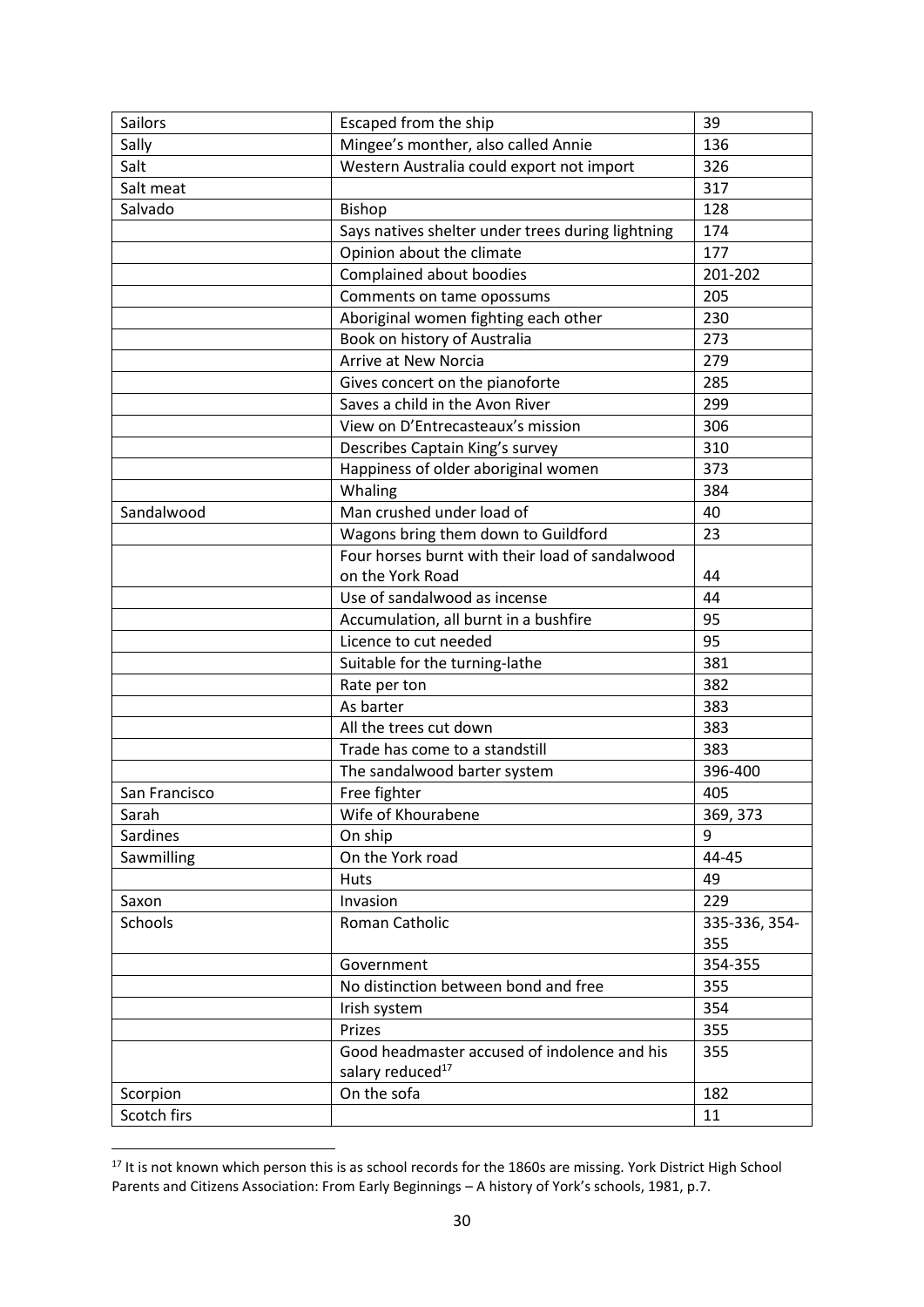| Scotland                      | Emigrants from, on ship                       | 8              |
|-------------------------------|-----------------------------------------------|----------------|
| Scott, Walter                 |                                               | 48             |
| Scully, Captain <sup>18</sup> | Advises Salvado about New Norcia              | 278            |
|                               | House                                         | 284            |
| Scurvy                        | Caused death of many of the first settlers    | 317            |
| Sea                           | Description of                                | $\overline{2}$ |
| Sea breeze                    | Only palliative for the heat                  | 152            |
| Seagulls                      |                                               | $\overline{2}$ |
| Seasons                       | Takes a while to become accustomed            | 113            |
|                               | Only "half as many"                           | 171            |
| "self love and social"        | Are identical (Alexander Pope) <sup>19</sup>  | 376            |
| Serra, Fr                     | Catholic priest                               | 279            |
| Settler <sup>20</sup>         | Who did well, had a steam powered flour mill  | 118-120, 176   |
| <b>Settlers</b>               | Options for settlers                          | 393-401        |
| Settlers, first               | Middle and upper middle classes, feudal       | 314            |
|                               | Very different to New South Wales             | 315            |
|                               | Description of first settlement, hardship     | 315-317        |
|                               | Passengers and crew have trouble landing      | 319-320        |
|                               | Starvation                                    | 325            |
|                               | Mistake of not scanning the country first     | 325            |
|                               | Desert between Western Australia and the east | 325            |
| Shakespeare                   | Arrest by Sir Thomas Lucy                     | 239-240        |
|                               | Uses of adversity                             | 387            |
| <b>Shark</b>                  | Caught by Dampier described                   | 303-304        |
| Shark's Bay                   |                                               | 302-303        |
| Sheep                         |                                               | 49             |
|                               | Breeding in the Avon Valley                   | 111            |
|                               | No grass at the end of summer                 | 235-236        |
| Sheepwashing                  | Season for (October)                          | 168            |
| Sheoak                        | ("shea-oak) Described (Casuarina)             | 380            |
|                               | Suitable for the turning-lathe                | 381            |
|                               | Used for shingles                             | 381            |
| <b>Shells</b>                 | Beautiful shells at Shark's Bay               | 304            |
| Shepherd                      | A careful shepherd can avoid poisonous plants | 108            |
|                               | "Respectable intelligent shepherds" wants     | 109            |
|                               | There were also shepherdesses                 | 122-123        |
|                               | Cannot be too gentle in minding sheep         | 124-125        |
|                               | "Privileged class" as they were paid in cash  | 249            |
|                               | Drink their pay until they have no money left | 249            |
|                               | Savings bank for shepherds                    | 250            |
| Shetland Islands              | Emigrants from, on ship                       | 8              |
| "a shingle short"             |                                               | 381-382        |
| <b>Shingles</b>               | From sheoak                                   | 381-382        |
|                               | Used to barter for supplies from storekeepers |                |

<sup>18</sup> John Scully: Rica Erickson: Dictionary of Western Australians.

<sup>19</sup> An Essay on Man [1733–1734], IV, l. 396

<sup>&</sup>lt;sup>20</sup> This must be John Taylor, though his age on departure from England is one year out. The reference to a late addition of the steam-driven mill on the property identifies him sufficiently as this was added in 1866 while the Milletts were in York.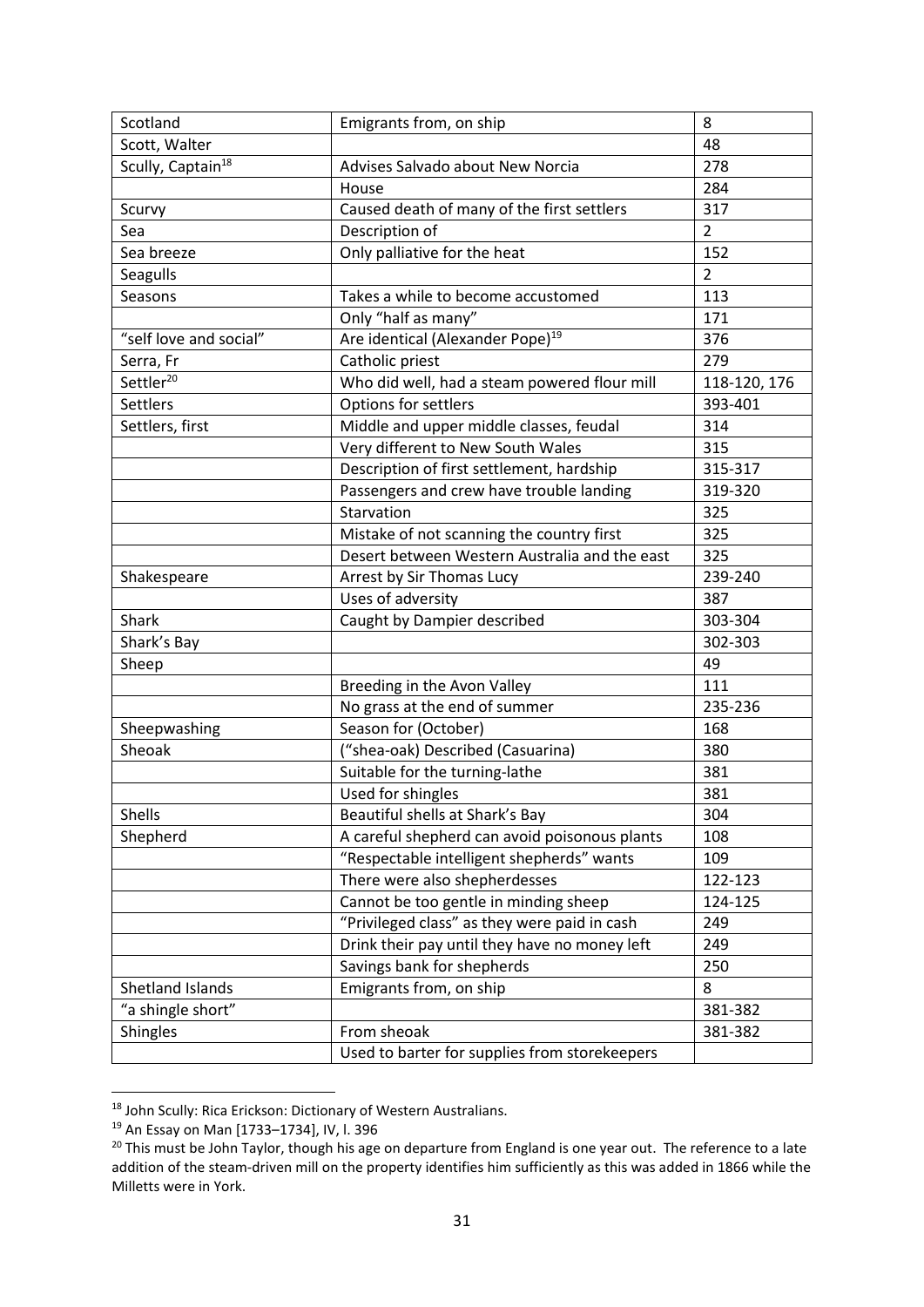| Ship voyage              | Chapter 1 (on the Tartar)                    | $1 - 3$        |
|--------------------------|----------------------------------------------|----------------|
|                          | Deaths on board, inc drowning                | 3              |
| Shoemaker <sup>21</sup>  | Price of shoes elevated because of truck     | 247            |
| Shoes or boots           | For Binnahan                                 | 146            |
| Side saddle              | Coveted by girls                             | 167            |
| Silks                    |                                              | 401            |
| Silkworms                |                                              | 326            |
| Silurian                 | Formation                                    | 388            |
| Silver                   | Champion Bay                                 | 323            |
| Silversmiths             | Of the bond or expiree class                 | 361            |
| Silver fish              |                                              | 225            |
| <b>Silver Tongue</b>     | Type of bird                                 | 219            |
| Singapore                | Source of tea and sugar                      | 401            |
| "Sister Anne"            |                                              | 367            |
| <b>Sisters of Mercy</b>  |                                              | 275            |
| Six Mile Gulley          |                                              | 49             |
| Skin beetles             |                                              | 225            |
| Sky                      | See stars                                    | 172            |
|                          | "elastic air and bright skies"               | 409            |
| Sleeping in the open air |                                              | 177            |
| Slip rail                |                                              | 54, 164        |
| <b>Smithies Rev</b>      | Presumed reference to                        | 128            |
| Snake                    | Brought in by cat                            | 181            |
|                          | Enemy of the lizard                          | 182            |
|                          | <b>Black snake described</b>                 | 188            |
|                          | Nineteen Mile Inn landlord bitten by a snake | 188-189        |
|                          | Snake in a fig-tree                          | 189-190        |
|                          | Woman touches a snake in a basket            | 190            |
|                          | Snake trying to enter through a hole         | 190            |
|                          | No snake trail, but Palmer worms             | 190-191        |
|                          | Snake that was a walking stick               | 193-194        |
| Snapper                  | <b>Fished at Fremantle</b>                   | 226            |
| Snipe (bird)             | <b>Visits York</b>                           | 224            |
| Snow                     | No snow-storm came in 1865                   | 176            |
| Soiree                   | On board ship                                | 10             |
| Soldiers                 | Five companies of men                        | 329            |
| Solomon Cook's mill      | "Round building with a peaked roof"          | 120            |
| South Africa             | See Cape                                     |                |
| South Australia          | The wish for a communication                 | 237            |
|                          | Link                                         | 386            |
|                          | Artesian wells on the route to               | 387            |
|                          | Telegraphic communication to                 | 387            |
| South Sea Islander       |                                              | 45             |
| Southern Cross           |                                              | 173            |
| Southern Ocean           | Wild looking                                 | 1 <sub>S</sub> |
|                          | Captain Cook                                 | $\overline{2}$ |
|                          |                                              |                |

<sup>&</sup>lt;sup>21</sup> This must be William Dinsdale Snr. He was the only shoemaker / bootmaker listed in an open letter to the Governor in August 1867: Inquirer and Commercial News, 14 August 1867, p.2. In the same list, shoemaker Joseph Pyke describes himself as a mail contractor. The storekeeper must be John Henry Monger Jnr.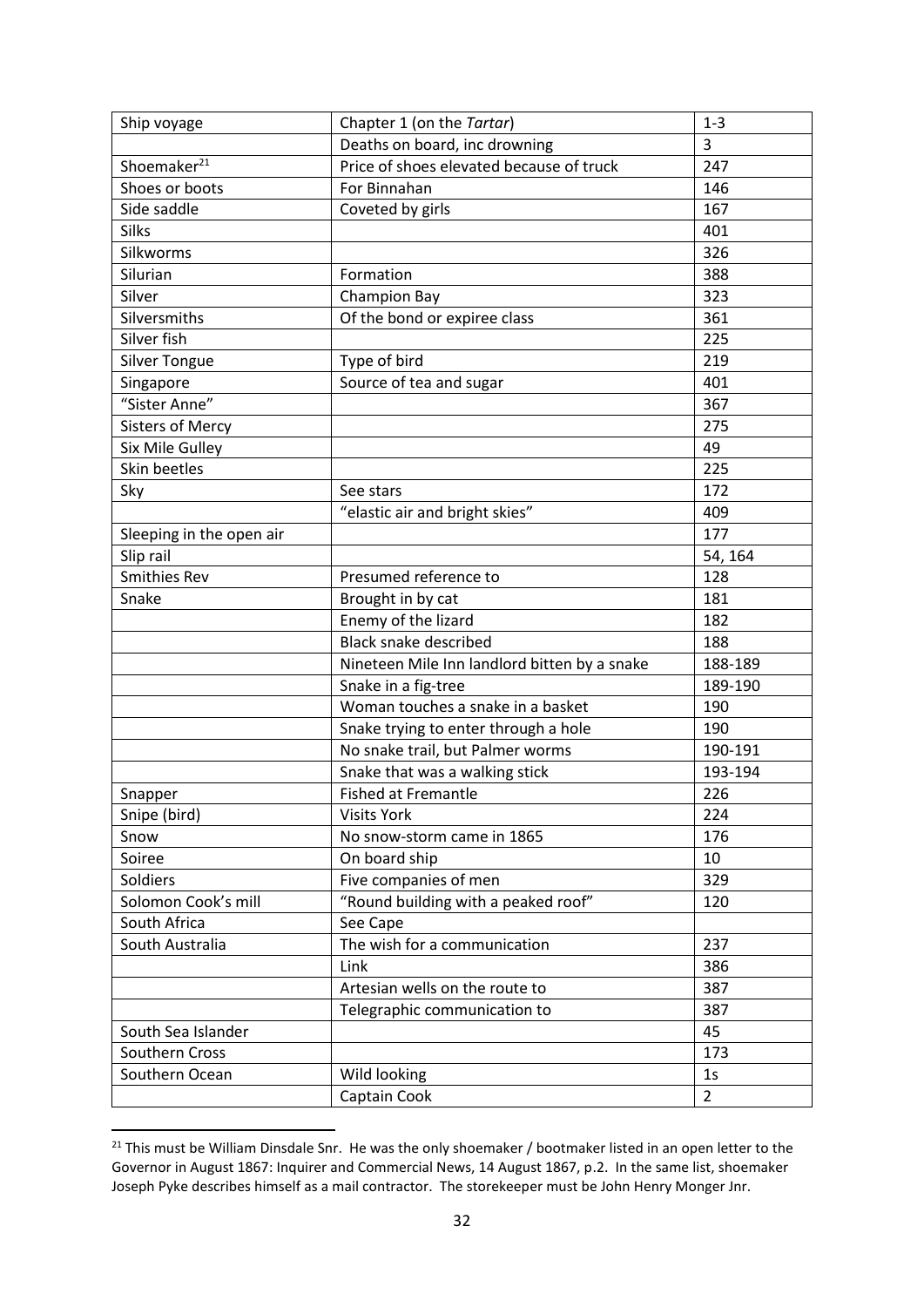| Spain                        | Source of wine                                           | 401            |
|------------------------------|----------------------------------------------------------|----------------|
| Spaniard                     | Steward in ship going home                               | 206            |
| Spanish explorers            |                                                          | 301            |
| Spanish mahogany             |                                                          | 86             |
|                              | And jarrah                                               | 381            |
| Spavin                       |                                                          | 168            |
| Spencer, Lord                |                                                          | 306            |
| Spencer's Gulf               |                                                          | 307            |
| Spice Islands                |                                                          | 300            |
| Spiders, trap door           | In a clayey bank in their field, described               | 191            |
| Sponges                      |                                                          | 390            |
| Springtime                   | English pine for the freshness of                        | 171            |
| <b>Stable</b>                | At parsonage                                             | 69             |
| Stanley, Lord                | Desired a plan for ameliorating the aborigines           | 294            |
| Star shower                  | 13 November 1866 was not visible                         | 173            |
| <b>Stars</b>                 |                                                          | 138            |
|                              | Sitting at night looking up                              | 172-173        |
| <b>Statues</b>               | As farm workers                                          | 67             |
| Steamboats                   | On the Swan River                                        | 19             |
|                              | Peninsular and Orient at Albany                          | 20             |
| Steam-mill                   |                                                          | 402            |
| Stirling, Captain James      | Story of the first settlements                           | 310-318        |
| Store                        | "Little store" <sup>22</sup>                             | 53             |
|                              | Described                                                | 62             |
|                              | <b>High Prices</b>                                       | 62             |
|                              | Truck prices                                             | 247            |
|                              | Stores not markets                                       | 250            |
|                              | Farmers must be prepared to open a store                 | 402            |
| Storekeepers                 |                                                          | 356            |
|                              | Taking shingles in barter                                | 382-383        |
|                              | Do business on credit                                    | 393            |
|                              | Factor and banker combined so much that the              |                |
|                              | settlers are "completely within his power" <sup>23</sup> | 393-400        |
|                              | Fixed income class obliged to pay by cheque              | 405            |
|                              | Former monopoly, 100% to 150% margin                     | 406            |
| Storm                        | At sea                                                   | $\overline{2}$ |
| Stormy petrel                |                                                          | $\overline{2}$ |
| St George's Cathedral        | Described as suburban                                    | 21             |
|                              | Described as "barn like"                                 | 37             |
| St George's Tce              | Main road of Perth described                             | 26             |
| St Paul                      |                                                          | 157            |
| <b>St Paul and Amsterdam</b> | Islands                                                  | $\overline{2}$ |
| St Ronan's Well              | Named after Scott's novel or the Saint?                  | 48             |
|                              | Brick kiln                                               | 49             |
| St Thomas' Day               | In England                                               | 114            |
| St Vincent's Gulf            |                                                          | 307            |
| <b>Success</b>               | Frigate commanded by Stirling                            | 310-313        |

<sup>&</sup>lt;sup>22</sup> Perhaps that of William Edwards who opened a store in 1868.

 $\overline{a}$ 

<sup>&</sup>lt;sup>23</sup> Most likely referring to John Henry Monger Snr.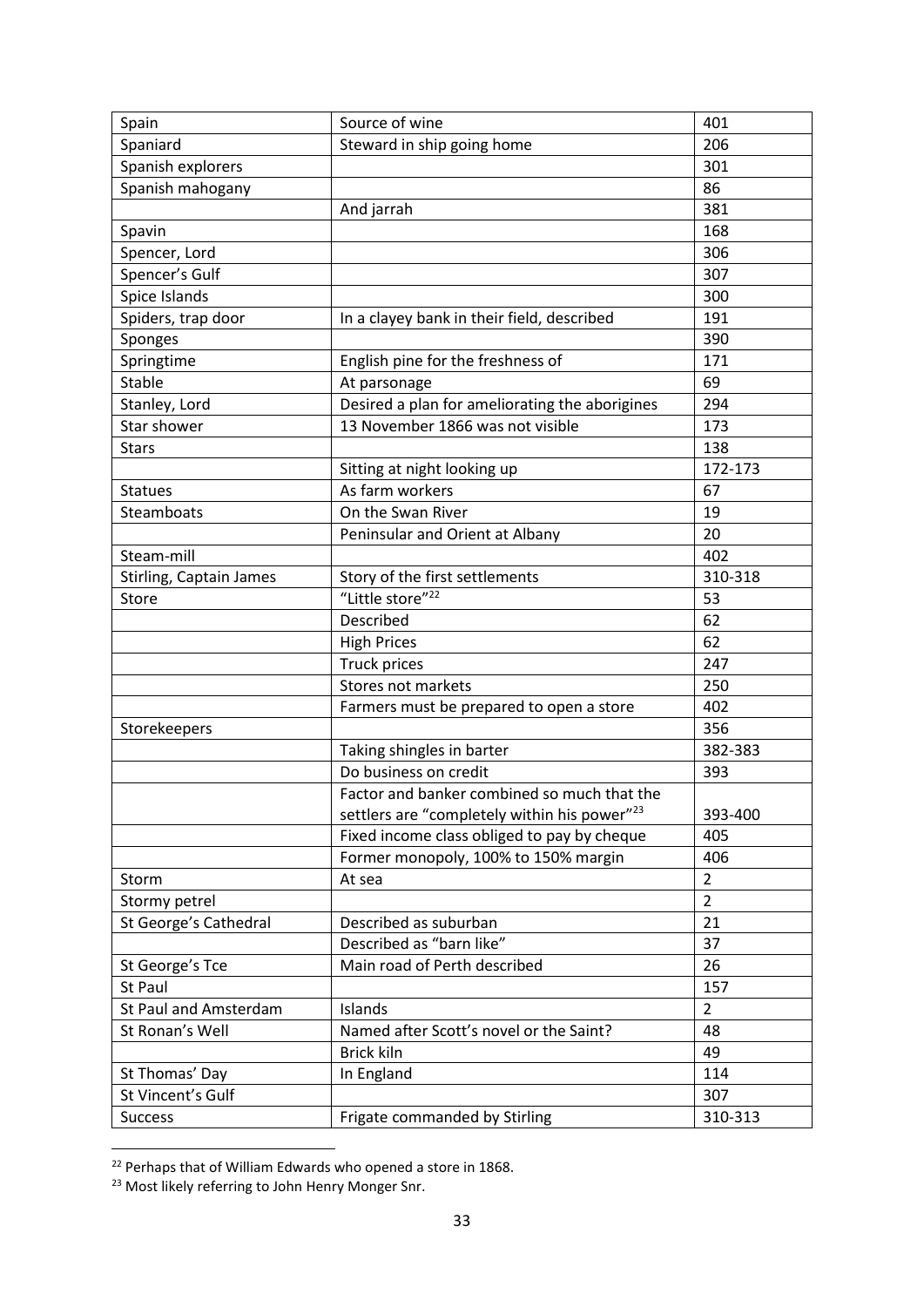| Sugar                 | Eaten by pet opossum                           | 208      |
|-----------------------|------------------------------------------------|----------|
|                       | For the aboriginal children at New Norcia      | 282      |
|                       | From Singapore                                 | 401      |
| Sugar beer            |                                                | 196      |
| Sugar, Lisbon         | For malt in beer making                        | 104      |
| Sulphate of zinc      | See eye water                                  | 256-257  |
| Summer                | Different to England                           | 150      |
|                       | Grass and herbage all eaten                    | 235      |
| Sunday lessons        | Inappropriate because of different seasons     | 113      |
| Survey                | And clearing before planting                   | 317      |
| Swallows              | <b>Bird</b>                                    | 219-220  |
| Swan, black           | Described                                      | 220      |
|                       | Vlaming's discovery                            | 302      |
| Swan River            | Drowning incident on horseback                 | 19       |
|                       | Three steamboats                               | 19       |
|                       | Description                                    | 20       |
|                       | Description                                    | 24       |
|                       | And Salvado                                    | 276      |
|                       | Discovery by Vlaming                           | 301      |
|                       | Baudin explored coast, nomenclature remains    | 308      |
|                       | <b>Stirling explores</b>                       | 311-312  |
| Swan River Settlement | Means Western Australia                        | 21       |
|                       | Intended to be a colony of gentlemen           | 314      |
| Swansdown             |                                                | 80       |
| Sweetmeat             |                                                | 167      |
| Swiveller, Mr         | "with a young lady 'saving up' for him"        | 368      |
| Sydney                | Many first settlers left for                   | 317      |
|                       | Women leave for                                | 333      |
|                       | Capitalists                                    | 401      |
| Tasmania              | Many first settlers left for                   | 317      |
|                       | Antagonism between labourers and employers     | 404      |
| Tasman's Land         |                                                | 301      |
| Tea, China            |                                                | 259      |
|                       | Sourced from Singapore                         | 401      |
| Tea, native           | Described                                      | 258-259  |
| Tea meetings          |                                                | 362, 389 |
| Tea party             |                                                | 359      |
| <b>Teamsters</b>      |                                                | 47       |
|                       | Sleep out doors all year                       | 172      |
| Te deum laudamus      | Chanted                                        | 276      |
| Tedium                |                                                | 365      |
| Teeth                 | State of in the colony, see Dentists           | 255      |
|                       | "with fine eyes no one is thoroughly ugly and  | 255      |
|                       | with bad teeth no one is completely beautiful" |          |
| Telegraph             |                                                | 387      |
|                       | Company formed for telegraph from Perth to     |          |
|                       | Fremantle                                      | 391      |
| Tenements             | Constantly changing tenant                     | 340      |
| Tennyson              |                                                | 171      |
| Teredo navalis        | White ant                                      | 377      |
|                       |                                                |          |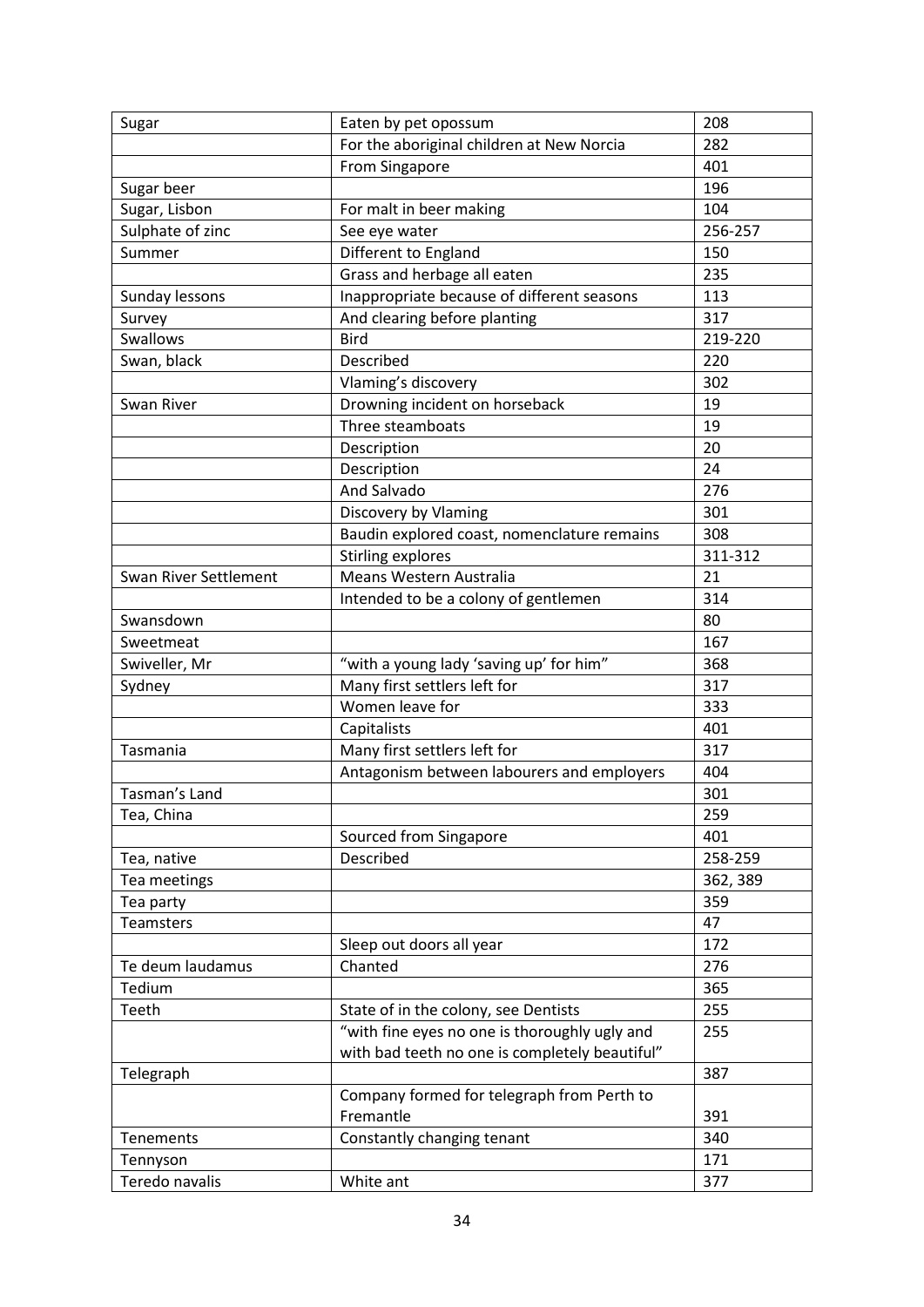| Thames barge                 |                                                  | 23      |
|------------------------------|--------------------------------------------------|---------|
| Thatch                       | From blackboy rushes                             | 69      |
|                              | Flammable owing to resin they contain            | 94      |
| Theatres                     | None in Swan River                               | 361     |
| Theft                        | Of silver cups                                   | 361     |
| Their                        | History of the French Revolution                 | 62      |
| Thermometer                  | No daily keeping                                 | 175     |
| "Thomasing"                  | In England                                       | 114     |
| Thunderstorms                |                                                  | 173     |
| Ticket of leave men          | Drove the teams                                  | 122     |
|                              | Marry Mrs Camfield's aboriginal girls            | 132     |
|                              | Harsh employment laws taken advantage of by      |         |
|                              | employers                                        | 245     |
|                              | Admitted into hospital readily                   | 252     |
|                              | Never stationary, continually moving             | 340     |
|                              | "got into trouble"                               | 340     |
|                              | Clothes-basket that still got delivered          | 340-341 |
|                              | Crime an every day affair                        | 341     |
| Timber                       | "in inexhaustible quantities, the best timber in |         |
|                              | the world"                                       | 376     |
|                              | Operations                                       | 379     |
| <b>Timbers</b>               | Described                                        | 376-383 |
| Timothy                      | Name of pet Mountain Devil                       | 184     |
| Tobacco                      |                                                  | 117     |
|                              | "Baccy" wanted by Khorabene                      | 221     |
| <b>Torres Straits</b>        | Ship wrecked there                               | 277     |
| Tortoiseshell                |                                                  | 390     |
| Trade and commerce           |                                                  | 375-401 |
| Transportation               | ('locomotion" deficient throughout the Colony    | 19      |
|                              | Expense and difficulty of travel                 | 112     |
|                              | Lady who had not left York in 20 years           | 112     |
| Transportation (of convicts) | Gave Western Australia a bad name                | 392     |
| Traps                        | For transport                                    | 121     |
| <b>Trees</b>                 | Above Fremantle described                        | 11      |
| Truck (bartering)            | Paying employees from out of the store           | 245-252 |
|                              | <b>Stories</b>                                   | 246-248 |
| Turkey, wild                 |                                                  | 224     |
| Turkey                       | Pelted to death by children                      | 331     |
| Turtles, fresh water         | In Avon River; described                         | 226     |
| Tussaud's Madam              | <b>Chamber of Horrors</b>                        | 4       |
| <b>Twelfth Day</b>           | Of Christmas                                     | 114     |
| Twenty-eights                | Type of perroquet, described                     | 217     |
| Tyrolese                     | Priest, Benedictine who died                     | 277     |
| "ugly duckling"              | Western Australia                                | 376     |
| Vancouver                    | Explorer                                         | 306     |
| Vasse                        | Blanket never dispensed of, cheese               | 160     |
|                              | Look forward to the American whalers             | 384s    |
| Vegetables                   |                                                  | 317     |
|                              | Thrive                                           | 324     |
| Verandahs                    | Many sleep there                                 | 172     |
|                              |                                                  |         |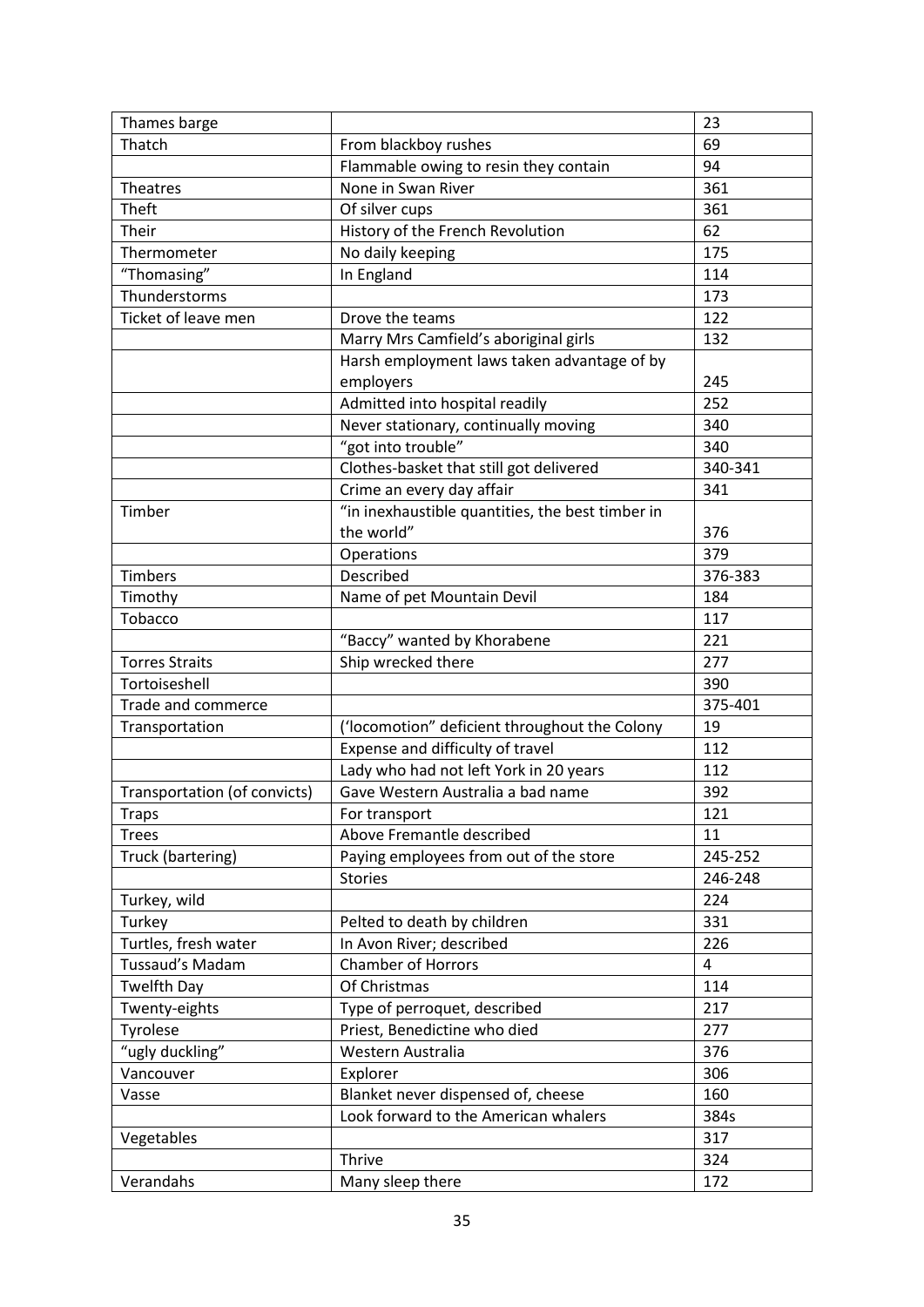| Vines                           |                                                                           | 100       |
|---------------------------------|---------------------------------------------------------------------------|-----------|
|                                 | Prospects                                                                 | 326       |
| Virginia                        | Opossums of                                                               | 209       |
| Vlaming, William                |                                                                           | 301-302   |
| <b>Vlaming Head</b>             |                                                                           | 307       |
| Voltaire, Captain               |                                                                           | 304       |
| Voyage de Decouvertes           |                                                                           | 311       |
| Wade, General                   |                                                                           | 163       |
| Wagons                          | The family goods will be taken to York in                                 |           |
|                                 | Sandalwood wagons                                                         | $22 - 23$ |
| Wagtails                        |                                                                           | 219-220   |
| Walking stick insect            | Bacteria trophinus (described)                                            | 192       |
| Wallpaper                       | Not possible                                                              | 55        |
| Walls end                       | See object lessons                                                        | 356       |
| Wandering Jew                   |                                                                           | 137       |
| Washing clothes                 | "convey the clothes to the water rather than the<br>water to the clothes" | 232       |
| Water                           | Lack of                                                                   | 20        |
|                                 | No water on the premises                                                  | 232       |
|                                 | See Well                                                                  |           |
|                                 |                                                                           |           |
|                                 | Stirling's assumption that water was in abundant<br>supply                | 312       |
|                                 | Failure to discover freshwater lakes or rivers                            | 325       |
|                                 | Abundance east of Champion Bay                                            | 388       |
| Waterless                       | Great Australian Bight "most absolutely waterless                         |           |
|                                 | portion of the surface of the earth"                                      | 386       |
| <b>Water Police</b>             | At Fremantle                                                              | 12        |
| Wattle                          | <b>Blossoms early</b>                                                     | 155       |
|                                 | Wattle tree is a source of gum                                            | 167       |
| Weathercock                     | On Solomon Cook's mill                                                    | 52        |
| Wedding bans                    | Not required in the colony                                                | 334       |
| <b>Wedding parties</b>          |                                                                           | 121       |
| Wedgewood                       | Colonial                                                                  | 326       |
| Weld <sup>24</sup>              |                                                                           | 401       |
| Well                            | Nearest to parsonage was 200 yards away                                   | 232       |
|                                 | The place for chatter and gossip                                          | 232-234   |
|                                 | <b>Stories</b>                                                            | 233-234   |
| Wesleyan Church                 | In Perth                                                                  | 37        |
| Wesleyan <sup>25</sup>          | <b>Member of Council</b>                                                  | 389       |
| <b>Wesleyan Mission Schools</b> | Also see Gerald Mission                                                   | 128-130   |
| West Australian Bank            |                                                                           | 391       |
| West Australian Timber Co       |                                                                           | 378-379   |
| Western Australia               | Distances between settled areas, each looking                             |           |
|                                 | after its own interests                                                   | 110       |
|                                 | Beaupres' chart of                                                        | 305-306   |
|                                 | Intended to be convict free                                               | 313       |
|                                 | See Settlers, first                                                       |           |
|                                 |                                                                           |           |

<sup>&</sup>lt;sup>24</sup> Sir Frederick Weld GCMG.

 $\overline{a}$ 

<sup>&</sup>lt;sup>25</sup> John Henry Monger Jr was the York District Member of the Legislative Council from 1870 to 1875.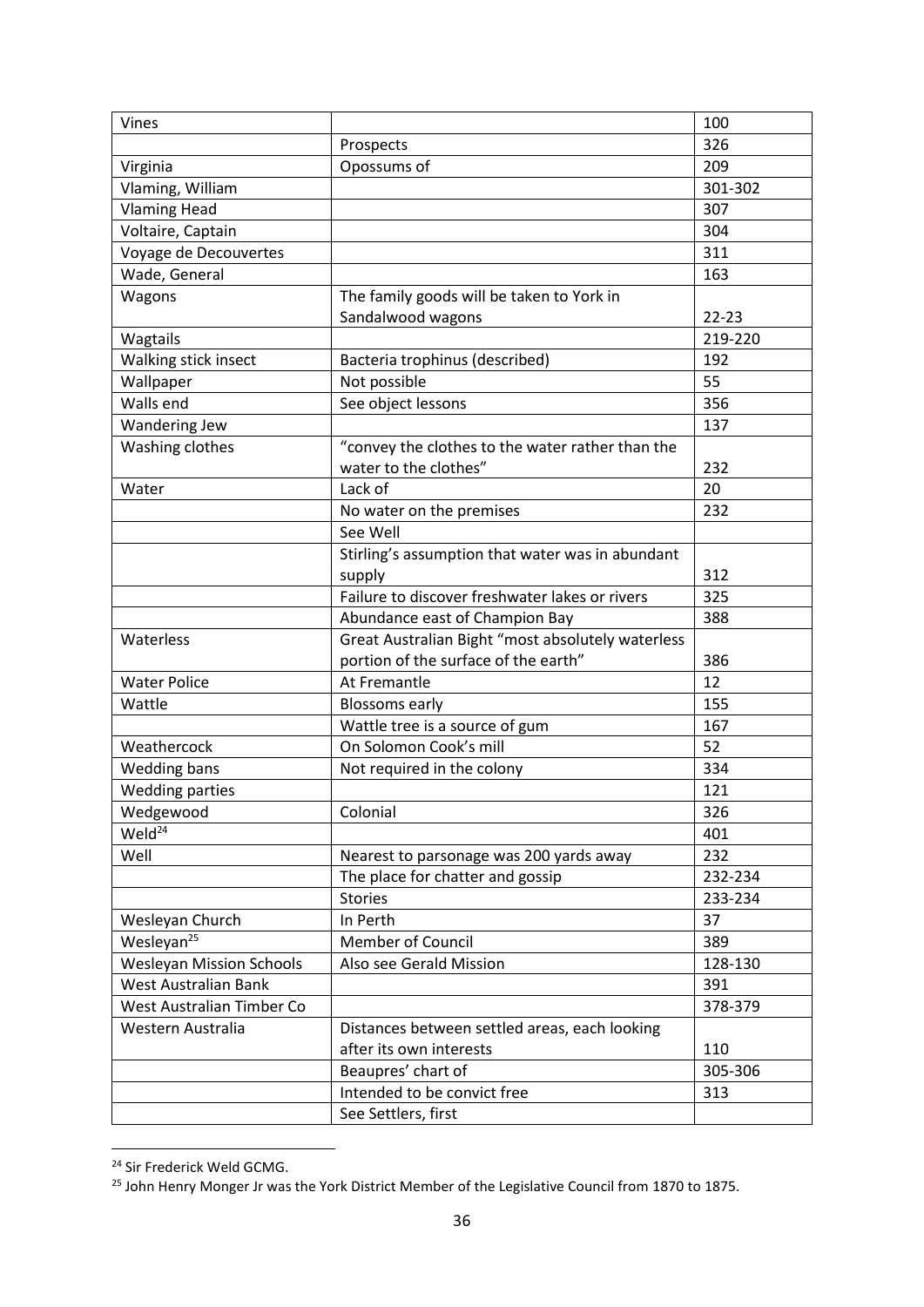|                       | Climate suitable for producing corn              | 324     |
|-----------------------|--------------------------------------------------|---------|
|                       | Scanty communication with the rest of the world  | 325     |
|                       | Few means of recreation and amusement            | 360     |
|                       | "backward on its feet"                           | 376     |
|                       | "ugly duckling"                                  | 376     |
|                       | See Timber                                       | 376     |
|                       | See Resources                                    | 376     |
|                       | Disadvantage to Eastern States                   | 392     |
|                       | No association for public objects like harbours, | 392     |
|                       | breakwaters, piers railroads, tramways,          |         |
|                       | steamboats etc                                   |         |
|                       | "poor and struggling daughter"                   | 392     |
|                       | Ideal for those whose lungs are weak             | 407     |
|                       | See Swan River settlement                        |         |
| West Indian Mulatto   |                                                  | 139     |
| Whale fishery         | In the hands of Americans                        | 383-385 |
| Whale oil             | Value                                            | 385     |
| Wheat                 | See corn                                         |         |
| Wheelbarrow           | Borrowed to carry a dead aboriginal woman        | 142     |
| Wheelwrights          | Like the York gum                                | 379     |
| Whirlwinds            |                                                  | 175     |
| Whiskey               | Asked for by Scott on ship                       | 8       |
| White ant             | And Jarrah                                       | 377     |
| White gum             | One of three kinds of tree on the York Road      | 51      |
| Wick herring          | Asked for by Scot on ship                        | 8       |
| Wildflowers           | On road to York in winter                        | 40      |
|                       | Appear after rain                                | 155     |
| Wilghee               | Red earth for face painting, like blue woad      | 87-88   |
| William III           |                                                  | 303     |
| Wind                  | In Winter in the colony                          | 319     |
| Windows               | Calico                                           | 63      |
|                       | Repair man a convict                             | 340     |
| Windsor               | Lady from (with daughter named Amelia)           | 64      |
| Wine                  | Quality of Colonial wine                         | 100     |
|                       | From Spain                                       | 401     |
| Windich, Tommy        | Discovers petroleum                              | 389     |
| <b>Windsor Castle</b> |                                                  | 64      |
| Winter, dry           | Of 1865, there was ice                           | 176     |
|                       | Wild birds ventured from the east to York        | 223     |
|                       | Neighbourhood filled with natives                | 230     |
|                       | <b>Stories</b>                                   | 232     |
| Wire covers           | To protect food from flies                       | 152     |
| Wolfe                 |                                                  | 304     |
| Women                 | Immigrants, gender ratio, wages                  | 331-335 |
|                       | <b>Tend to be Catholics</b>                      | 335-336 |
|                       | Ill treatment of wife by husband                 | 337-338 |
|                       | See female                                       |         |
| Woodcutters           | Rate per ton                                     | 382     |
| Wool                  | The staple article of export                     | 325-326 |
|                       | The days are gone when a fortune can be made     | 376     |